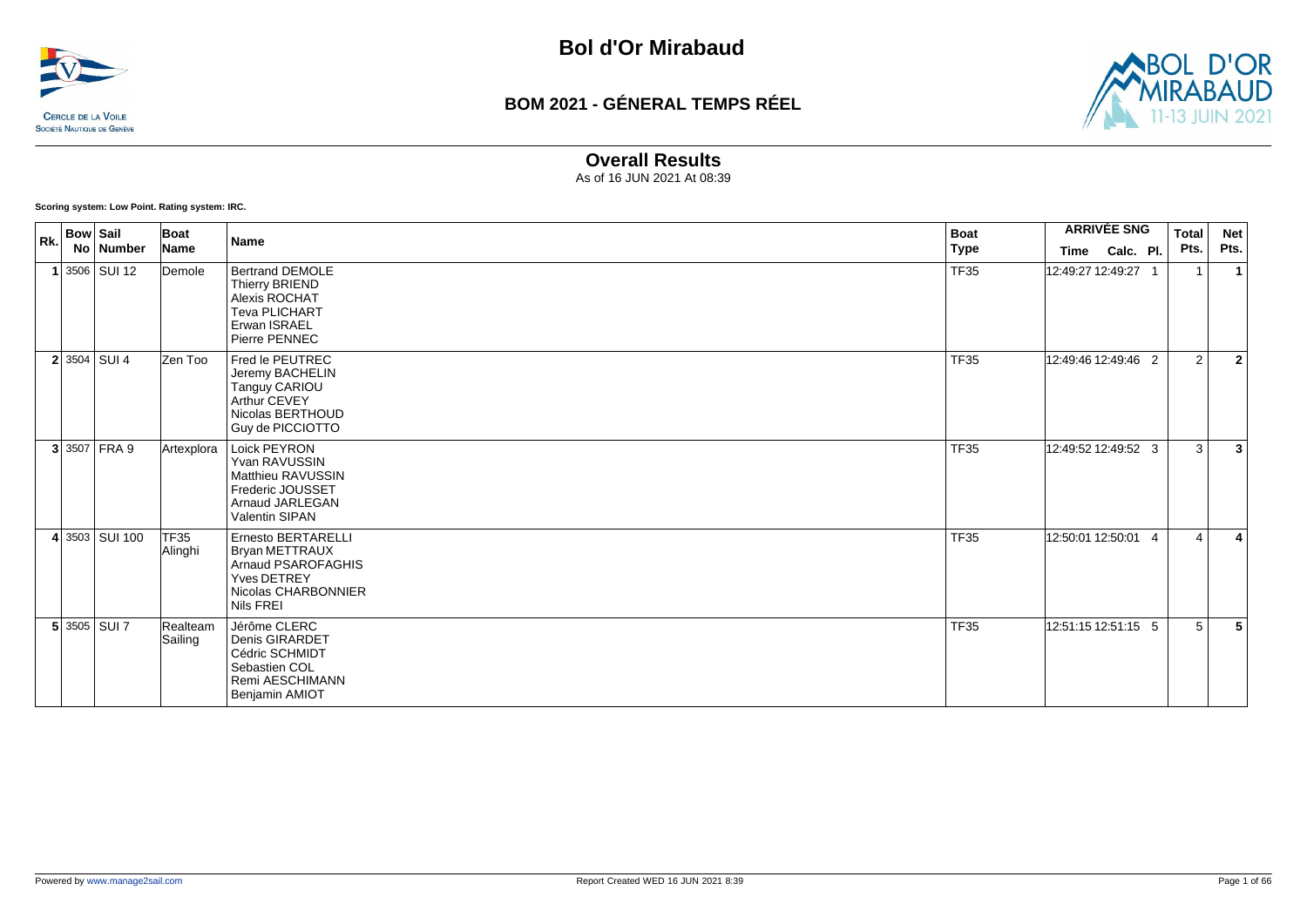



#### **Overall Results**

| Rk.             | <b>Bow Sail</b> |                | Boat                                    | <b>Name</b>                                                                                                                           | <b>Boat</b> | <b>ARRIVÉE SNG</b>   |           |  |                 |      |  |  |  |  | <b>Total</b> |  | <b>Net</b> |
|-----------------|-----------------|----------------|-----------------------------------------|---------------------------------------------------------------------------------------------------------------------------------------|-------------|----------------------|-----------|--|-----------------|------|--|--|--|--|--------------|--|------------|
|                 |                 | No Number      | Name                                    |                                                                                                                                       | Type        | Time                 | Calc. Pl. |  | Pts.            | Pts. |  |  |  |  |              |  |            |
|                 |                 | 6 3502 SUI 10  | TF35<br>Spindrift                       | Yann GUICHARD<br>Duncan SPÄTH<br>Jules BIDEGARAY<br>François MORVAN<br>Yann JAUVIN<br>Antoine RUCARD                                  | <b>TF35</b> | 12:51:21 12:51:21 6  |           |  | 6               | 6    |  |  |  |  |              |  |            |
|                 |                 | 7 3501 FRA 007 | <b>ZOULOU</b>                           | <b>Maris ERIK</b><br><b>Heintz NICOLAS</b><br><b>Bellet VALENTIN</b><br>le Breton THOMAS<br>Mourniac BRUNO<br><b>Fouchier THIERRY</b> | <b>TF35</b> | 12:56:52 12:56:52 7  |           |  | $\overline{7}$  | 7    |  |  |  |  |              |  |            |
| 8               |                 | 909 SUI 9      | Emil One                                | <b>Christian WAHL</b><br>Romain DEFERRARD<br>Sebastien AUBORD<br><b>Victor CASAS</b><br><b>Nelsen METTRAUX</b><br>Guillaume ROL       | Décision 35 | 13:04:07 13:04:07 8  |           |  | 8               | 8    |  |  |  |  |              |  |            |
| 9               |                 | 921 SUI 10     | Degroof<br>Petercam<br>Banque<br>Privée | Frédéric MOURA<br>Laurent VOIRON<br>Marin LAUBER<br>Morgan LAUBER                                                                     | Ventilo M2  | 13:06:34 13:06:34 9  |           |  | 9               | 9    |  |  |  |  |              |  |            |
| 10 <sup>1</sup> |                 | 81 SUI 33      | Swiss<br>Medical<br>Network             | <b>Didier PFISTER</b><br>Mathieu CADEI<br>Sacha BÉVANT<br>Romuald HAUSER                                                              | Ventilo M2  | 13:06:46 13:06:46 10 |           |  | 10 <sup>1</sup> | 10   |  |  |  |  |              |  |            |
|                 |                 | 11 1266 SUI 24 |                                         | PATRIMONIL Yannick PREITNER<br>Christoph SYZ<br><b>Felix OBERLE</b><br>Loïc PREITNER                                                  | Ventilo M2  | 13:08:53 13:08:53 11 |           |  | 11              | 11   |  |  |  |  |              |  |            |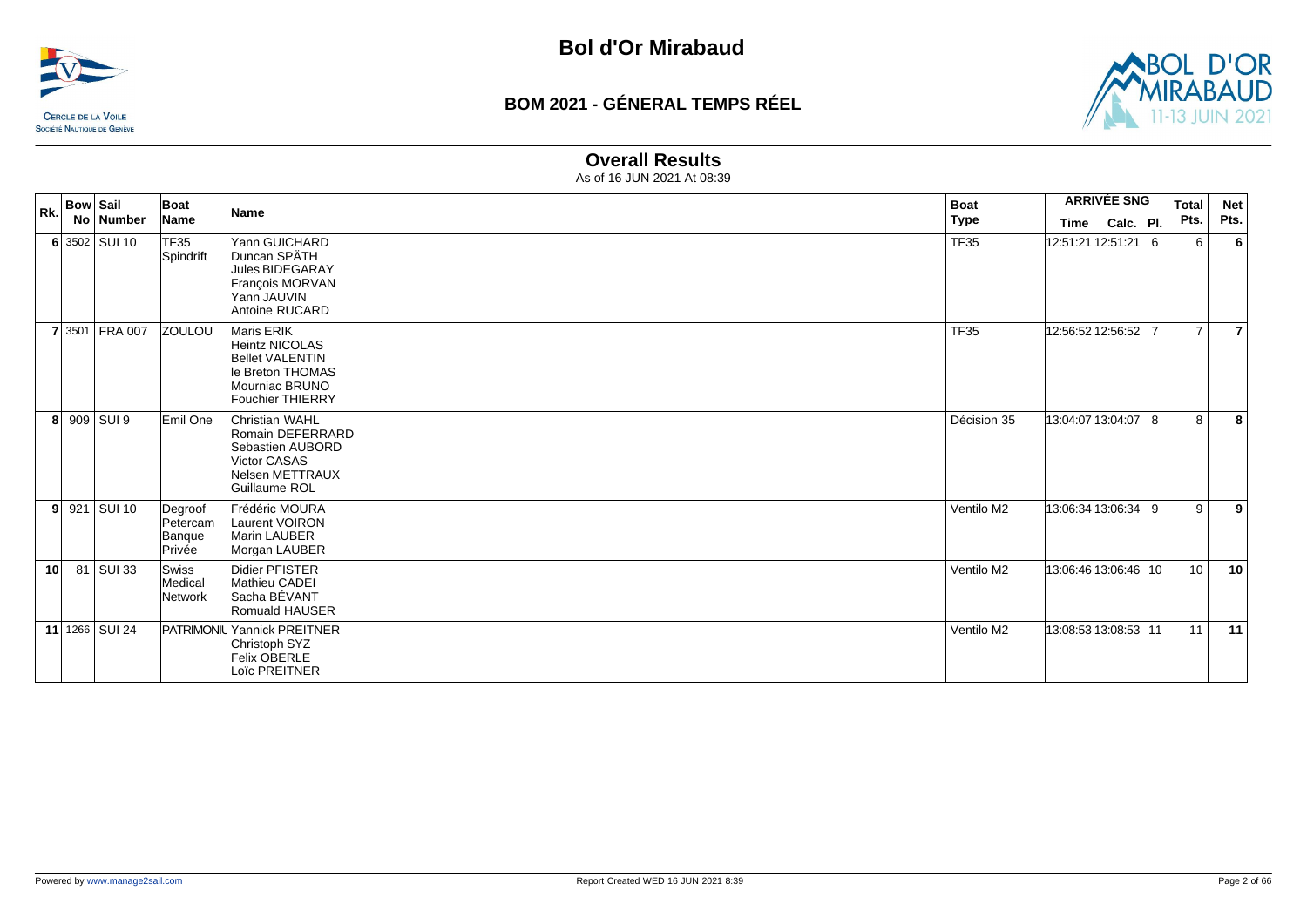



#### **Overall Results**

| Rk. | <b>Bow Sail</b> |                  | Boat                     | <b>Name</b>                                                                                                   | <b>Boat</b> | <b>ARRIVÉE SNG</b>   | <b>Total</b> | <b>Net</b> |      |      |
|-----|-----------------|------------------|--------------------------|---------------------------------------------------------------------------------------------------------------|-------------|----------------------|--------------|------------|------|------|
|     |                 | No   Number      | Name                     |                                                                                                               | <b>Type</b> | <b>Time</b>          | Calc. Pl.    |            | Pts. | Pts. |
|     |                 | 12 $2511$ SUI 21 | DCM<br><b>Advisors</b>   | Valentin BOVEY<br>Systematic   Kilian WAGEN<br>David GUERTZENSTEIN<br>Christophe PÉCLARD                      | Ventilo M2  | 13:09:40 13:09:40 12 |              |            | 12   | 12   |
|     |                 | 13 $2516$ SUI 4  | lemineo                  | Olivier de COCATRIX<br>Johan BARBARIN<br><b>Bernard VANANTY</b><br>Aurélie GUIGNARD<br><b>Antoine ARTILES</b> | Ventilo M2  | 13:12:29 13:12:29 13 |              |            | 13   | 13   |
|     |                 | 14 1875 SUI 666  | Satanas                  | Pascal STRUBIN<br>Lan DIVORNE<br><b>Emmanuel DUFOUR</b><br>Axel SCHLAEPPI                                     | Ventilo M2  | 13:14:39 13:14:39 14 |              |            | 14   | 14   |
|     |                 | 15 2538 SUI 11   |                          | M2coaching Emmanuel CHOMEL<br>Aurélien CASTRO<br>Daniel SCHMAEH<br>Lisa GAILLAND<br>Luca BERTSCHY             | Ventilo M2  | 13:15:09 13:15:09 15 |              |            | 15   | 15   |
|     |                 | 16 796 SUI 20    | Wize by<br> Teamwork     | Arnaud DIDISHEIM<br>Stephan MASIP<br>Marc STERN<br><b>Vincent CHARVET</b>                                     | Ventilo M2  | 13:22:33 13:22:33 16 |              |            | 16   | 16   |
|     |                 | 17 1346 SUI 22   | Team SUĪ<br>$ 22\rangle$ | BlackPearl   Björn RIZZI<br>M2 Sailing   Pavel TOLONEN<br>Patrick ZAUGG<br>Urs SCHÜRCH                        | Ventilo M2  | 14:03:29 14:03:29 17 |              |            | 17   | 17   |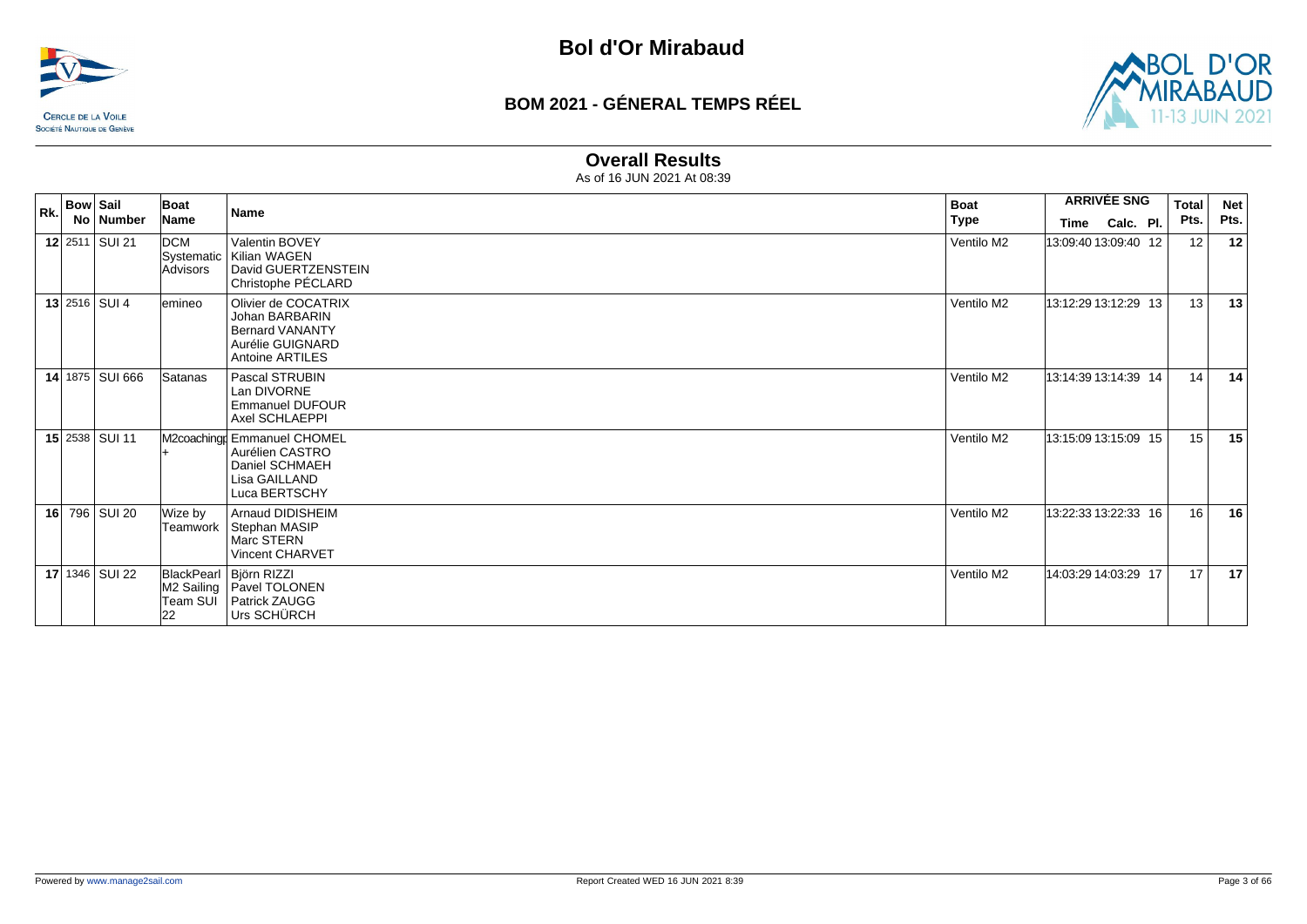



#### **Overall Results**

| Rk. | <b>Bow Sail</b> |                  | Boat        | <b>Name</b>                                                                                                                                                                                                                                        | <b>Boat</b>    |                      | <b>ARRIVÉE SNG</b> | <b>Total</b> | <b>Net</b> |
|-----|-----------------|------------------|-------------|----------------------------------------------------------------------------------------------------------------------------------------------------------------------------------------------------------------------------------------------------|----------------|----------------------|--------------------|--------------|------------|
|     |                 | No Number        | Name        |                                                                                                                                                                                                                                                    | <b>Type</b>    | Time                 | Calc. Pl.          | Pts.         | Pts.       |
|     |                 | 18 2404 HUN 92   | Raffica     | Zsolt KIRÁLY<br>Robert SARINA<br>Tamas BENEDEK<br>Gyula MÓNUS<br>Tamás PUSKÁS<br>Oliver DEMJEN<br>Robert KURUCZ<br>David KIRALY<br>Gabor VINCZE<br>Péter CZÉGAI<br>Lasllo CSER<br>György WEIDINGER<br>László TÖRÖK<br>Miklos BORSOS<br>Gábor PESTI | Libera class a | 14:06:23 14:06:23 18 |                    | 18           | 18         |
|     |                 | 19 904 SUI 4     | Zen Too     | Julien MONNIER<br>Jocelyn KELLER<br>Loïc FORESTIER<br>Jessica BERTHOUD<br>Louise THILO<br>Grégoire SIEGWART<br>Alexandre DETREY                                                                                                                    | Décision 35    | 14:10:06 14:10:06 19 |                    | 19           | 19         |
|     |                 | 20 1536 SUI 8    | <b>SPAM</b> | Jacques VALENTE<br>David VITEL<br>Quentin PRINCIVALLE<br>Nils THEUNINIK                                                                                                                                                                            | Ventilo M2     | 14:10:46 14:10:46 20 |                    | 20           | 20         |
|     |                 | 21 1090 SUI 1090 | Katana      | Philippe de WECK<br>Alexander de WECK<br><b>Yvon BUTIKOFER</b><br>Jean Charles SIRAUDIN<br>Patrick MAZUAY<br><b>Michel VAUCHER</b><br>Pierre BUHOLZER                                                                                              | Luthi 1090     | 15:20:00 15:20:00 21 |                    | 21           | 21         |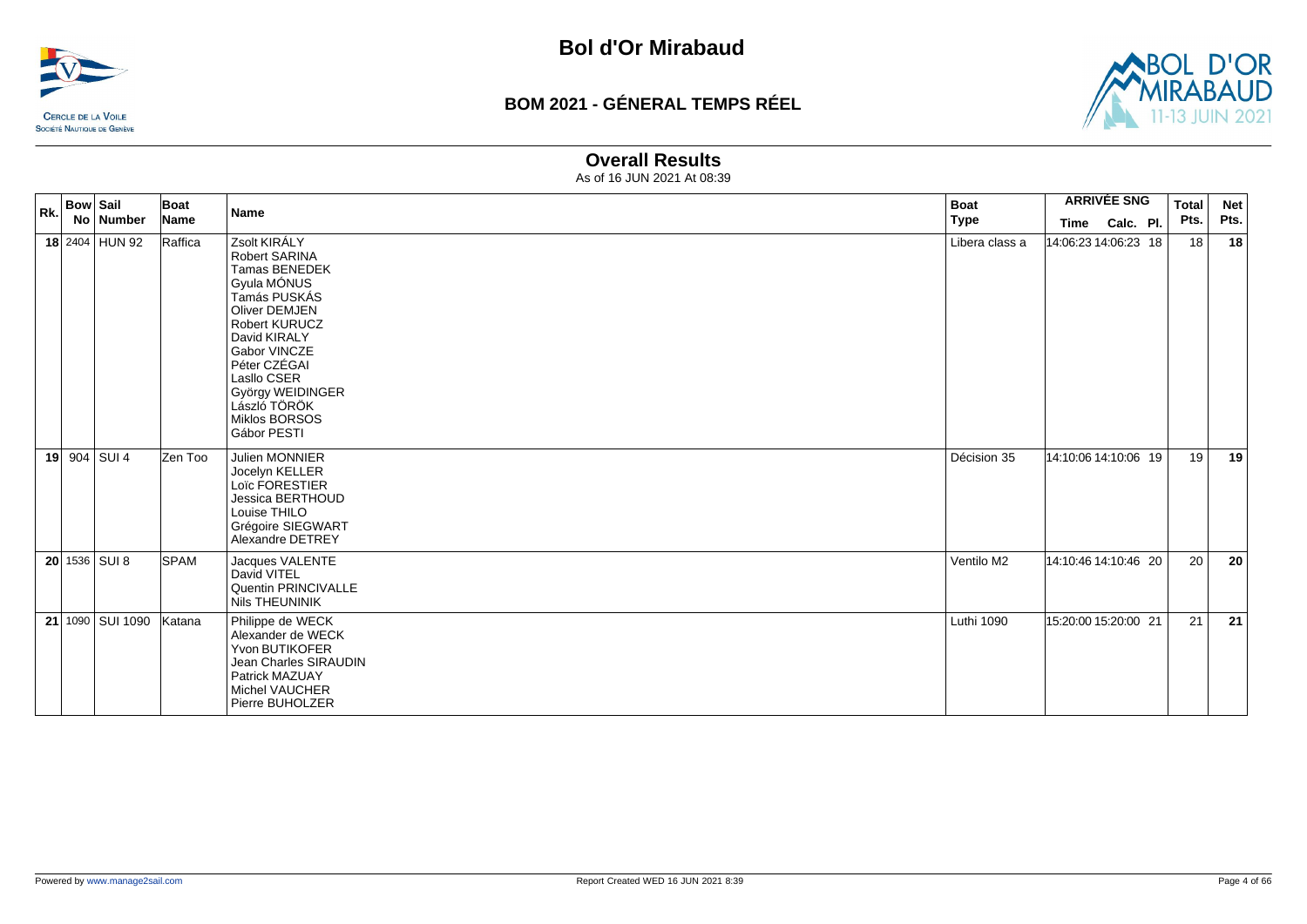



#### **Overall Results**

| Rk.             | <b>Bow Sail</b> |                   | Boat          | <b>Name</b>                                                                                                                                                                     | <b>Boat</b>         | <b>ARRIVÉE SNG</b>   |           |      | <b>Total</b><br><b>Net</b> |
|-----------------|-----------------|-------------------|---------------|---------------------------------------------------------------------------------------------------------------------------------------------------------------------------------|---------------------|----------------------|-----------|------|----------------------------|
|                 |                 | No Number         | Name          |                                                                                                                                                                                 | <b>Type</b>         | Time                 | Calc. Pl. | Pts. | Pts.                       |
|                 |                 | $22$ 1833 SUI 2   | 2nd<br>Chance | Pierre QUINODOZ<br><b>Arnaud L'HUILLIER</b><br><b>Emmanuel SCHAUB</b><br><b>Arnaud VASSEUR</b>                                                                                  | Ventilo M2          | 15:30:58 15:30:58 22 |           | 22   | 22                         |
|                 |                 | 23 1486 SUI 001   | <b>QFX</b>    | Thomas JUNDT<br>Joël CHIODONI<br>Antoine RAVONEL<br>Philippe BARRAUD<br>Mario PFISTER<br>Jean-Philippe RYTER<br>Patrick QUENNOZ                                                 | proto               | 15:49:13 15:49:13 23 |           | 23   | 23                         |
|                 | $24$ -05- 189   |                   |               | Yvan BOURGNON<br>Mathis BOURGNON                                                                                                                                                | Nacra F20<br>Carbon | 16:45:08 16:45:08 24 |           | 24   | 24                         |
| 25 <sup>2</sup> |                 | 141 SUI 200       | Du Lac        | Notre-Dame Philippe GAY<br>Loan BONTRON<br>André DARMON<br>Andrew CASSELS<br>Robin van BIENEN<br>Didier QUINODOZ<br><b>Eric BURRUS</b><br>Alain DUBOIS<br><b>Tibor QUINODOZ</b> | Psaros 40           | 16:46:16 16:46:16 25 |           | 25   | 25                         |
|                 |                 | 26 1685   SUI 300 | cube          | Carpediem Grégoire BORDIER<br>Laurence BURGER<br><b>Jesse GIACOMETTI</b><br><b>Mathieu MEYER</b><br><b>Romain MEYER</b><br>Benjamin SENFTEN<br>Luc MUNIER                       | Psaros 33           | 16:56:03 16:56:03 26 |           | 26   | 26                         |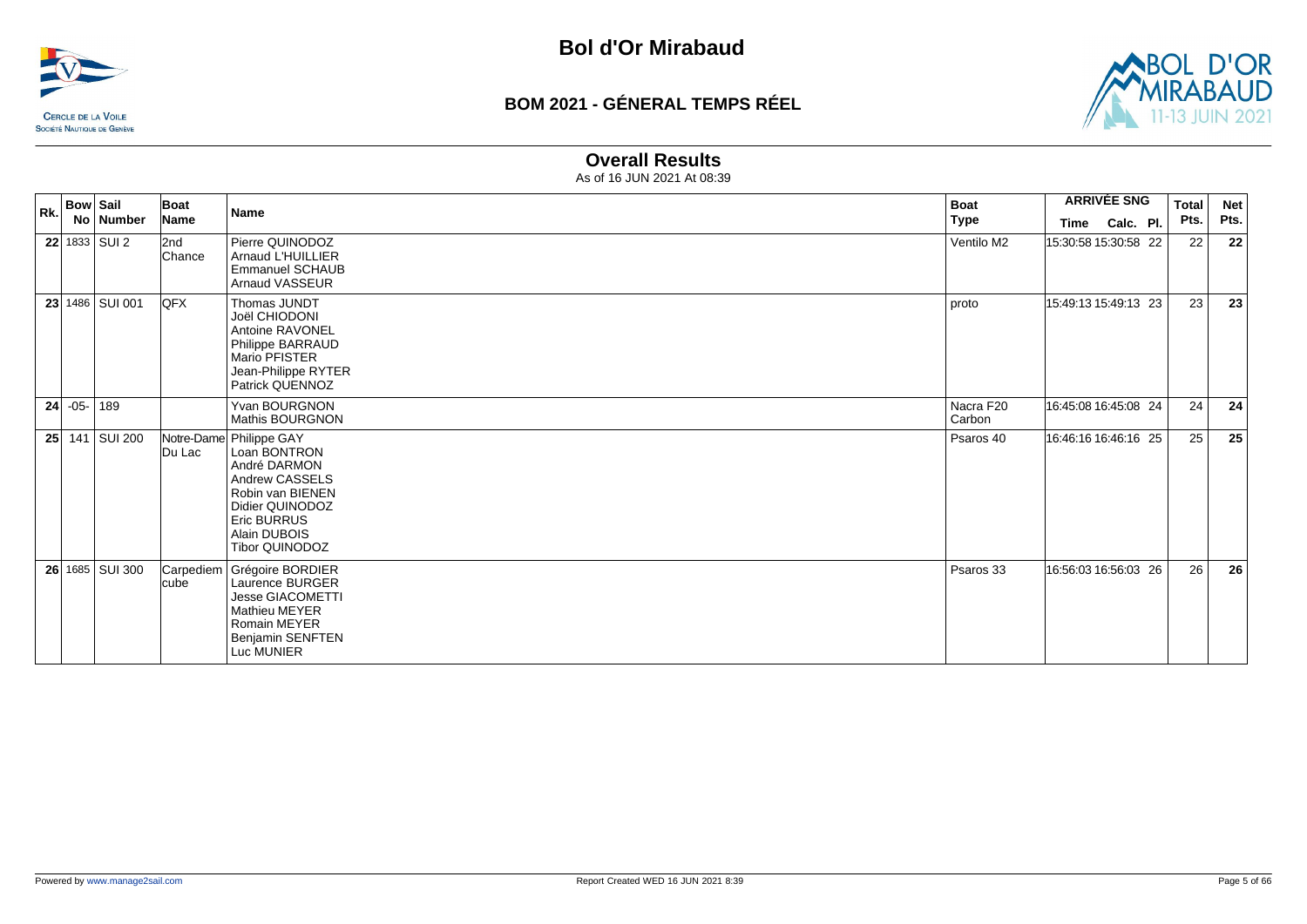



#### **Overall Results**

| Rk.             | <b>Bow Sail</b>  | Boat        | <b>Boat</b><br>Name                                                                                                                                          |             |  |                      | <b>Total</b> | <b>Net</b> |
|-----------------|------------------|-------------|--------------------------------------------------------------------------------------------------------------------------------------------------------------|-------------|--|----------------------|--------------|------------|
|                 | No Number        | <b>Name</b> |                                                                                                                                                              | <b>Type</b> |  | Time Calc. Pl.       | Pts.         | Pts.       |
| 27 <sup>1</sup> | 77 SUI 900       | Pétrel      | Michael WETTSTEIN<br>Damien DAVID<br>Olivier TÂCHE<br>Fabrice ALLAZ<br>Vincent JOLIAT<br><b>Florian BERNHARD</b><br>Jon ITTURALDE<br>Santiago VILLAX SAMPAIO | Psaros 33   |  | 17:05:47 17:05:47 27 | 27           | 27         |
|                 | $28 1670 $ SUI 8 | PURE.       | <b>Yves THEUNINCK</b><br>Adrien GENIER<br>François de BONDELI<br>Hélène ROUSSELON<br>Laurent VEZ<br>Loïc DONY<br>Ken RELECOM                                 | Luthi F10   |  | 17:23:28 17:23:28 28 | 28           | 28         |
|                 | 29 2374 SUI 1100 | Eole7       | Jean-Luc HALDIMANN<br>Jean-Michel COURCOUX<br>Arno HUNZIKER<br>Kevin LAHOGUE<br><b>Matthieu SISTEK</b><br>Jonathan GIRARDIN                                  | Psaros 33   |  | 17:29:11 17:29:11 29 | 29           | 29         |
|                 | 30 1577 SUI 200  | Raïjin      | Philippe BERTHERAT<br>Galetto CEDRIC<br><b>Titouan QUIVIGER</b><br>Jonathan SCHOPFER<br>Pierre GIROD<br>Guillaume GIROD<br><b>Chantal GIROD</b>              | Psaros 33   |  | 17:33:49 17:33:49 30 | 30           | 30         |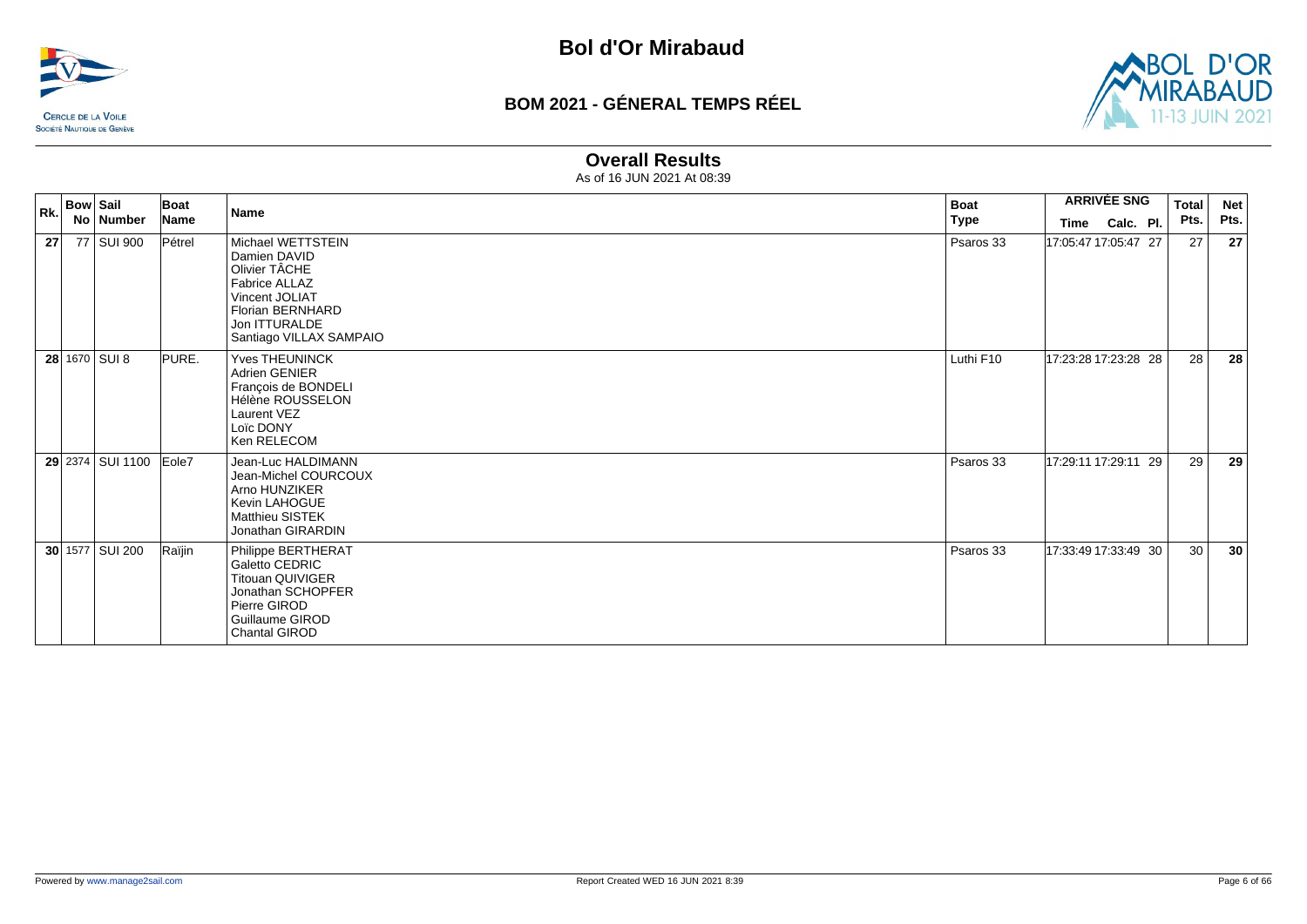



#### **Overall Results**

| Rk. | <b>Bow Sail</b> | No Number        | Boat<br>Name | Name                                                                                                                                                     | <b>Boat</b><br>Type |                      | <b>ARRIVÉE SNG</b><br>Time Calc. Pl. | <b>Total</b><br>Pts. | <b>Net</b><br>Pts. |
|-----|-----------------|------------------|--------------|----------------------------------------------------------------------------------------------------------------------------------------------------------|---------------------|----------------------|--------------------------------------|----------------------|--------------------|
|     |                 | 31 2366 SUI 100  | Ylliam       | Mikis PSAROFAGHIS<br>Fred ANTOINE<br>Simone ARIENTI<br>Guillaume JANIN<br>Pascal BATAL<br>Nicolas GOUZER<br>Romain HERZIG                                | Psaros 33           | 17:34:42 17:34:42 31 |                                      |                      | 31<br>31           |
|     |                 | 32 2049 SUI 800  | Pétrel3      | Cyrus GOLCHAN<br>Carole NEGREVERGNE<br>Gilles MORELLE<br><b>Florent MEYNET</b><br>Nicolas BOUCHERIE                                                      | Psaros 33           | 17:36:35 17:36:35 32 |                                      |                      | 32<br>32           |
|     |                 | 33 1200 SUI 1200 | JoKer2.0     | Jean Olivier KERR<br>Etienne PFENNINGER<br>Cédric VULLIEZ<br>Damien MAZAT<br>Krystel VIGNOLA<br>Damien LHUILLIER<br>Carolina METAXAS<br>Alexandre SOUCAS | Psaros 33           | 17:38:59 17:38:59 33 |                                      |                      | 33<br>33           |
|     |                 | 34 1912 SUI 700  | Squad        | The Sailing Jacques EMERY<br>Nicolas ROLAZ<br>Marie BARRUÉ<br>Shirley ROBERTSON<br>Amanda BJÖRK-ANASTASSOV<br>Maxime BACHELIN<br>Cristina PUJOL          | Psaros 33           | 17:39:25 17:39:25 34 |                                      |                      | 34<br>34           |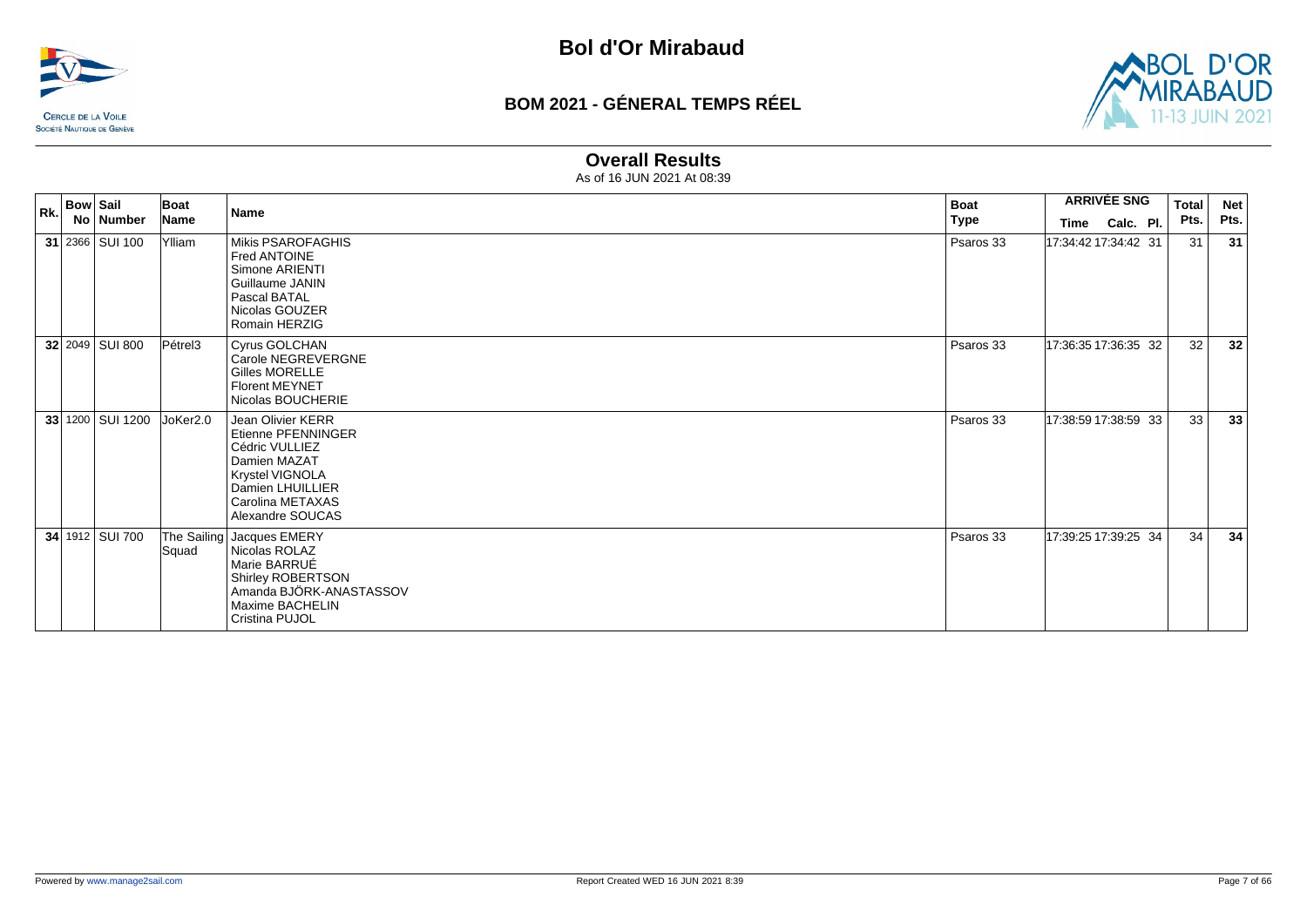



#### **Overall Results**

| Rk. | <b>Bow Sail</b>   | Boat               | Name                                                                                                                                                                                         | <b>Boat</b>         |      | <b>ARRIVÉE SNG</b>    | <b>Total</b> | <b>Net</b> |
|-----|-------------------|--------------------|----------------------------------------------------------------------------------------------------------------------------------------------------------------------------------------------|---------------------|------|-----------------------|--------------|------------|
|     | No Number         | Name               |                                                                                                                                                                                              | <b>Type</b>         | Time | Calc. Pl.             | Pts.         | Pts.       |
|     | 35 322 SUI 1      |                    | Taillevent II Nicolas ENGEL<br>Jean-Marie TAHIER<br><b>Tim GENET</b><br>Mariller BLAISE<br>Christian TELFER<br>Ambroise JONSON<br>Sevestre PAUL-AMBROISE<br>Jonas LAMBELET<br>Antoine PROKOS | ACC <sub>60</sub>   |      | 16:43:01 17:43:01 ASP | 35           | 35         |
|     | 36 302 SUI 22     | Body and<br>Soul   | Thierry BOTTGE<br>Marc CHEVALLAY<br>Nhat Quang DANG<br>Christophe FAVRE<br>Lionel SCHURCH<br>Jean-Marc MONNARD<br>Jaquemet TRISTAN<br>Vincent VACHETTE                                       | Luthi 38            |      | 17:44:33 17:44:33 36  | 36           | 36         |
|     | 37 2226 SUI 600   |                    | <b>EVANESSE Patrik HERZIG</b><br>Thilo RITZI<br>Peter FRITSCHI<br>Andreas LEUTENEGGER<br>Yves EGLI<br>Tin HEULE<br>Armin SCHMID                                                              | Psaros 33           |      | 16:48:33 17:48:33 ASP | 37           | 37         |
|     | 38 - 03 - SUI 173 | Nacra 20<br>Carbon | <b>Robin MAEDER</b><br>Nicolas SCHAERER                                                                                                                                                      | Nacra F20<br>carbon |      | 17:54:20 17:54:20 38  | 38           | 38         |
|     | 39 291 FRA 138    | <b>PRO</b>         | Philippe SEGURET<br>YACHTING Marion ROSSI<br>Thierry CHAPUY<br><b>Olivier PEILLEX</b><br>Eric BUET<br>Jacques LEROUX                                                                         | LUTHI 34            |      | 17:54:52 17:54:52 39  | 39           | 39         |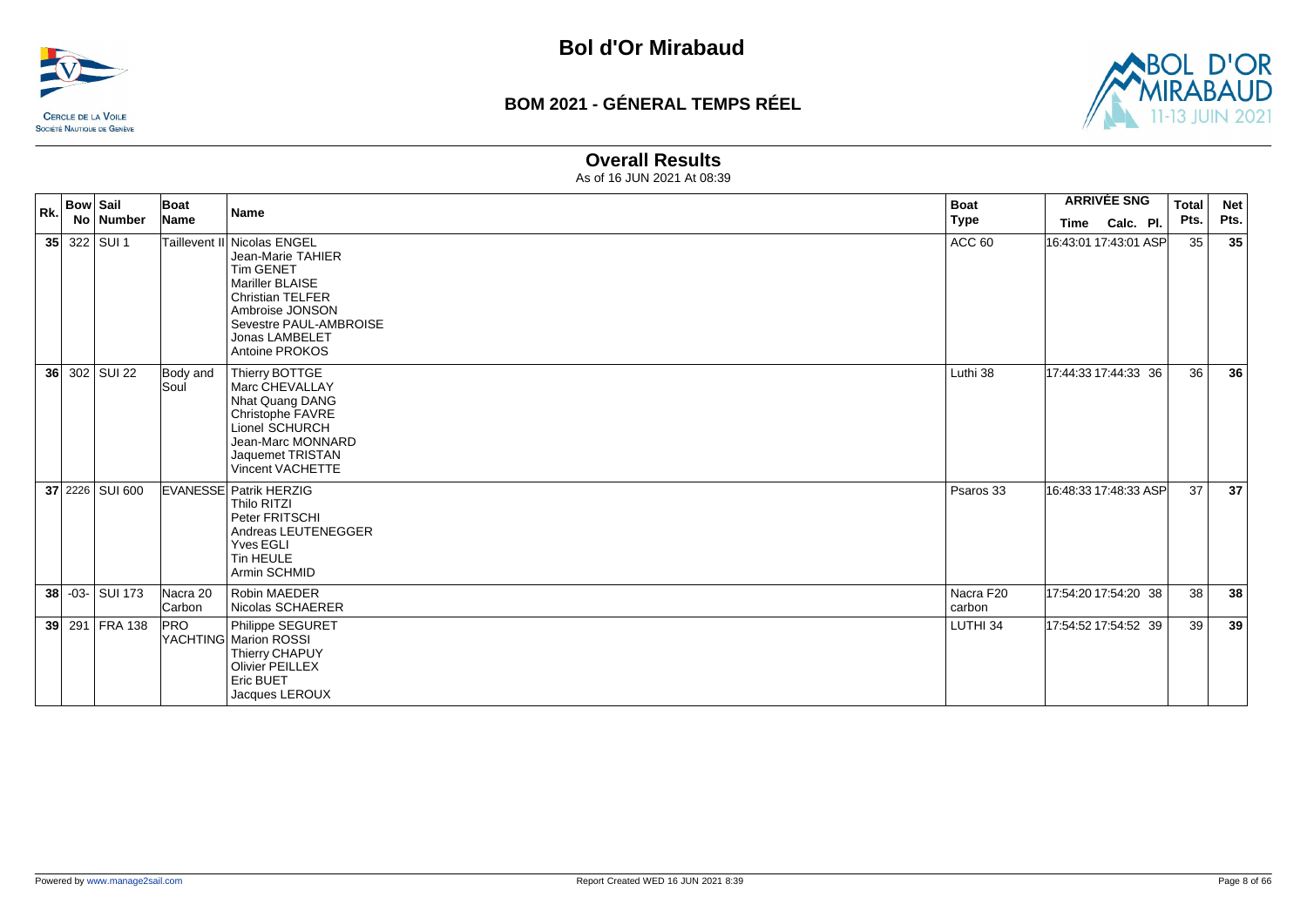



#### **Overall Results**

| Rk. | <b>Bow Sail</b><br>No Number | Boat<br>Name                                   | <b>Name</b>                                                                                                                                                    | <b>Boat</b><br><b>Type</b>            | Time                 | <b>ARRIVÉE SNG</b><br>Calc. Pl. | <b>Total</b><br>Pts. | <b>Net</b><br>Pts. |
|-----|------------------------------|------------------------------------------------|----------------------------------------------------------------------------------------------------------------------------------------------------------------|---------------------------------------|----------------------|---------------------------------|----------------------|--------------------|
|     | 40 1252 SUI 02               | Autobritt<br><b>Volvo</b>                      | Christophe DUBUIS<br>Andrew GRAHAM<br>Olivier SELIG<br>Robert GRAHAM<br>Olivier GÉTAZ<br>Christophe EMALDI<br>Alain PORRARO                                    | Luthi F10                             | 17:55:45 17:55:45 40 |                                 | 40                   | 40                 |
|     | 41 1910 MON 1                | Gaston                                         | Benoît-Charles SOREAU<br>Valentin BERNER<br>Jonathan HEUSSE<br>Guilaume VERDA<br>René GREPT<br>Mathieu CHEVASSUT<br>Gregoire DUBOIS<br><b>Tristan GILLIAND</b> | Melges 32                             | 18:01:37 18:01:37 41 |                                 | 41                   | 41                 |
|     | 42 2321 SUI 8888 MSC         |                                                | Nicolas GROUX<br><b>Lars TERMANSEN</b><br>Damien BERNARD<br>David BERDELL<br>Paulo QUAVIGAZY<br>Fabio di ROSA<br><b>Olivier RAISON</b>                         | Psaros 33                             | 18:12:42 18:12:42 42 |                                 | 42                   | 42                 |
|     | 43 997 SUI 32                | <b>GENEVA</b><br><b>SAILING</b><br><b>TEAM</b> | Cyril PEYROT<br>18FOOTER Patrick PEYROT<br>Simon MONNIN                                                                                                        | 18 " australien                       | 18:15:01 18:15:01 43 |                                 | 43                   | 43                 |
|     | 44 3601 SUI 3601             | Black<br>Swan                                  | Anne CHIARI-BORY<br>Nicolas GUERRY<br>Maxime DIETH<br><b>Olivier PERRON</b><br><b>Thomas BIRCHLER</b><br>Michael O'KEEFFE<br>Pol le VAILLANT<br>Alec ARDIN     | Luthi 36 Classic 18:16:48 18:16:48 44 |                      |                                 | 44                   | 44                 |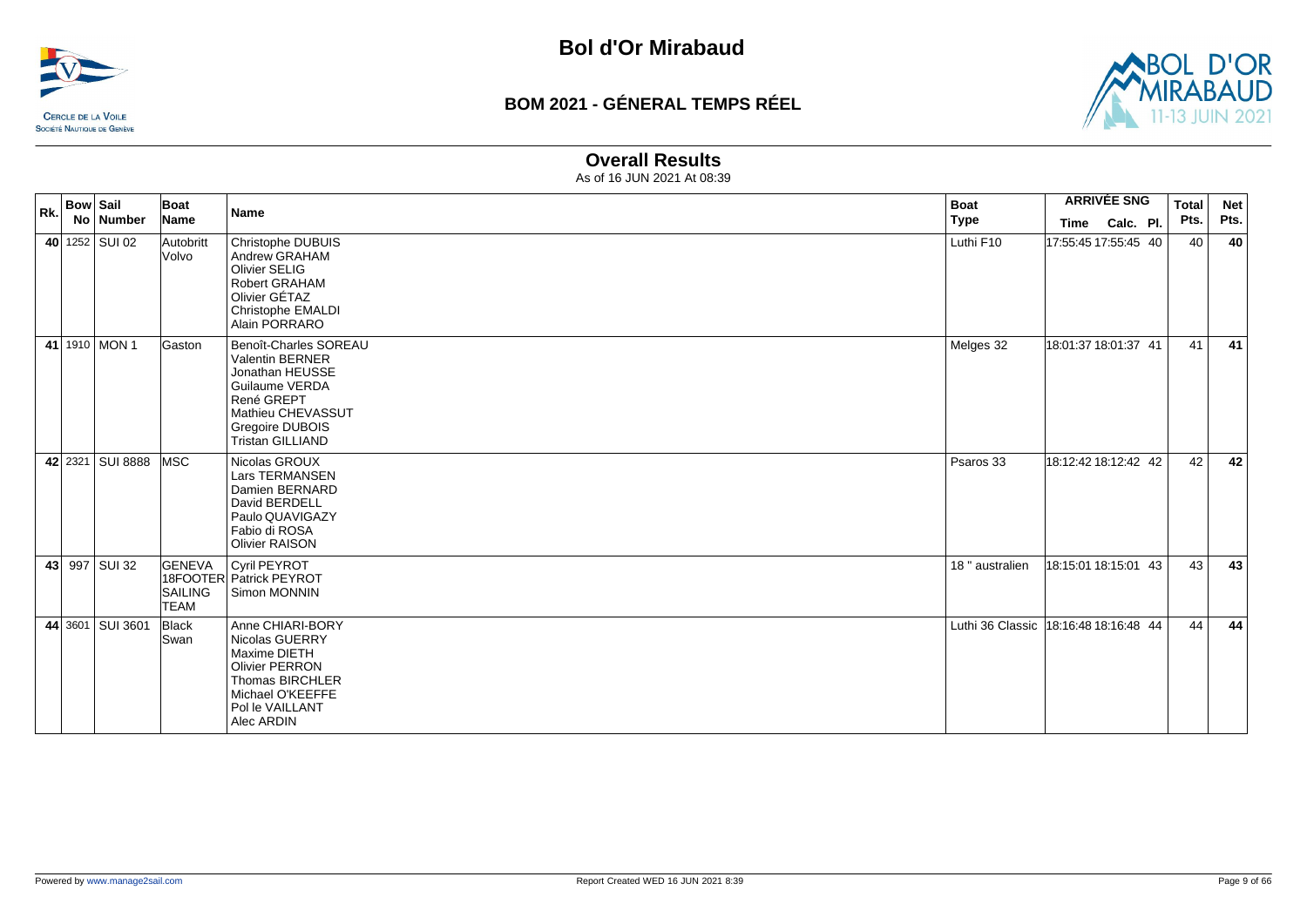



#### **Overall Results**

| Rk. | Bow Sail | No   Number        | Boat<br>Name             | <b>Name</b>                                                                                                                                                            | <b>Boat</b><br><b>Type</b> | Time                  | <b>ARRIVÉE SNG</b><br>Calc. Pl. | <b>Total</b><br>Pts. | <b>Net</b><br>Pts. |
|-----|----------|--------------------|--------------------------|------------------------------------------------------------------------------------------------------------------------------------------------------------------------|----------------------------|-----------------------|---------------------------------|----------------------|--------------------|
|     |          | 45 2465   SUI 2001 | <b>Unanimus</b>          | Constantin POURNARAS<br>Giorgio BRAVETTI<br>Andreas KREIS<br>Jean Antoine POURNARAS<br><b>Edouard MAERTENS</b><br>Jonas SCHAGEN                                        | Luthi 33                   | 18:20:52 18:20:52 45  |                                 | 45                   | 45                 |
|     |          | 46 2297 SUI 00     | Monofoil<br><b>GONET</b> | <b>Eric MONNIN</b><br>Damian WEISS<br><b>Marc MONNIN</b><br>Ute WAGNER<br>Simon BRÜGGER                                                                                | Proto Monofoil             | 18:21:49 18:21:49 46  |                                 | 46                   | 46                 |
|     |          | 47 2068 JPN 203    | <b>YASHA</b><br>SAMURAÏ  | <b>Michel GLAUS</b><br><b>Patrick MEGROZ</b><br>Christophe GANZ<br>Patrick LONGCHAMP<br>Bart van LEEMPUT<br>Jean-Claude BURDET<br>Daniel ANDRE<br><b>Mathieu ASSAL</b> | Melges 32                  | 18:22:03 18:22:03 47  |                                 | 47                   | 47                 |
| 48  |          | 150 SUI 100        | <b>SYZ</b>               | Psarofaghis JEAN<br>Brunet-Moret JÉRÔME<br>Michelutti PIERRE<br><b>Gay PHILLIPE</b><br>Cédric CHAPOT<br>Laurent STETTLER<br>Philippe JEANNERET<br>Lambert XAVIER       | Psaros 40                  | 17:25:52 18:25:52 ASP |                                 | 48                   | 48                 |
|     |          | 49 2405 SUI 18     | Tinguely                 | Michel MAMZER<br>Nicolas MAMZER<br>François de CABARRUS<br><b>Quentin MAYERAT</b>                                                                                      | Ventilo M2                 | 18:26:45 18:26:45 49  |                                 | 49                   | 49                 |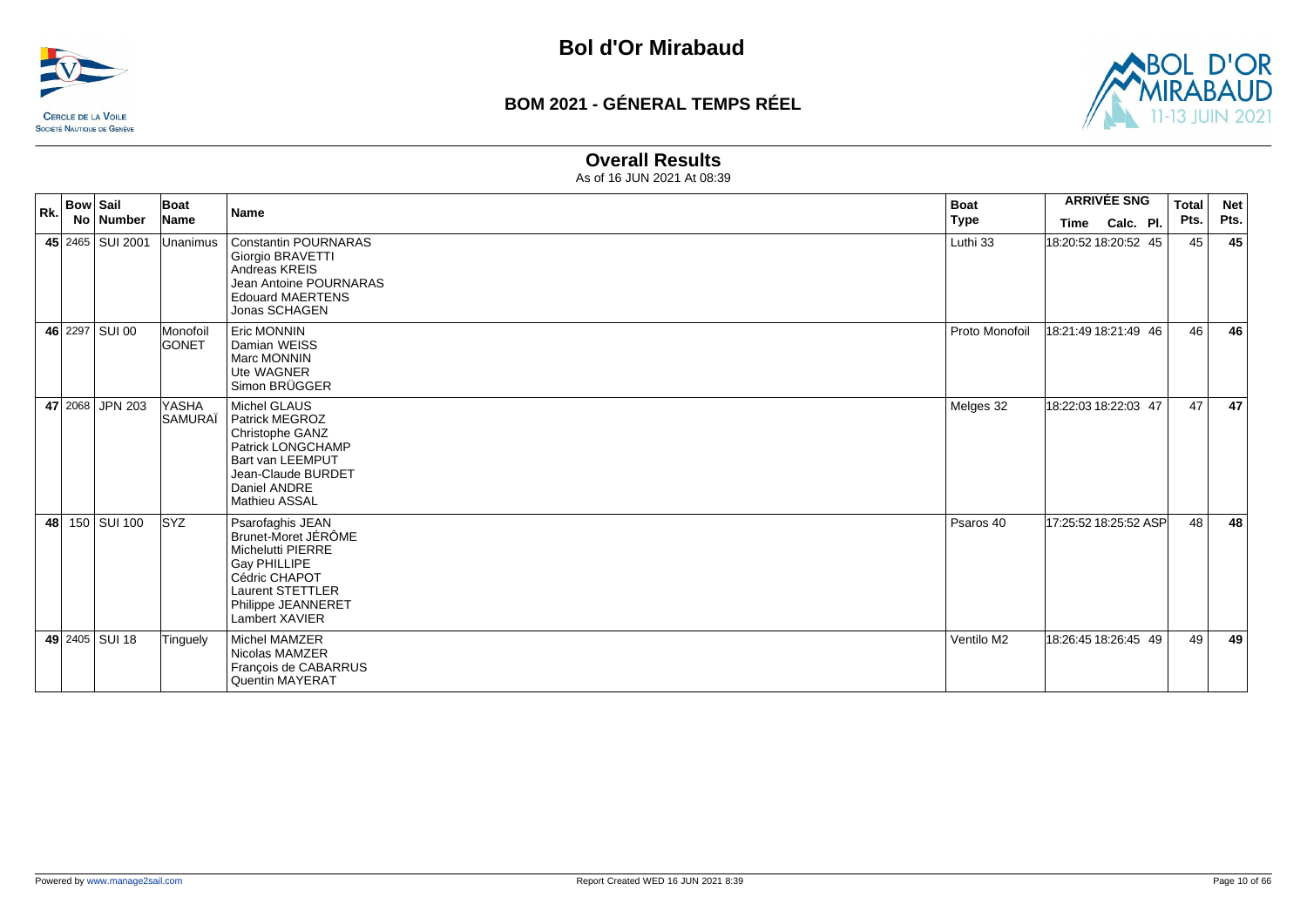



#### **Overall Results**

| Rk. | <b>Bow Sail</b><br>No   Number | Boat<br>Name     | <b>Name</b>                                                                                                                          | <b>Boat</b><br><b>Type</b> | <b>Time</b> | <b>ARRIVÉE SNG</b><br>Calc. Pl. | <b>Total</b><br>Pts. | <b>Net</b><br>Pts. |
|-----|--------------------------------|------------------|--------------------------------------------------------------------------------------------------------------------------------------|----------------------------|-------------|---------------------------------|----------------------|--------------------|
|     | 50 809 SUI2                    | Jambon<br>Beurre | Philippe DURR<br><b>Austin BELAIEFF</b><br>Robin FOETH<br>Michael FOETH<br><b>Yves SALAMA</b>                                        | Toucan                     |             | 19:03:45 19:03:45 50            | 50                   | 50                 |
|     | 51 1846 FRA 33                 | L'EGGER          | Christophe MAGNIN<br>Olivier BEON<br>François HASSELBORN<br>Jean Marc BECHET                                                         | Toucan                     |             | 19:09:36 19:09:36 51            | 51                   | 51                 |
|     | 52 103 SUI 34                  |                  | PERCHETTE Serge PATRY<br>Thiery PLOJOUX<br><b>Monica PATRY</b><br>Markus MR BRAENDLER<br>Jean Marie MEGEVAND                         | Luthi 34                   |             | 19:36:58 19:36:58 52            | 52                   | 52                 |
|     | 53 593 SUI 1                   | Zénitude         | Pierre FAYET<br>Nathalie FAYET<br>Jean-Paul PEYRAUD<br>Victor van CLEEF<br>Guillaume FAYET<br>François LAZEYRAS<br>Dominique BOLOMEY | Aebi 950                   |             | 19:39:56 19:39:56 53            | 53                   | 53                 |
|     | 54 1762 SUI 01                 | Tabasco          | Pierre GOTTREUX<br><b>Arnaud GAVAIRON</b><br><b>Titouan BRIAUX</b><br>Loïc ISABELLA<br>Wolf van CAUWENBERGHE<br>Daniela WALLEN       | Luthi MF 10                |             | 19:48:55 19:48:55 54            | 54                   | 54                 |
|     | 55 1412 SUI 780                | vuvuzela         | Raphael NÄF<br>Jonas NAF<br><b>Christian KLAUS</b><br><b>Marcel BIERI</b>                                                            | T780                       |             | 19:49:08 19:49:08 55            | 55                   | 55                 |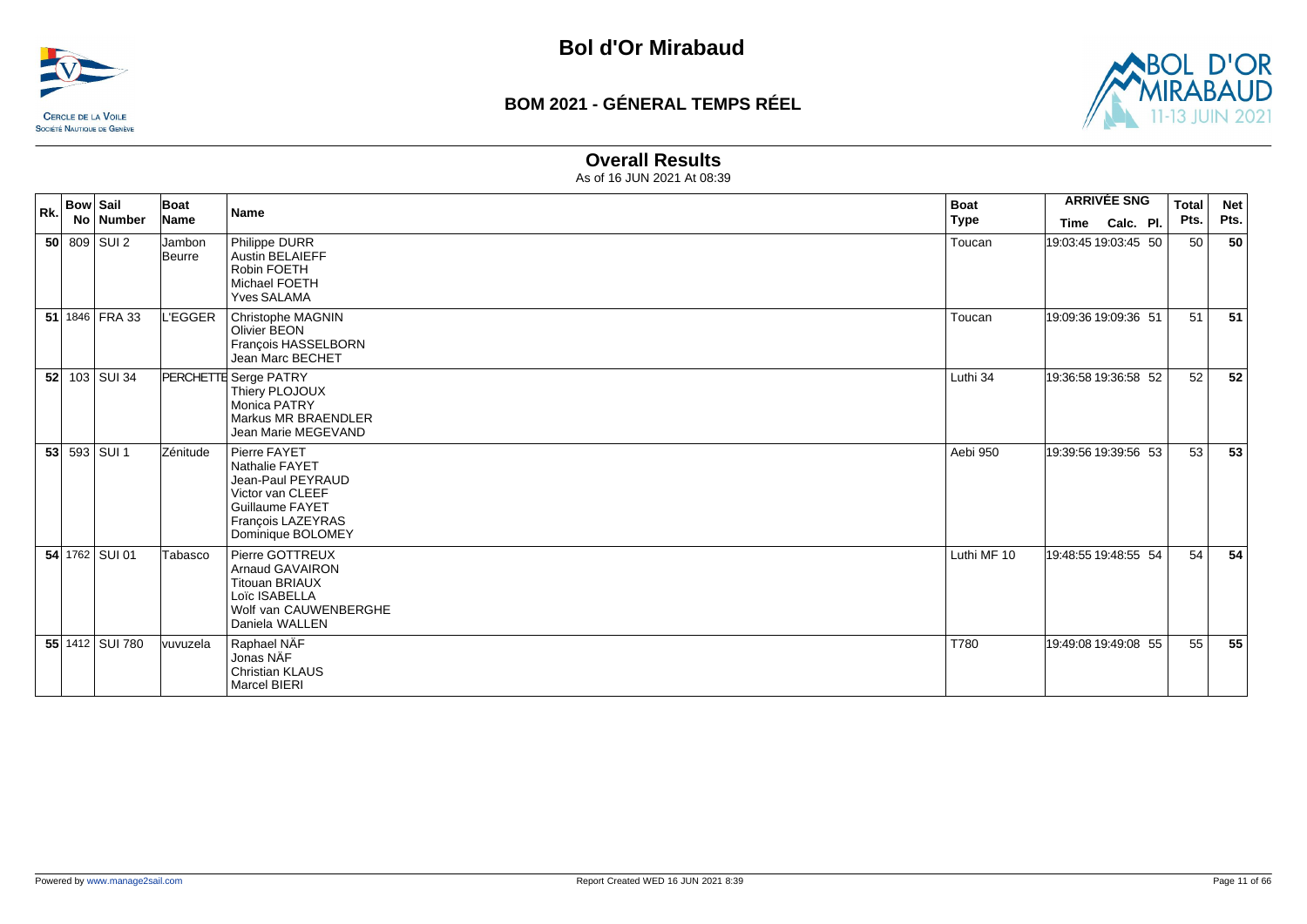



#### **Overall Results**

| <b>Bow Sail</b><br>Rk. |                 |  | Boat              | <b>Name</b>                                                                                                                                | <b>Boat</b>                         |                      | <b>ARRIVÉE SNG</b> | <b>Total</b> | <b>Net</b> |
|------------------------|-----------------|--|-------------------|--------------------------------------------------------------------------------------------------------------------------------------------|-------------------------------------|----------------------|--------------------|--------------|------------|
|                        | No   Number     |  | <b>Name</b>       |                                                                                                                                            | <b>Type</b>                         | Time                 | Calc. Pl.          | Pts.         | Pts.       |
|                        | 56 492 SUI 56   |  | Ypso              | <b>Edouard KESSI</b><br>Elie OHAYON<br>Clara KESSI<br>Julie KESSI                                                                          | Tiolu                               | 19:58:03 19:58:03 56 |                    | 56           | 56         |
|                        | 57 2139 SUI 79  |  | Gaston 3          | Patrick DUCLUZAUX<br>Christophe HERMANJAT<br>Melanie MARADAN<br><b>Roncato MARINA</b>                                                      | Toucan                              | 19:58:36 19:58:36 57 |                    | 57           | 57         |
|                        | 58 -07- FRA 777 |  | Back To<br>Basics | Eric le BOUËDEC<br>Kim Anne le FORMAL                                                                                                      | Flying Phantom 20:00:44 20:00:44 58 |                      |                    | 58           | 58         |
|                        | 59 242 SUI 030  |  | Asst'Qo           | Popeye ET OLIVE<br>Fromentin le MARC<br>Nat KOFMEHL<br><b>Frattini POLO</b><br>Masip RAPHI                                                 | Quant30                             | 20:06:03 20:06:03 59 |                    | 59           | 59         |
|                        | 60 298 SUI 195  |  | Carolive<br>ltoo  | Fabrice RIGOT<br>Marie SOLER<br><b>Adrien NININ</b><br>Andreas ROGGO<br>Aude COMPAN<br>Guillaume RIGOT                                     | <b>Grand Surprise</b>               | 21:08:37 21:08:37 60 |                    | 60           | 60         |
|                        | 61 2532 SUIM 1  |  | Sardinator        | Jean-Daniel GUEX<br><b>Bruno ENGEL</b><br>Georges BIANCHIN<br>Nicolas JATON<br>Antonin BOCHERENS<br><b>Mathieu BIRBAUM</b><br>Fabien SACHE | A scow                              | 21:08:51 21:08:51 61 |                    | 61           | 61         |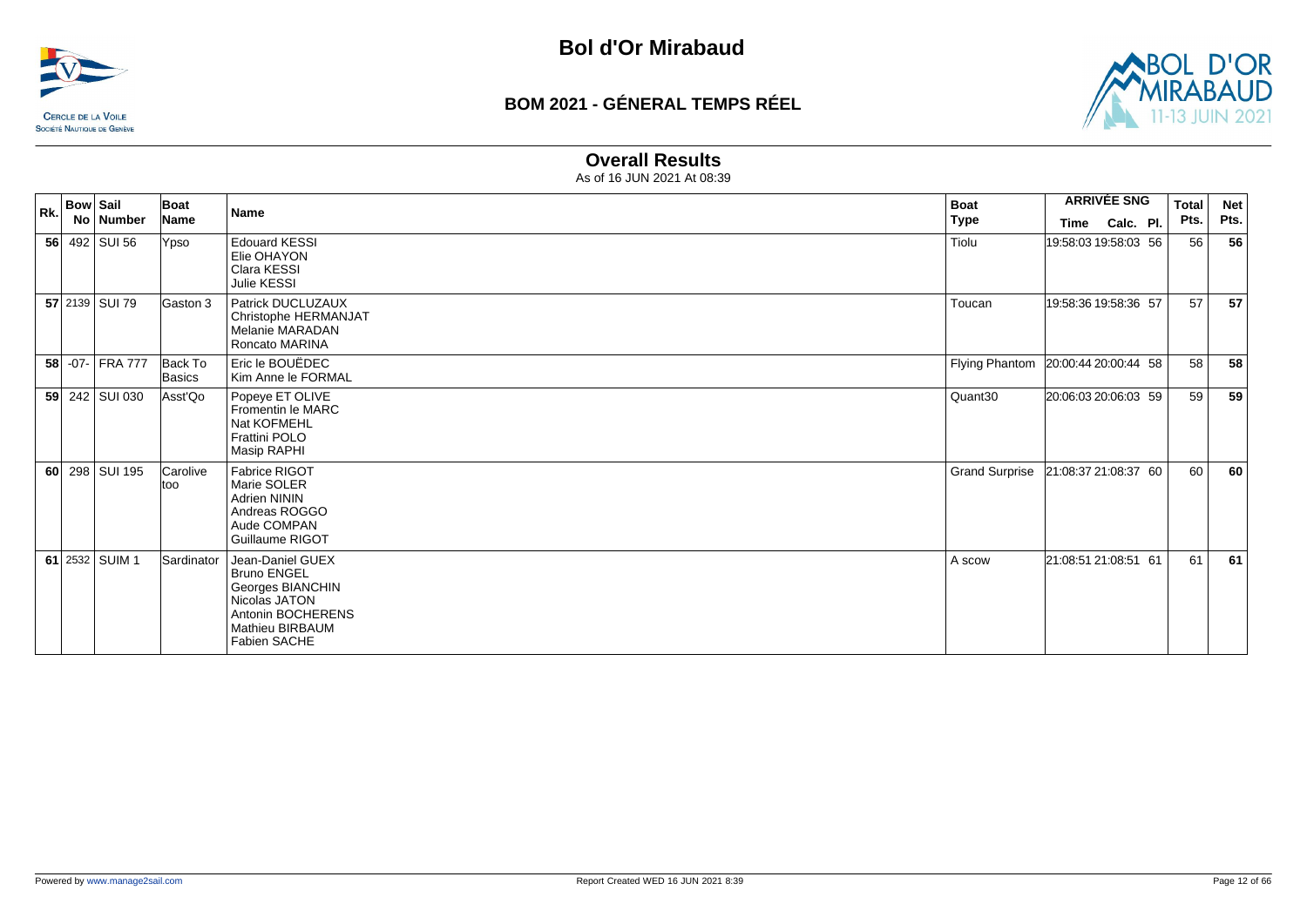



#### **Overall Results**

| Bow   Sail<br>Rk. |  | Boat<br><b>Name</b> | <b>Boat</b>  | <b>ARRIVÉE SNG</b>                                                                                                                                               |             | Total                 | <b>Net</b> |      |      |
|-------------------|--|---------------------|--------------|------------------------------------------------------------------------------------------------------------------------------------------------------------------|-------------|-----------------------|------------|------|------|
|                   |  | No   Number         | Name         |                                                                                                                                                                  | <b>Type</b> | <b>Time</b>           | Calc. Pl.  | Pts. | Pts. |
| 62                |  | $55$ SUI<br>17701   |              | METEORITE Romain PARIDANT<br>Anaëlle MANON<br>Charles de SARNEZ<br><b>Augustin MILLION</b><br><b>Blaise RIBON</b><br>Tanguy DESJARDIN<br><b>Charles CANTENOT</b> | Modulo 105  | 20:11:20 21:11:20 ASP |            | 62   | 62   |
|                   |  | 63 2506 SUI 202     | <b>SKADI</b> | Carlo BABINI MERLO<br><b>Milko MANTERO</b><br><b>Edoardo NATUCCI</b><br>Benjamin FLÜCKIGER<br><b>Adrien TARDY</b><br>Pierre VANVARENBERGH                        | Melges 32   | 23:04:45 23:04:45 63  |            | 63   | 63   |
|                   |  | 64 2301 ITA 176     |              | MARGHERIT Denis HANNAPPE<br>Nicolas CEBRIAN<br><b>Emmanuel ROTH</b><br>Christophe THOMAS<br>Florent JUNOD<br>Gaelle JACQUIER<br>Sylvain REDUREAU                 | Melges 32   | 23:10:45 23:10:45 64  |            | 64   | 64   |
|                   |  | 65 $-04$ - SUI 606  | Trinity      | <b>Igal KASAVI</b><br>Naomi KASAVI                                                                                                                               | Ventilo 609 | 23:10:59 23:10:59 65  |            | 65   | 65   |
|                   |  | 66 297 SUI 304      | Olympic      | Frédéric SAUDAN<br>Patrick JACQUET<br>François-Louis MAYOR<br>Philippe DUPONT<br>Philippe KOLLY<br><b>Charlie DUPERTUIS</b><br>Björn VANG-MATHISEN EMPSON        | Farr 30     | 23:17:38 23:17:38 66  |            | 66   | 66   |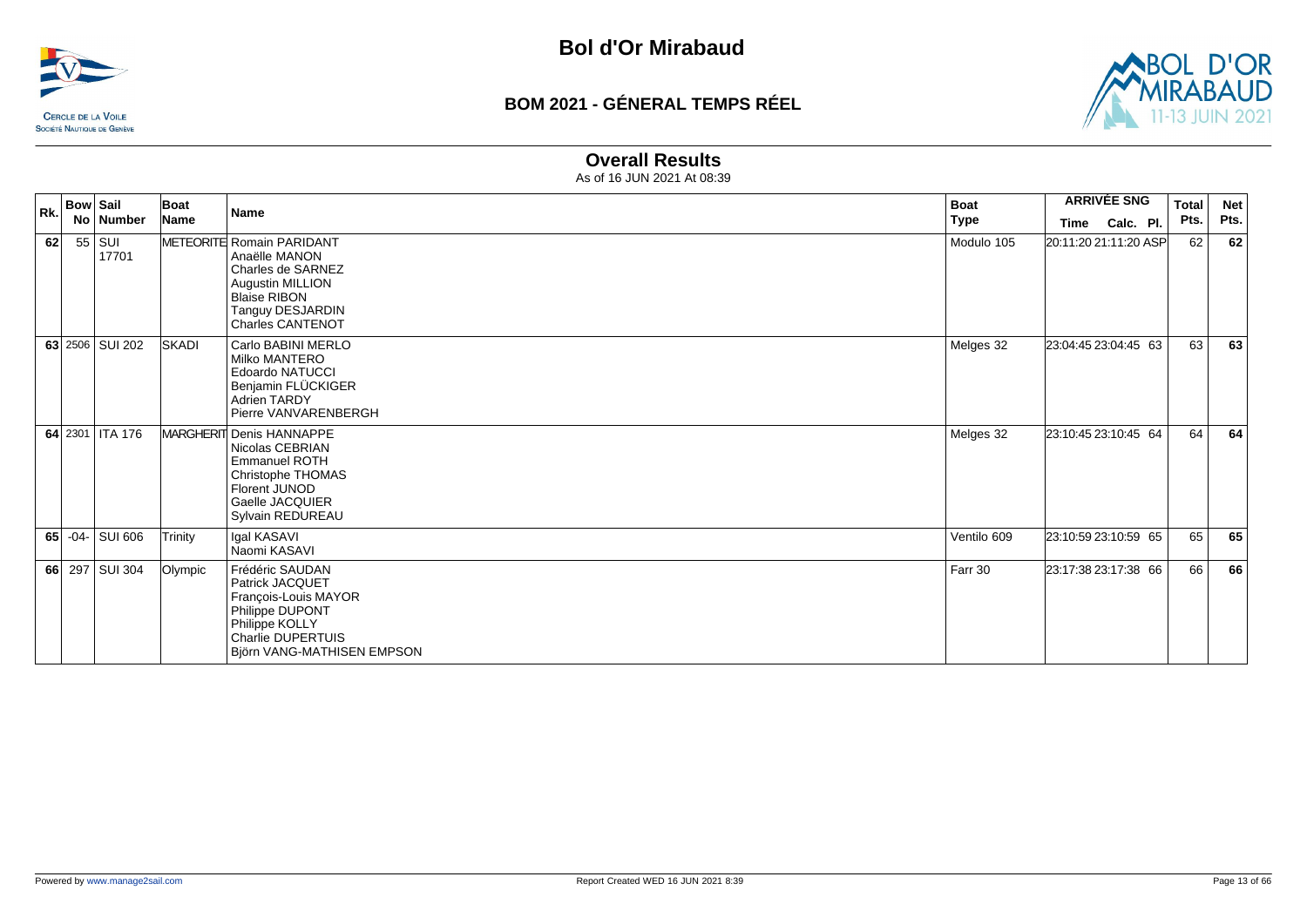



#### **Overall Results**

| Rk. | <b>Bow Sail</b> | No   Number     | <b>Boat</b><br>Name | <b>Name</b>                                                                                                                           | <b>Boat</b><br>Type   | <b>ARRIVÉE SNG</b><br>Calc. Pl.<br>Time | <b>Total</b><br>Pts. | <b>Net</b><br>Pts. |
|-----|-----------------|-----------------|---------------------|---------------------------------------------------------------------------------------------------------------------------------------|-----------------------|-----------------------------------------|----------------------|--------------------|
|     |                 | 67 2243 SUI 30  |                     | MaxiMumm Nicolas ANKLIN<br>Aurélien STRUBY<br>Clara MESSIER<br>Benjamin ROUSSELOT<br>Edouard WOOG<br>George Fabris JUSTO              | Farr 30               | 23:20:01 23:20:01 67                    | 67                   | 67                 |
|     |                 | 68 8193 FRA 119 | <b>Invictus</b>     | Sébastien LAZARETH<br><b>Laurent FAY</b><br>Leguy ANNE                                                                                | <b>Esse 850</b>       | 23:38:44 23:38:44 68                    | 68                   | 68                 |
|     |                 | 69 191 SUI 990  |                     | IKI-Samsic   Andrei BALS<br>Nicolas BRIFFOD<br><b>Laurent BERTOSSA</b><br>Alexandre ZIMMERLI                                          | Luthi 990             | 23:44:23 23:44:23 69                    | 69                   | 69                 |
|     |                 | 70 2535 SUI 751 | lLou<br>Régalou     | Stephane WOHNLICH<br>Manuel CHABLAIS<br>Pascal LAVARELO<br>François CHEVALLEY                                                         | <b>LW750</b>          | 23:49:39 23:49:39 70                    | 70                   | 70                 |
|     |                 | 71 666 SUI 69   |                     | Exponentiel Thomas FRÜH<br>David WEHRLI<br>Jacques TINEMBART<br>Fernando NOGUEIRA                                                     | Toucan                | 23:54:29 23:54:29 71                    | 71                   | 71                 |
|     |                 | 72 8205 GER 50  | Blackjack           | Joachim GRAUER<br>Stephan RÜGEMER<br>Marcus ZEDLMAYER<br><b>Maximilian POSNER</b>                                                     | EXToucan              | 23:56:09 23:56:09 72                    | 72                   | 72                 |
|     |                 | 73 349 SUI 102  |                     | Little Nemo Bernard BORTER<br><b>Wyss FLORENCE</b><br><b>Challand YANIK</b><br><b>Borter MARK</b><br>Alex VANDINI<br>Nicolas WILDBOLZ | <b>Grand Surprise</b> | 23:56:47 23:56:47 73                    | 73                   | 73                 |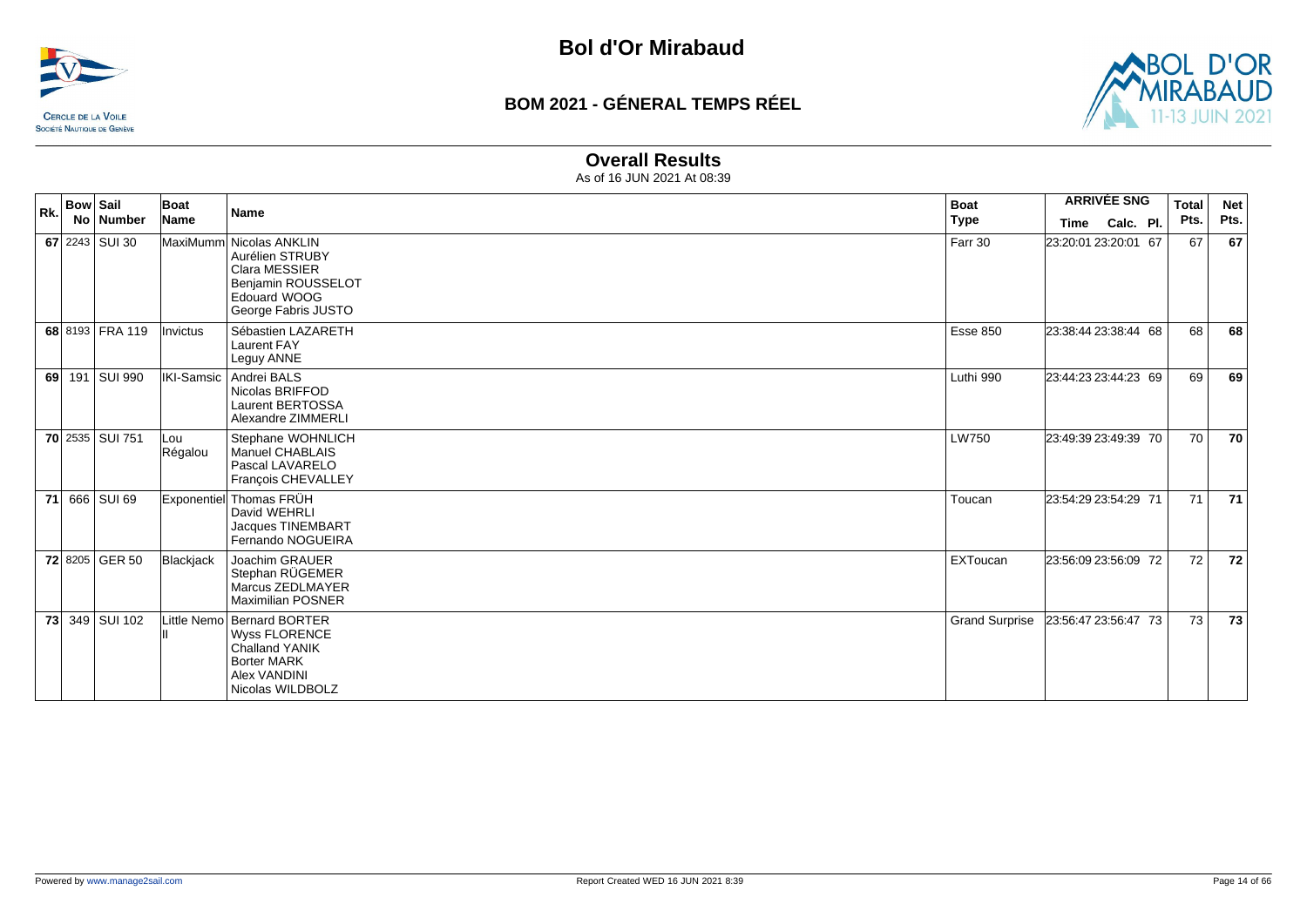



#### **Overall Results**

| Rk. | <b>Bow Sail</b> | No   Number     | Boat<br>Name       | <b>Name</b>                                                                                                                 | <b>Boat</b><br>Type   | Time                     | <b>ARRIVÉE SNG</b><br>Calc. Pl. | <b>Total</b><br>Pts. | <b>Net</b><br>Pts. |
|-----|-----------------|-----------------|--------------------|-----------------------------------------------------------------------------------------------------------------------------|-----------------------|--------------------------|---------------------------------|----------------------|--------------------|
|     |                 | 74 129 SUI 2720 | ARDIZIO            | Éric BEAUSSE<br>Gilles BEAUSSE<br><b>Olivius JULEN</b><br><b>Yves SCHELLENBERG</b><br>Nicolas FATIO<br>Anne SCHEIDEGGER     | Luthi 33              | 1:00:02:02 1:00:02:02 74 |                                 | 74                   | 74                 |
|     |                 | 75 246 SUI 8890 | Dernière<br>Minute | <b>Olivier LAURENT</b><br>Marco PIERMARTIRI<br>Margaux LAURENT<br>Thomas MADER<br>Antonio da SILVA<br>Christophe MONTESSUIT | Luthi 990             | 1:00:02:26 1:00:02:26 75 |                                 | 75                   | 75                 |
|     |                 | 76 182 SUI 184  |                    | Blue Moon   Charles André HAENGGELI<br>Christian IHNE<br>Arnaud IHNE<br><b>Béatrice HAENGGELI</b><br><b>Jan SLETTENHAAR</b> | <b>Grand Surprise</b> | 1:00:05:05 1:00:05:05 76 |                                 | 76                   | 76                 |
|     |                 | 77 2498 SUI 843 | <b>VANITAS</b>     | Martin STROBEL<br>Till HERRMANN<br>Jürg VOGELSANG<br>Daniel SCHÖN<br>Adrian HEHL                                            | Aebi 850R             | 1:00:07:37 1:00:07:37 77 |                                 | 77                   | 77                 |
|     |                 | 78 467 SUI 37   | Melia              | Gaelle CEVEY<br>Romain BRODBECK<br>Sebastien ROSSÉ<br>Stefany CHATELANAT<br><b>Valantine PELTIER</b><br>Pauline DOTTRENS    | Dynamic 35            | 1:00:08:32 1:00:08:32 78 |                                 | 78                   | 78                 |
|     |                 | 79 1879 SUI 91  | bootslift          | Marco VOGELSANG<br>Livia NAEF<br>Florian SCHUCHTER                                                                          | <b>Esse 850</b>       | 1:00:08:43 1:00:08:43 79 |                                 | 79                   | 79                 |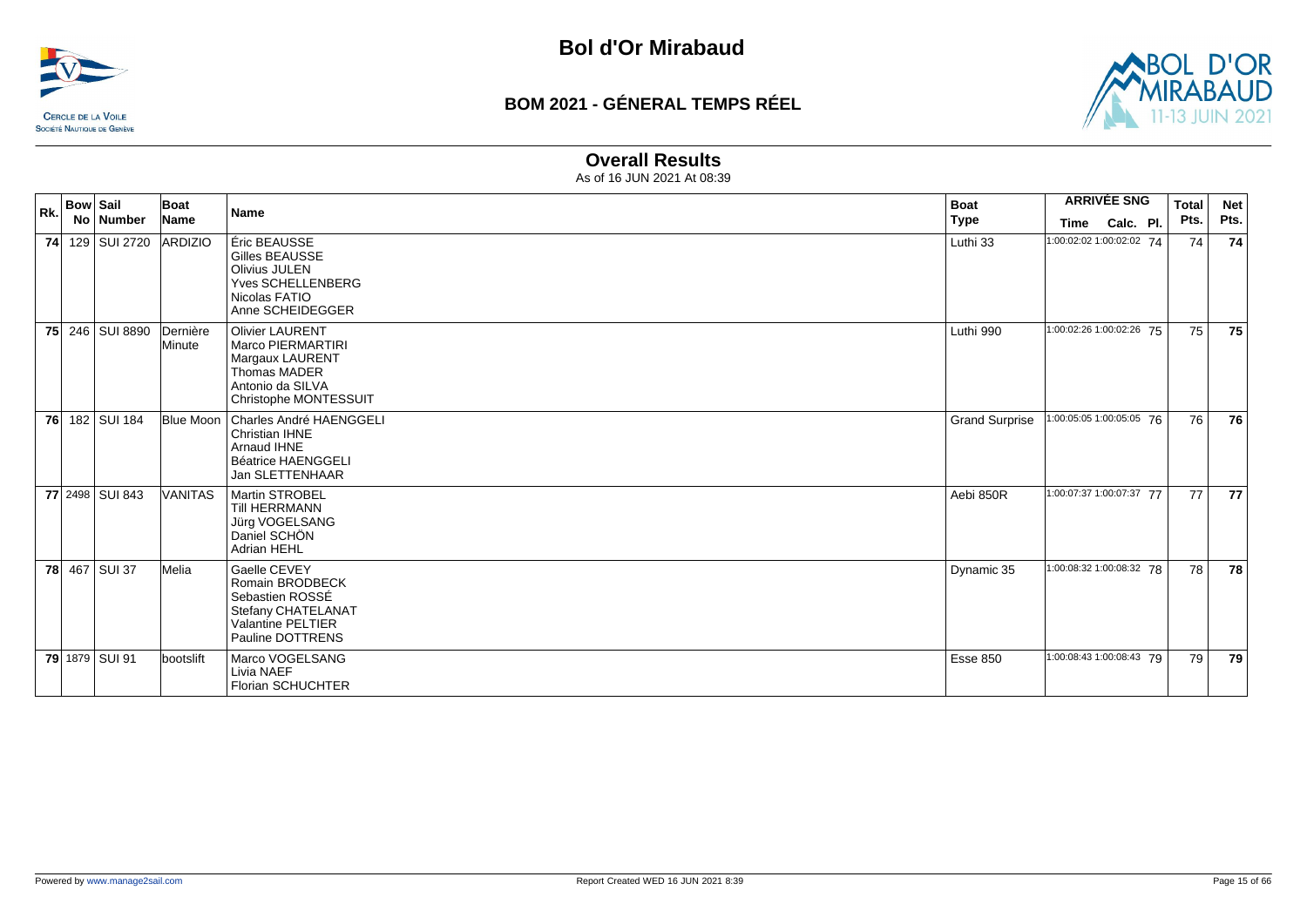



#### **Overall Results**

| Rk. | <b>Bow Sail</b> |                   | Boat                       | <b>Name</b>                                                                                                                     | <b>Boat</b>           | <b>ARRIVÉE SNG</b>       |           | <b>Total</b> | <b>Net</b> |
|-----|-----------------|-------------------|----------------------------|---------------------------------------------------------------------------------------------------------------------------------|-----------------------|--------------------------|-----------|--------------|------------|
|     |                 | No Number         | Name                       |                                                                                                                                 | Type                  | Time                     | Calc. Pl. | Pts.         | Pts.       |
|     |                 | 80 1215 SUI 81    | <b>Nessie</b>              | <b>Thomas BIRRER</b><br>Kelvin JACQUET<br>Ludovic SIEGWART<br>Chloé BIRRER                                                      | <b>Esse 850</b>       | 1:00:10:03 1:00:10:03 80 |           | 80           | 80         |
|     |                 | 81 $1727$ SUI 5   | Le Cinq                    | <b>Thierry ANDEREGG</b><br>Casoni SONIA<br>Zumstein BERNARD<br><b>Yves PIGUET</b>                                               | saphire 27            | 1:00:10:47 1:00:10:47 81 |           | 81           | 81         |
|     |                 | 82 2325 SUI 01    | YODA                       | <b>Ludovic HERICHER</b><br>de Gennes BENJAMIN<br><b>Fisher VINCENT</b>                                                          | <b>Esse 850</b>       | 1:00:16:21 1:00:16:21 82 |           | 82           | 82         |
|     |                 | 83 334 SUI 952    | Tarangau                   | Nathan DUGAST<br><b>Tommaso CONCATA</b><br><b>Bruschini ENERICO</b><br><b>Adrien PIGUET</b><br>Tatjana ZAGURY<br>Jeremy MERMOUD | Luthi 952             | 1:00:16:34 1:00:16:34 83 |           | 83           | 83         |
| 84  |                 | 943   SUI 221     | <b>IMEA</b><br><b>HUNA</b> | <b>Christian HAEGI</b><br>Christophe WUNDERLI<br>Stéphane BORLOZ<br><b>Fabrice PIARD</b><br>Didier CHRISTE                      | <b>Grand Surprise</b> | 1:00:17:22 1:00:17:22 84 |           | 84           | 84         |
|     |                 | 85 1922 FRA 19    | Arcadia                    | Julien FAUCON<br>Jeremy RIOT<br>Stanislas BAUDU<br>Armelle NOURISSAT                                                            | Nitro 80              | 1:00:19:08 1:00:19:08 85 |           | 85           | 85         |
|     |                 | 86 2055   SUI 100 | L'Ybis                     | Jean-Yves BRESSIEUX<br><b>Charles-Antoine KUZLI</b><br><b>Emmanuel BOURREU</b><br>Christophe PIGUET                             | Toucan                | 1:00:23:48 1:00:23:48 86 |           | 86           | 86         |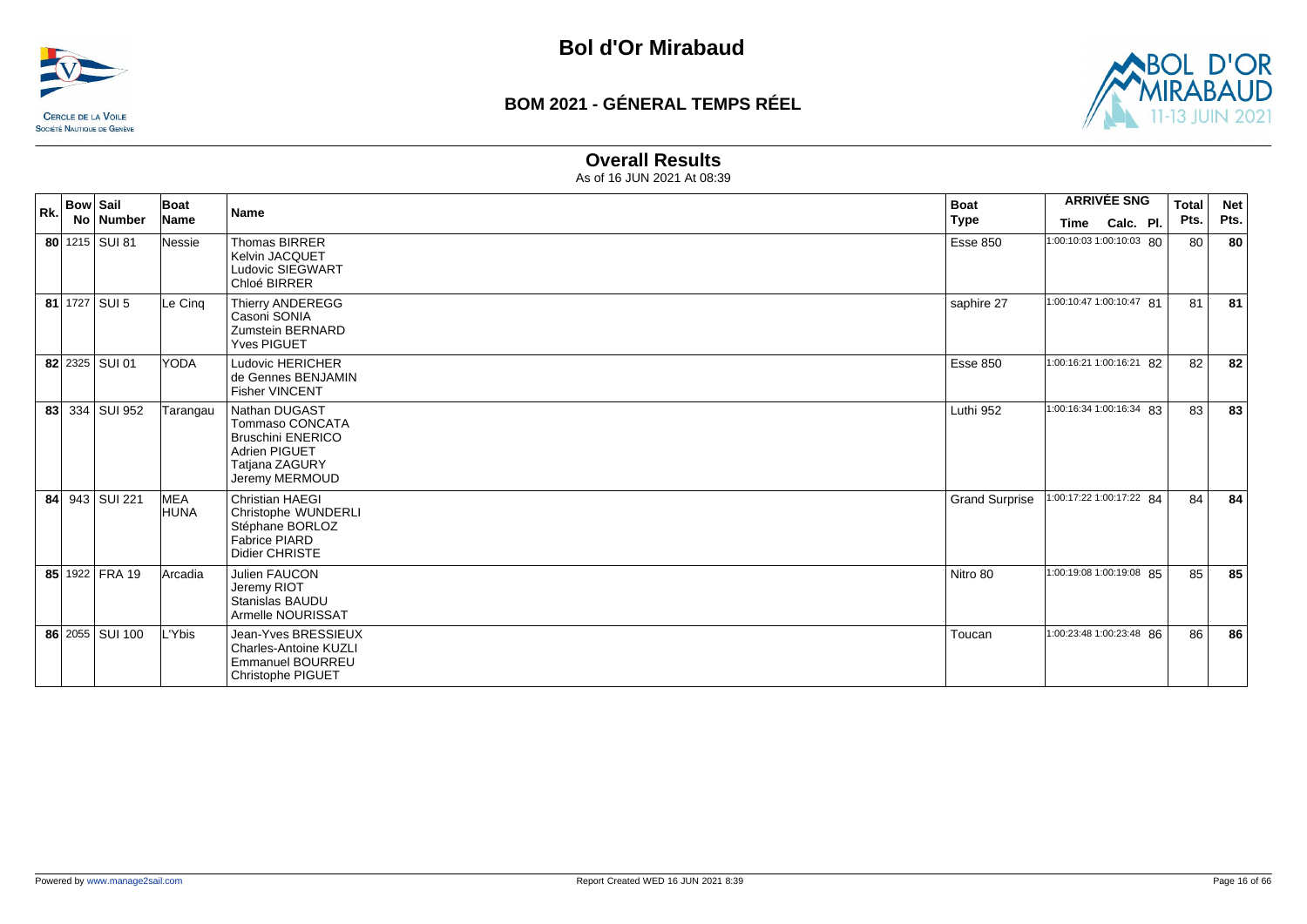



#### **Overall Results**

| Rk. | <b>Bow Sail</b>       | Boat              | Name                                                                                                                       | <b>Boat</b>           |      | <b>ARRIVÉE SNG</b>       | <b>Total</b> | <b>Net</b> |
|-----|-----------------------|-------------------|----------------------------------------------------------------------------------------------------------------------------|-----------------------|------|--------------------------|--------------|------------|
|     | No Number             | Name              |                                                                                                                            | <b>Type</b>           | Time | Calc. Pl.                | Pts.         | Pts.       |
|     | 87 2542 SUI 752       | Nitrick           | Patrick DUCOMMUN<br><b>Eric MEYER</b><br>Didier DÉFAGO<br>Grégoire JAQUET                                                  | Lavarello             |      | 1:00:26:46 1:00:26:46 87 | 87           | 87         |
|     | 88 2464 SUI 8         | <b>Flix</b>       | Benjamin DUFOUR<br>Loic OBBIN<br>Adrien BELLANGER<br>Marco COSTA<br><b>Antonis AXENITIS</b>                                | Lp820                 |      | 1:00:43:00 1:00:43:00 88 | 88           | 88         |
|     | 89 260 SUI 2          | Syneco            | Alfred ZBINDEN<br><b>Boris ZBINDEN</b><br>Christian JORDAN<br>Miguel VIEIRA BATISTA<br>Silvio KELLENBERGER                 | Luthi 870             |      | 1:00:44:25 1:00:44:25 89 | 89           | 89         |
|     | $90$   2365   SUI 830 | Kallari           | Damien NAEF<br><b>Thierry DUBOIS</b><br><b>Bertrand NAEF</b>                                                               | T 830                 |      | 1:00:44:26 1:00:44:26 90 | 90           | 90         |
|     | 91 259 FRA 10         | Morpho            | Jean Marie MECHELANY<br>Pedro FAUSTINO<br><b>Wifried BADER</b><br>Jonathan STEYAERT<br>Raphaël MECHELANY<br>Domenico AMATO | <b>Grand Surprise</b> |      | 1:00:44:28 1:00:44:28 91 | 91           | 91         |
|     | $92$ 861 SUI 3        | Wicked<br>Awesome | Irmgard IRMINGER<br>Wendy SHAW<br>Igor BODNAR<br>Florian IRMINGER<br>Tim LIN                                               | Luthi 990             |      | 1:00:44:30 1:00:44:30 92 | 92           | 92         |
|     | $93$ 2443 SUI 06      | ∣Le<br>Sauvage    | Pierre JUTZI<br>Jacarnes MILHQUET<br>Philippe COLOLARGH<br>Wes ZIEGLER                                                     | LP 820                |      | 1:00:44:54 1:00:44:54 93 | 93           | 93         |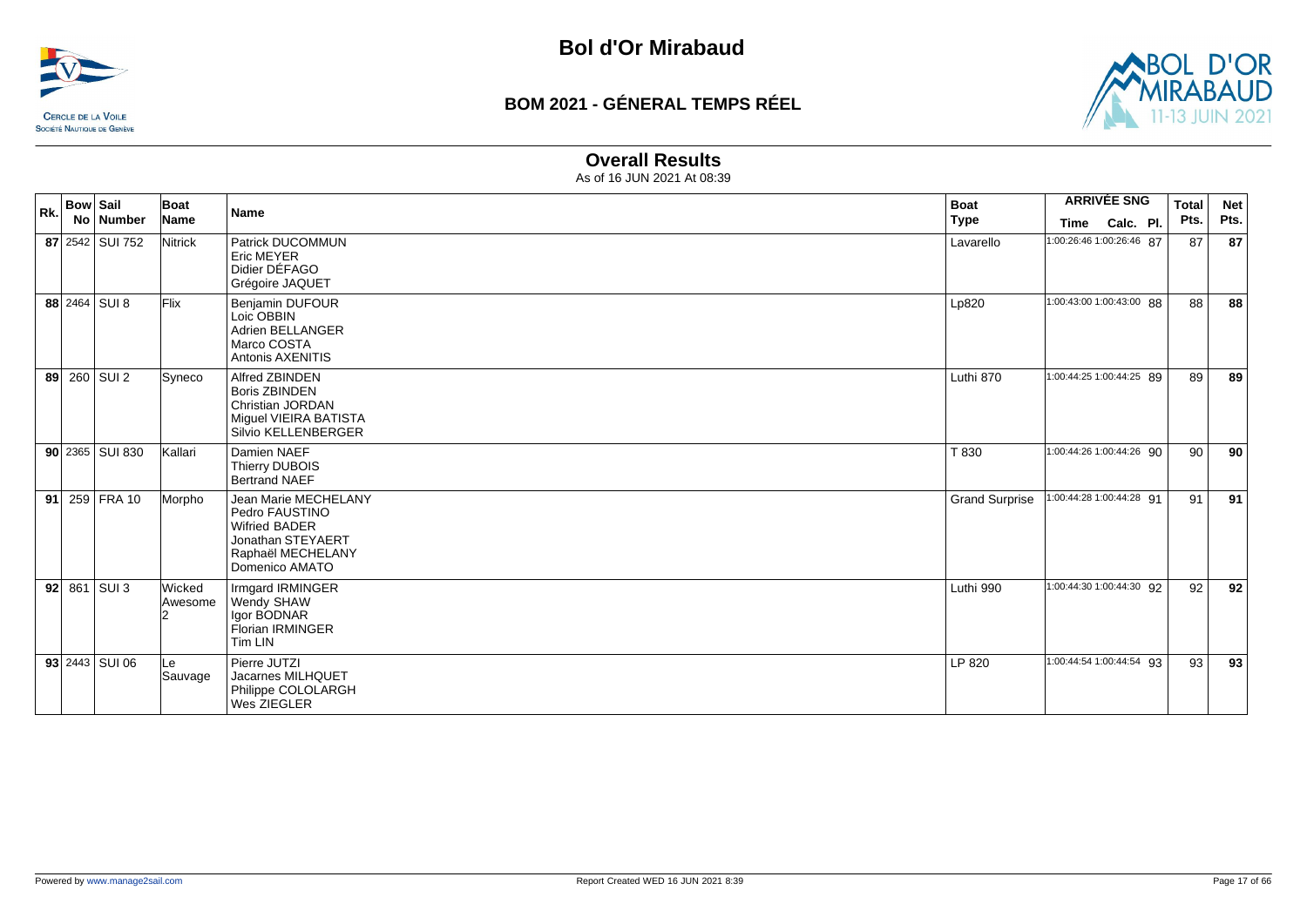



#### **Overall Results**

| <b>Bow Sail</b><br>Rk. |  |                 | Boat<br><b>Name</b>                 | <b>Boat</b>                                                                                                     | <b>ARRIVÉE SNG</b> |                          | <b>Total</b> | <b>Net</b> |      |
|------------------------|--|-----------------|-------------------------------------|-----------------------------------------------------------------------------------------------------------------|--------------------|--------------------------|--------------|------------|------|
|                        |  | No   Number     | Name                                |                                                                                                                 | <b>Type</b>        | Time                     | Calc. Pl.    | Pts.       | Pts. |
|                        |  | 94 2270 FRA 807 |                                     | <b>ORANGINIGI Olivier CLOPPET</b><br>Nicolas BAUDU<br>Mathieu SCHELSOHN<br>Simon VAUDAUX                        | LONGTZE            | 1:00:45:09 1:00:45:09 94 |              | 94         | 94   |
|                        |  | 95 $358$ SUI 5  | lwanted                             | <b>Manuel GAUDIN</b><br><b>Matthieu BERDOZ</b><br>Vivian GAUDIN                                                 | luthi              | 1:00:45:46 1:00:45:46 95 |              | 95         | 95   |
| 96                     |  | 176 SUI 278     | Sibuya                              | Thierry de GROOTE<br>Jean-Georges NGUYEN<br>Stanilas PEEL<br>Andres VIEITEZ<br>Joanne CLAUDON                   | LP 820             | 1:00:46:14 1:00:46:14 96 |              | 96         | 96   |
|                        |  | 97 320 SUI 1525 | Verbel -<br>Poopy<br><b>Express</b> | <b>Richard MILLIQUET</b><br><b>Blaise GENTON</b><br>William MOODY<br><b>Eric WEIBEL</b><br>Sébastien SCHMIDT    | Proto ABC          | 1:00:46:36 1:00:46:36 97 |              | 97         | 97   |
|                        |  | 98 1244 SUI 11  | Maki                                | Guy DÉRIAZ<br>Thomas DEVIAL<br>Gilles SECRETAN<br>Sarah SECRETAN<br>Nirina DÉRIAZ                               | Luthi 870          | 1:00:46:44 1:00:46:44 98 |              | 98         | 98   |
|                        |  | 99 1816 SUI 076 | Darnetal                            | David PERTUISET<br><b>Olivier LAIR</b><br><b>Gustave PERTUISET</b><br>Stéphanie CHAPUIS<br><b>Remy MALBURET</b> | Esse 850           | 1:00:47:00 1:00:47:00 99 |              | 99         | 99   |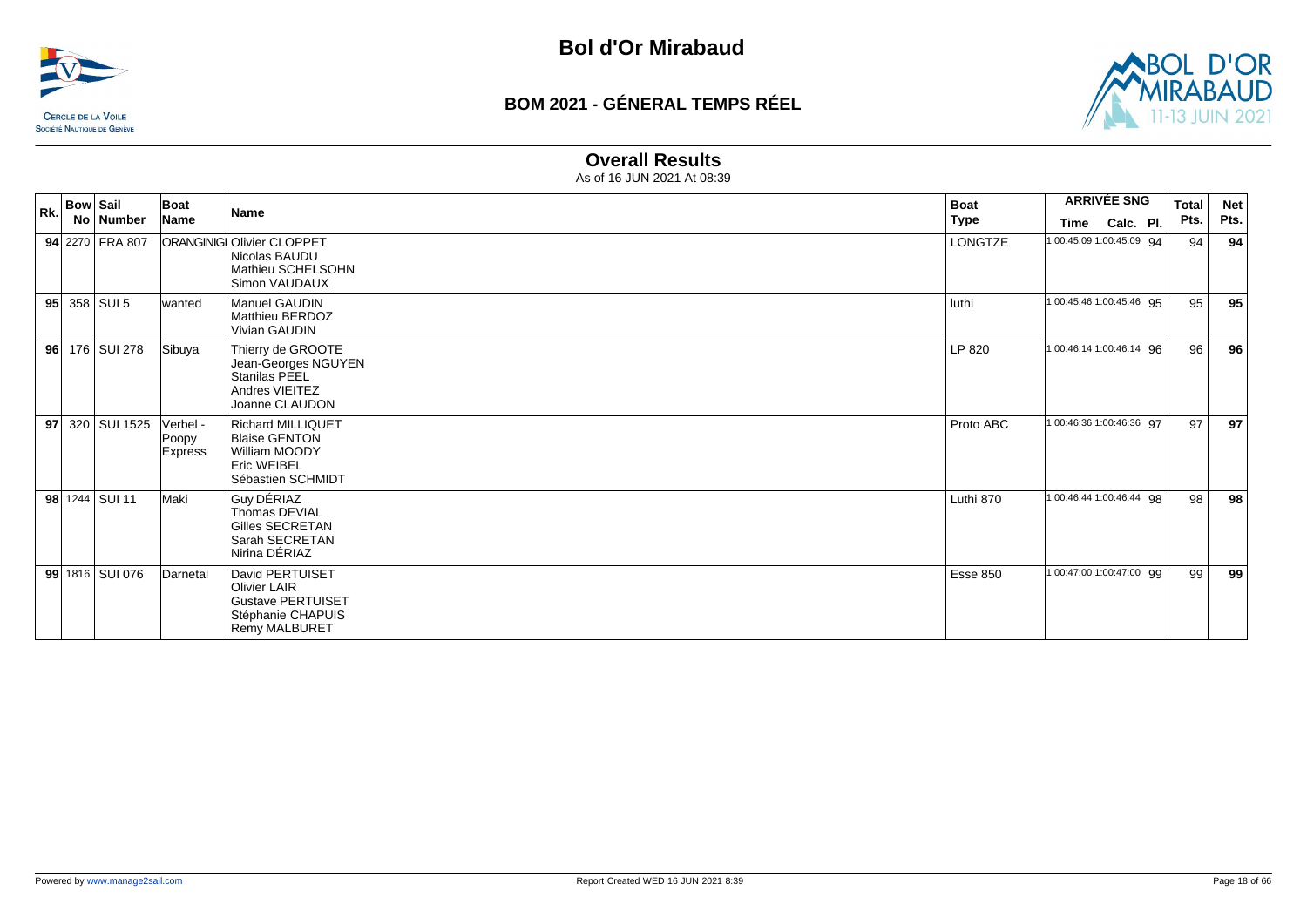



#### **Overall Results**

| Rk. | <b>Bow Sail</b> | No   Number      | Boat<br>Name   | <b>Name</b>                                                                                                                                                                                | <b>Boat</b><br>Type   | <b>ARRIVÉE SNG</b><br>Calc. Pl.<br>Time | <b>Total</b><br>Pts. | <b>Net</b><br>Pts. |
|-----|-----------------|------------------|----------------|--------------------------------------------------------------------------------------------------------------------------------------------------------------------------------------------|-----------------------|-----------------------------------------|----------------------|--------------------|
|     |                 | 100 392 SUI 2279 | <b>Virus</b>   | Régis MENÉTREY<br>Nicolas BURNAND<br>Micha FRECHELOUP<br><b>Charles ROMBALDI</b><br>Jean Luc DESGRAZ<br>Maxence MENÉTREY<br><b>Maximilien THILLO</b><br>Patric GILLIARD<br>Alexandre MOSCA | X 372                 | 1:00:47:21 1:00:47:21 100               | 100                  | 100                |
| 101 |                 | SUI 200          | Flash          | Maurice GAY<br><b>Benedicte WUEST</b><br>Simon GAY<br>Cédric OWEN<br><b>Beat MOECKEL</b><br>Stéphane BOTTONE                                                                               | <b>Grand Surprise</b> | 1:00:48:03 1:00:48:03 101               | 101                  | 101                |
|     |                 | 102 2399 SUI 137 | <b>WhitUBY</b> | <b>Benoit ROL</b><br>Jason THOMAS<br><b>Guy PITTIER</b><br>François BOPP<br>Raymond SUDAN<br>Dorothée BODY                                                                                 | <b>Grand Surprise</b> | 1:00:48:08 1:00:48:08 102               | 102                  | 102                |
|     |                 | 103 9003 SUI 1   | Rita IV        | Axel MEYER<br>Christophe BERTHOUD<br><b>Bernard GIANOLA</b><br>Alexis MEGEVAND<br><b>Fabrice MARGUERAT</b><br>Jean-Yves BONVIN<br>Patrice MEGEVAND<br>Antoine MATTHEY                      | 10m JI                | 1:00:48:11 1:00:48:11 103               | 103                  | 103                |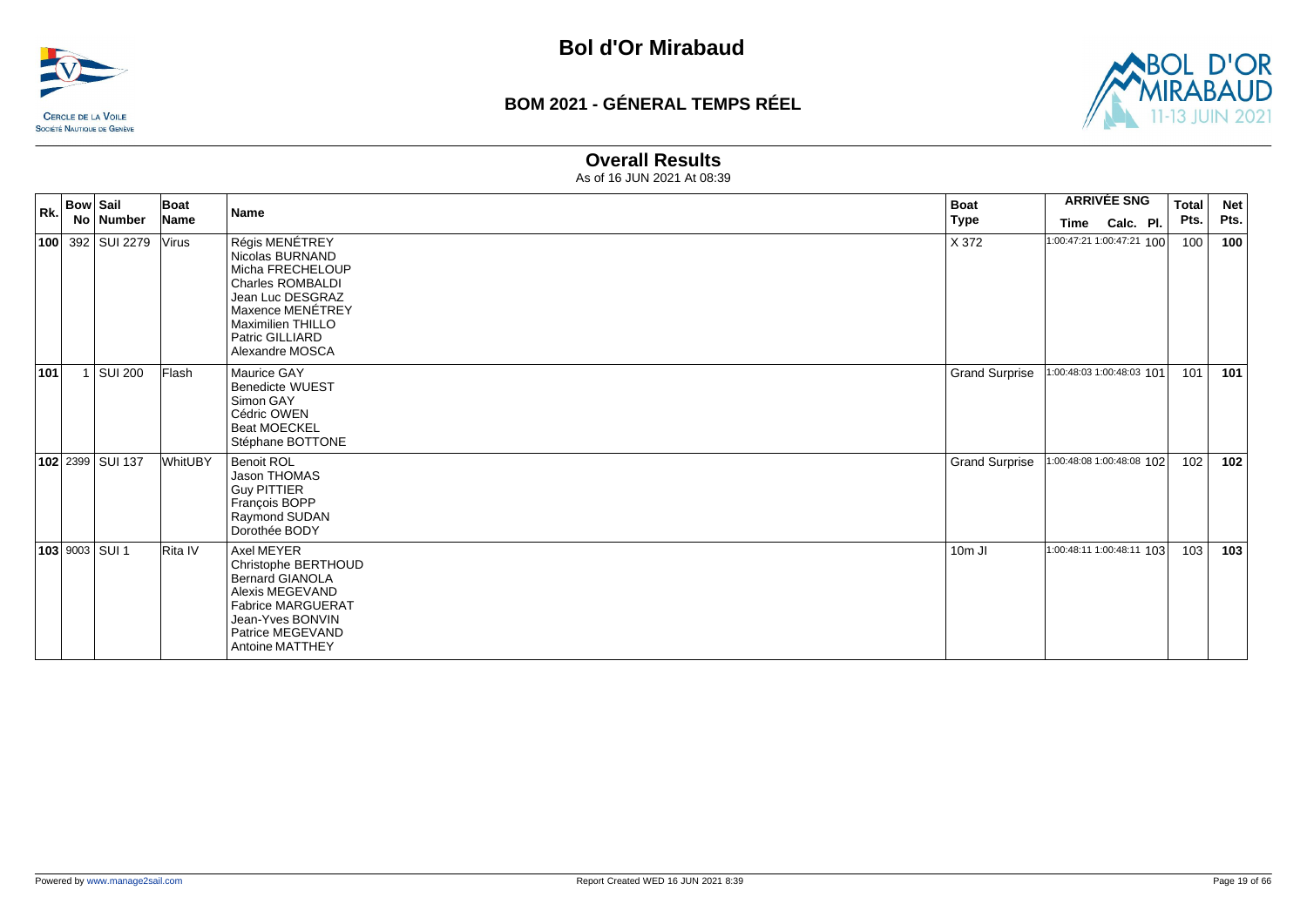



#### **Overall Results**

| Rk. | <b>Boat</b><br><b>Bow Sail</b><br>Boat<br><b>Name</b> |                    |                  |                                                                                                                                                    |                       |                           | <b>Total</b> | <b>Net</b> |
|-----|-------------------------------------------------------|--------------------|------------------|----------------------------------------------------------------------------------------------------------------------------------------------------|-----------------------|---------------------------|--------------|------------|
|     |                                                       | No   Number        | Name             |                                                                                                                                                    | <b>Type</b>           | Calc. Pl.<br>Time         | Pts.         | Pts.       |
|     |                                                       | 104 1566 SUI 36    | Vire Vent<br>ılV | Jean-Pierre de SIEBENTHAL<br>Lodovico CHIARI GAGGIA<br>Mikael ANZEN<br>Simone MULLER<br>Jaques-Henry ADDOR<br><b>Tristan PUIG</b><br>Mark HERMANS  | Swan 44Mkll           | 1:00:49:22 1:00:49:22 104 | 104          | 104        |
|     |                                                       | 105 - 13 - SUI 797 | Salary           | Martin JÖHR<br>Denis GIGER                                                                                                                         | Formula 18            | 1:00:49:23 1:00:49:23 105 | 105          | 105        |
|     |                                                       | 106 692 SUI 275    | Morvarc'h        | Maxime LABESSOUILLE<br><b>Isabelle ANDRIEUX</b><br>Laurence TRELLU<br><b>Herve TRELLU</b><br>Vianney GUILBAUD<br>Thomas HADDOUCHE                  | <b>Grand Surprise</b> | 1:00:49:43 1:00:49:43 106 | 106          | 106        |
|     |                                                       | $ 107 $ 859 FRA 8  | Flophil IV       | Pierre QUIBLIER<br>Marie COLUNI<br><b>Beatrice ALLANIC</b><br><b>Bernard FICHARD</b><br>Marco RICHARDT<br>Romain BOUVET-BIONDA<br>Jacques ANTHOINE | A 35                  | 1:00:49:52 1:00:49:52 107 | 107          | 107        |
|     |                                                       | 108 553 SUI 70     | lisis            | <b>Huber DANIEL</b><br>Marie GOUILLOUZIC<br>Stephanie GIRARDCLOS<br>Jenifer SCHLUP<br>Yoni BEGHOURA<br>David MERMOD                                | <b>Grand Surprise</b> | 1:00:49:56 1:00:49:56 108 | 108          | 108        |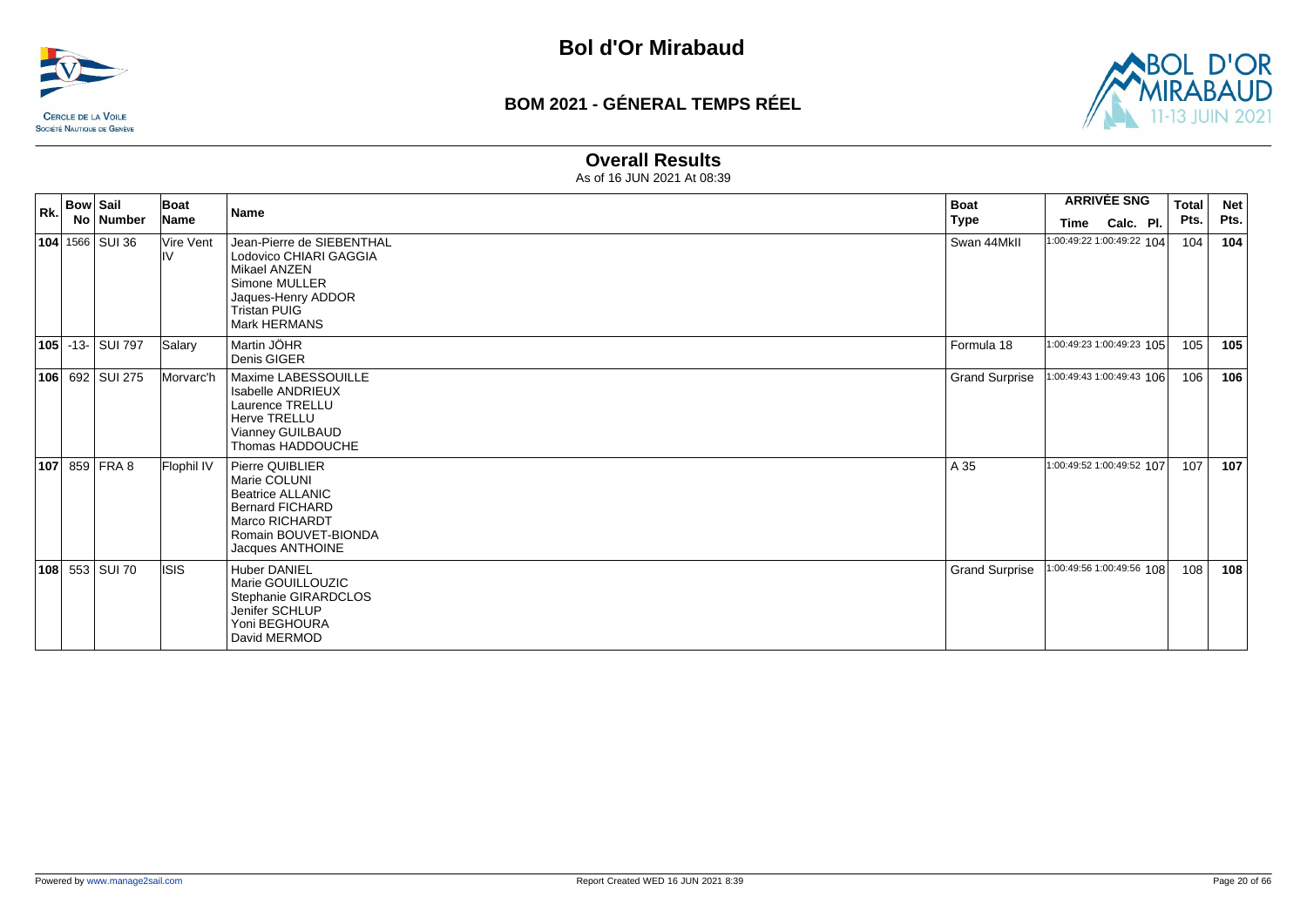



#### **Overall Results**

| Rk. | <b>Bow Sail</b>         | Boat             | Name                                                                                                                         | <b>Boat</b>           | <b>ARRIVÉE SNG</b>        | <b>Total</b> | <b>Net</b> |
|-----|-------------------------|------------------|------------------------------------------------------------------------------------------------------------------------------|-----------------------|---------------------------|--------------|------------|
|     | No   Number             | Name             |                                                                                                                              | <b>Type</b>           | Calc. Pl.<br>Time         | Pts.         | Pts.       |
|     | 109 2442 SUI 107        | Roberto          | <b>Christof LAUBER</b><br>Jeanlou LAUBER<br>Max HARLEY<br>Paola DIXON<br>Catherine DIXON<br>Michael DIXON                    | <b>Grand Surprise</b> | 1:00:50:12 1:00:50:12 109 | 109          | 109        |
|     | 110 1598 SUI 100        | Nortia           | Alban LOVIS<br>Lars GELBJERG-HANSEN<br>Joël ROSIERE<br>Zachary de HALLEUX<br><b>Benoît DESGRAZ</b>                           | Amethyst 950          | 1:00:51:18 1:00:51:18 110 | 110          | 110        |
|     | <b>111</b> 378 SUI 46   | Apsara           | Pascal CATTANEO<br>Elisabeth GROBET-JEANDIN<br>Ines GIRARDET<br>Yvan GIRARDET<br>Nicolas GROBET<br>Domitille ETIENNE CAMBIER | <b>Grand Surprise</b> | 1:00:53:11 1:00:53:11 111 | 111          | 111        |
|     | <b>112</b> 1906 SUI 147 | <b>Blue Note</b> | Morgan Salomé RATTE<br>Denis FOUCART<br>Stéphane CLERC<br>Julien PASQUIER<br>Patrick CRAMAN                                  | <b>Grand Surprise</b> | 1:00:53:44 1:00:53:44 112 | 112          | 112        |
|     | <b>113 1220 FRA 246</b> | Orcinus 2        | Jean Marc FOUCHER<br>Marine FOUCHER<br>Jerome LOUVET<br>Evrard de BONDY<br><b>Francis VALOTEAU</b>                           | <b>Grand Surprise</b> | 1:00:53:52 1:00:53:52 113 | 113          | 113        |
| 114 | 72 SUI 4                | Walhalla         | Nicolas LUTZ<br>Danielle WEGENER<br>Jacquie LUTZ<br>Jonathan LUTZ<br>Erik WEGENER                                            | Jeudi 12              | 1:00:53:56 1:00:53:56 114 | 114          | 114        |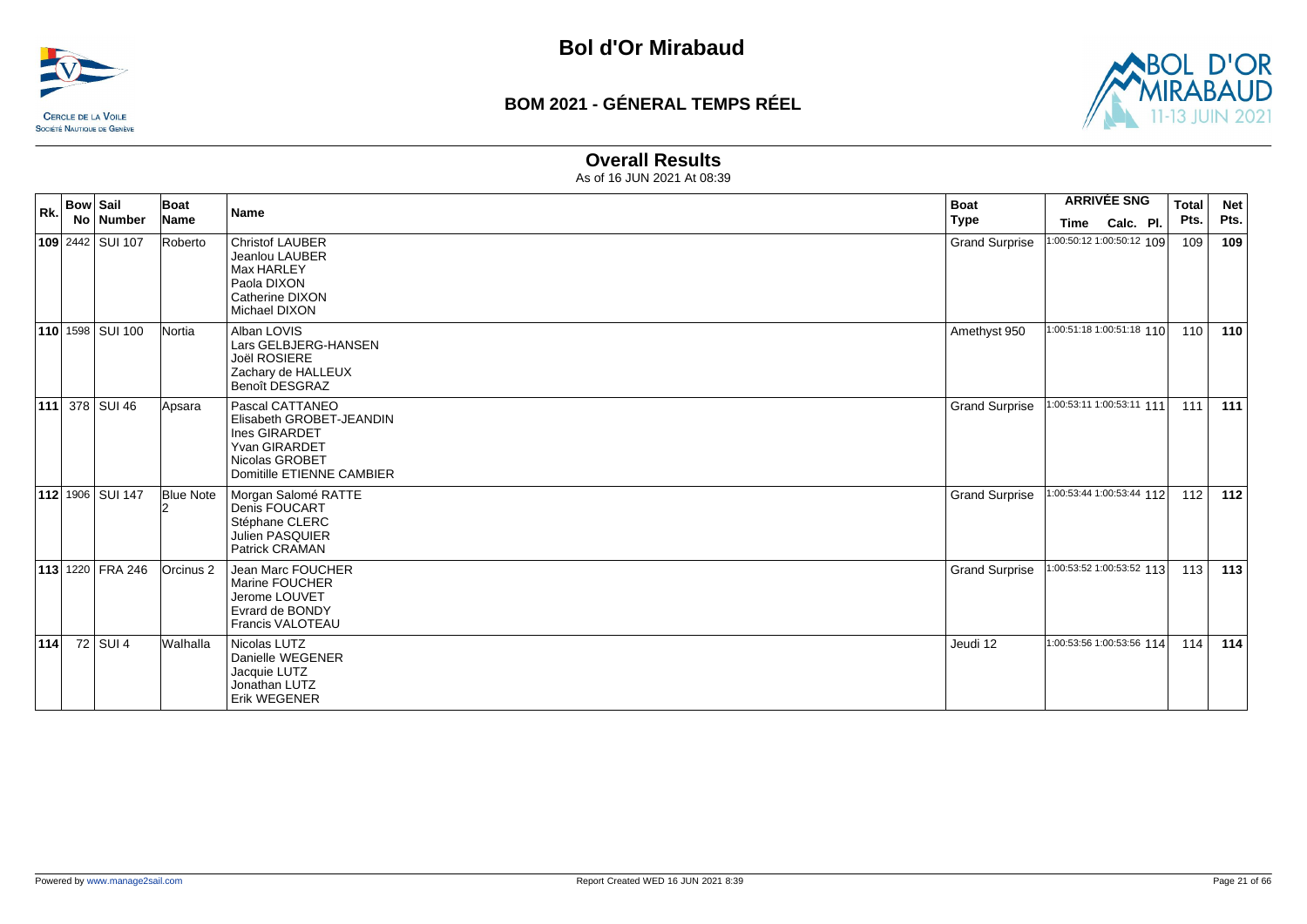



#### **Overall Results**

| <b>Bow Sail</b><br>Rk. |                         | Boat             | <b>Name</b>                                                                                                                                               | <b>Boat</b>           | <b>ARRIVÉE SNG</b>                      | <b>Total</b> | <b>Net</b> |
|------------------------|-------------------------|------------------|-----------------------------------------------------------------------------------------------------------------------------------------------------------|-----------------------|-----------------------------------------|--------------|------------|
|                        | No Number               | Name             |                                                                                                                                                           | <b>Type</b>           | Calc. Pl.<br>Time                       | Pts.         | Pts.       |
|                        | 115 187 SUI 124         | Elpénor III      | Christophe ISELIN<br>Osman RATIB<br><b>Gilles ROLAND</b><br>Nicolas BORLOZ<br>Mariella ISELIN                                                             | <b>Grand Surprise</b> | 1:00:54:02 1:00:54:02 115.5 115.5 115.5 |              |            |
|                        | <b>115 1319 SUI 131</b> | Filochard<br>VII | Jean-François PASCHOUD<br>Cédric VUILLE<br>Olivier BERGERAT<br>Ursula VOGEL<br>François NORDHOFF<br>Théo HOFSTETTER                                       | <b>Grand Surprise</b> | 1:00:54:02 1:00:54:02 115.5 115.5 115.5 |              |            |
|                        | <b>117</b> 1214 SUI 725 | Miss Tick        | Sarah JACCAUD<br>Antoine COSTA<br>Cedric JACCAUD<br>Pascal LEHMANN                                                                                        | Surprise              | 1:00:54:03 1:00:54:03 117               | 117          | 117        |
|                        | 118 2354 SUI 998        |                  | TAOMAKO   Martine CAFFIER<br>Sandrine CORONADO<br>Florian CIOCCA<br>Alexandre SOUBIRA<br>Anthony LIER<br><b>Claude DUPERRET</b><br><b>Isabelle PICHON</b> | <b>JPK 998</b>        | 1:00:54:21 1:00:54:21 118               | 118          | 118        |
|                        | 119 1087 FRA 244        | <b>CHAMAN</b>    | Christophe FREY<br>Patrick BLANC GONNET<br><b>Herve LION</b><br>Lionel VULLIEZ<br><b>Christelle FREY</b><br>Vincent SIMONEAU                              | <b>Grand Surprise</b> | 1:00:54:59 1:00:54:59 119               | 119          | 119        |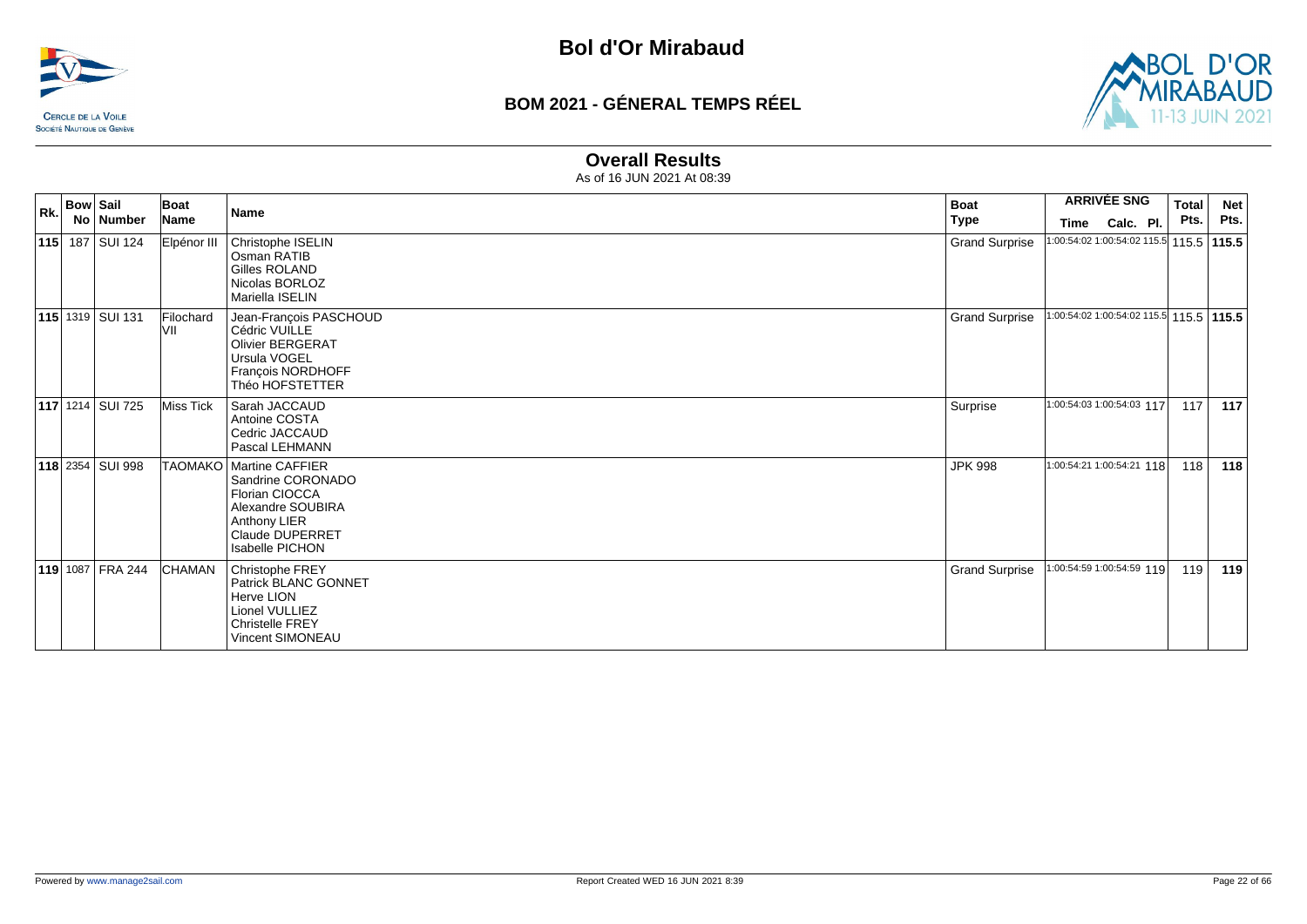



#### **Overall Results**

| Rk. | <b>Bow Sail</b><br>No Number  | Boat<br>Name | <b>Name</b>                                                                                                                  | <b>Boat</b><br><b>Type</b> | <b>ARRIVÉE SNG</b><br>Calc. Pl.<br>Time  | Total<br>Pts. | <b>Net</b><br>Pts. |
|-----|-------------------------------|--------------|------------------------------------------------------------------------------------------------------------------------------|----------------------------|------------------------------------------|---------------|--------------------|
| 120 | 34 FRA 581                    | <b>CROSS</b> | Janine ARNULF<br>David BELLATON<br><b>Emilien DELOR</b><br><b>Eric ARNULF</b><br>Marie ARNULF<br>Bellaton Stéphanie BELLATON | <b>First 40.7</b>          | 1:00:55:07 1:00:55:07 120                | 120           | 120                |
|     | 121 1371 SUI 3301             | Esse 330     | <b>Josef SCHUCHTER</b><br>Arno INAUEN<br>Chris GLASER<br><b>Gregor SCHUCHTER</b><br>Stefan SCHUCHTER                         | Esse 990                   | 1:00:55:20 1:00:55:20 121                | 121           | $121$              |
|     | <b>122</b> 336 SUI 16         | Sharky       | <b>Blaise GUIGNARD</b><br><b>Thomas MONTARNAL</b><br>Pierre GUIGNARD<br>Marie MAZUAY<br><b>Clément GUIGNARD</b>              | Luthi 870                  | 1:00:55:33 1:00:55:33 122                | 122           | 122                |
|     | <b>123</b> 3302 SUI 3302      | 372müm       | Marc FASSBIND<br>Marc HONEGGER<br><b>Guillaume MARES</b>                                                                     | <b>Esse 330</b>            | 1:00:55:53 1:00:55:53 123                | 123           | 123                |
|     | 124 747 FRA<br>15710          | team         | lillico Ti Vitti   Salvatore LEONE<br><b>Adrien BAUMEL</b><br><b>Gilles FONTAN</b><br>Frederic PEROCHE<br>Pascal BACHY       |                            | 747 One Design 1:00:56:18 1:00:56:18 124 | 124           | 124                |
|     | 125 2023 SUI 140              | <b>Storm</b> | Michel ROTTET<br><b>Mathieu STALDER</b><br>Gaetan HIRSCHI<br>Ismael ERDINC                                                   | <b>Esse 850</b>            | 1:00:56:20 1:00:56:20 125                | 125           | 125                |
|     | <b>126</b> 2513 SUIZ-<br>2083 | Meltem       | Geraldo de COULON<br>Pablo AMUCHASTEGUI<br>Frank OLSEN<br>Pedro ANTONINI                                                     | Archambault<br>Suspens     | 1:00:56:27 1:00:56:27 126                | 126           | 126                |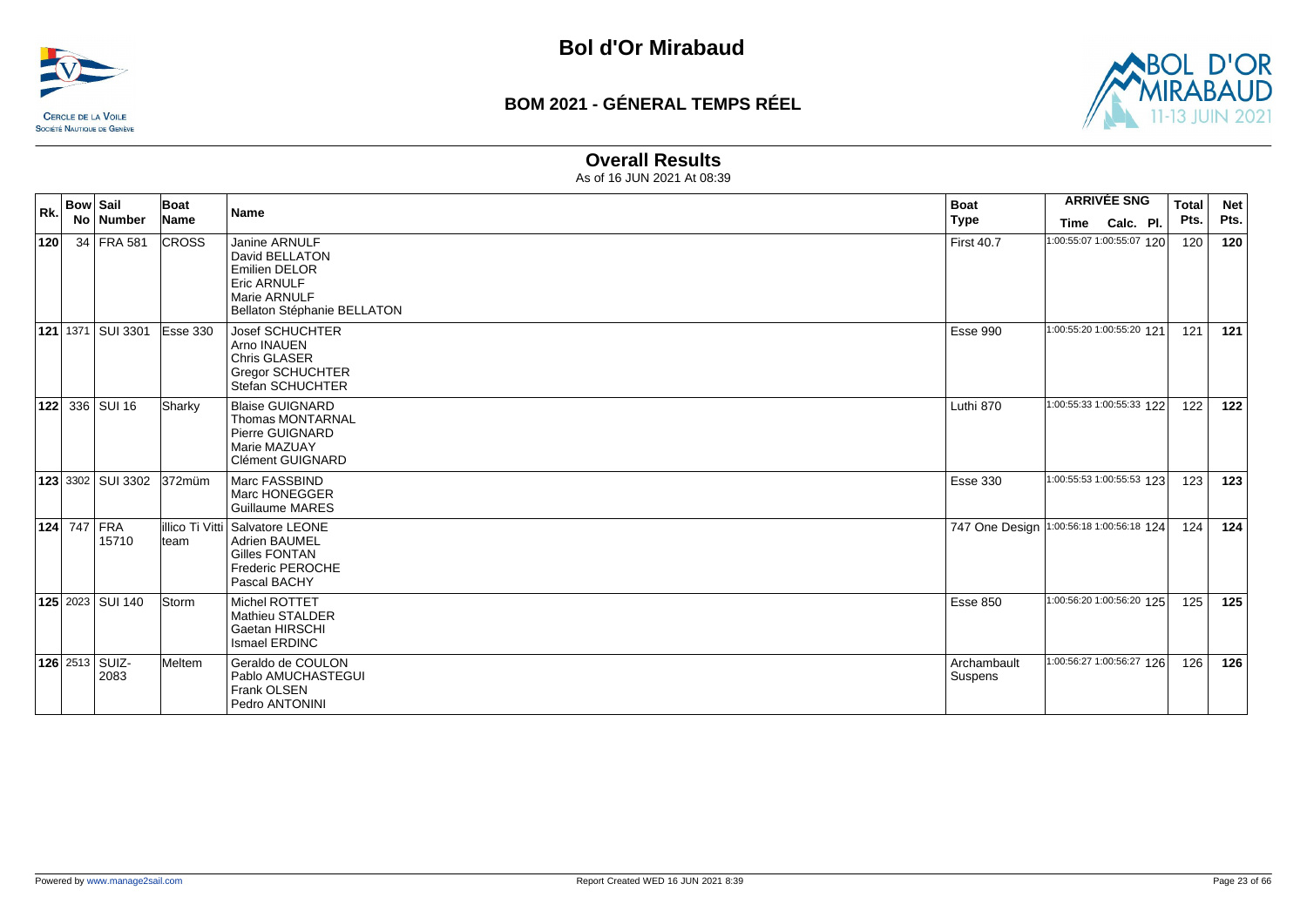



#### **Overall Results**

| Rk. | <b>Bow Sail</b> | No Number                | Boat<br>Name                                   | Name                                                                                                                   | <b>Boat</b><br>  Type   | <b>ARRIVÉE SNG</b>                             | <b>Total</b><br>Pts. | <b>Net</b><br>Pts. |
|-----|-----------------|--------------------------|------------------------------------------------|------------------------------------------------------------------------------------------------------------------------|-------------------------|------------------------------------------------|----------------------|--------------------|
|     |                 | <b>127</b> 2186   SUI 89 | lbis                                           | Estermann YVES<br>Celien DEVAUX<br>Max GILLIÈRON                                                                       | 6.5 m SI                | Calc. Pl.<br>Time<br>1:00:56:36 1:00:56:36 127 | 127                  | 127                |
|     |                 | 128 1925 FRA 34          | <b>SILOE</b>                                   | Ronan de SEROUX<br>Marion HIRSCHAUER<br>Sylvie de SEROUX<br>Jerome MOLIN<br>Arnaud HIRSCHAUER<br>Francois-Xavier HUARD | <b>Grand Surprise</b>   | 1:00:57:22 1:00:57:22 128                      | 128                  | 128                |
|     |                 |                          | Leman à<br>l'Ocean.com                         | 129 1396   FRA 1708   VELASCO/D Arnaud MACHADO<br>Alexandre CARROY<br>Jean-Briac MONBOUSSIN                            | Surprise                | 1:00:57:36 1:00:57:36 129                      | 129                  | 129                |
|     |                 | 130 -06- FRA 007         | <b>TALAN-</b><br>Spirit of<br>Roland<br>Garros | Philippe LERIQUE<br>Martin GAVÉRIAUX                                                                                   | Nacra F20<br>carbon FCS | 1:00:58:00 1:00:58:00 130                      | 130                  | 130                |
|     |                 | <b>131</b> 1323 SUI 13   | Ulysse                                         | Jacques RICHARD<br>Christian DEDEROD<br>Roger EMCH<br><b>Olivier DIDIER</b><br>Veronique DELLEY                        | Luthi 870               | 1:00:58:11 1:00:58:11 131                      | 131                  | 131                |
|     |                 | <b>132</b> 1798 SUI 759  |                                                | LUC Voile - Yann PAYEN<br>ForumEPFL Clara TRELLU<br>Lucanaël KOPF<br>Loïc VERDIER<br>Adrien PELTIER                    | Surprise                | 1:00:58:27 1:00:58:27 132                      | 132                  | 132                |
|     |                 | <b>133</b> 2524 SUI 7    | Fast<br>Forward                                | Stanislas MAZURANIC<br>Alexandre MAZURANIC<br><b>Timotheus TANGERMANN</b>                                              | LP 820                  | 1:00:58:31 1:00:58:31 133                      | 133                  | 133                |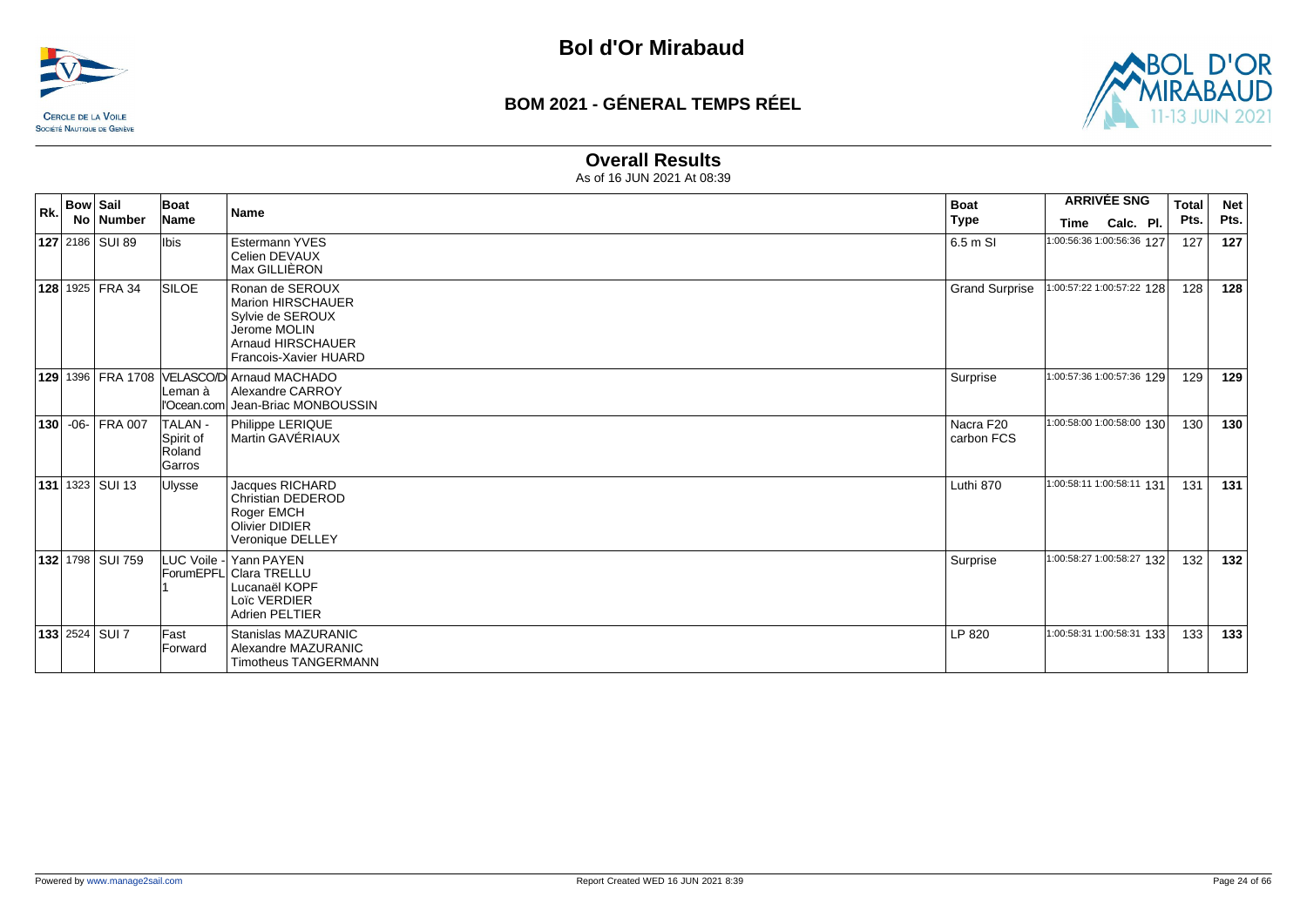



#### **Overall Results**

| Rk. | <b>Bow Sail</b> | No   Number               | Boat<br>Name  | <b>Name</b>                                                                                                                                                                                       | <b>Boat</b><br>Type   | <b>ARRIVÉE SNG</b><br>Calc. Pl.<br>Time | <b>Total</b><br>Pts. | <b>Net</b><br>Pts. |
|-----|-----------------|---------------------------|---------------|---------------------------------------------------------------------------------------------------------------------------------------------------------------------------------------------------|-----------------------|-----------------------------------------|----------------------|--------------------|
|     |                 | <b>134</b> 1314 SUI 39    | <b>Exodus</b> | <b>Gaston KRUGER</b><br>Daniel RUFER<br>Samuel VURPILLOT<br>Eric FLURY<br>Michel CHERBULIEZ<br>Jan HUISMANS<br><b>Francois PUGIN</b><br><b>Bertrand LEVRAT</b><br>Stefan SCHMIDT<br>Laurent PUGIN | Xyacht 362            | 1:00:58:34 1:00:58:34 134               | 134                  | 134                |
|     |                 | 135 1514   SUI 1481       |               | Mirabaud 3 Marcelo SAGUIER<br>Viktoria JEDLINSKA<br><b>Boris HIRSCH</b><br>Léonie BAUDET                                                                                                          | J/70                  | 1:00:59:02 1:00:59:02 135               | 135                  | 135                |
|     |                 | 136 2208 SUI 9260         | Arcturus      | Pierre BORDIER<br><b>Baptiste BORDIER</b><br>Sylvie FEYFEUX<br>Luc BADAN<br><b>Bordier PIERRE</b>                                                                                                 | J92 S                 | 1:00:59:07 1:00:59:07 136               | 136                  | 136                |
|     |                 | <b>137</b> 2485   SUI 228 | La Loutre     | Pierre-André NAVILLE<br>François-Régis LAFFAY<br><b>Arnaud NAVILLE</b><br><b>Matthias HAUSER</b>                                                                                                  | <b>Grand Surprise</b> | 1:00:59:16 1:00:59:16 137               | 137                  | 137                |
|     |                 | 138 1979 FRA 130          | <b>ZOOLOO</b> | Claude LAVAL<br>Guillaume DUPONBA<br>Philippe REY                                                                                                                                                 | 6.5m SI               | 1:00:59:42 1:00:59:42 138               | 138                  | 138                |
|     |                 | 139 1630 SUI 629          | JanLeDuc      | Vincent JUTZI<br>Anne CASTÉRAS<br>Adrien BIDIVILLE<br>Régis LONGCHAMP                                                                                                                             | Surprise              | 1:00:59:47 1:00:59:47 139               | 139                  | 139                |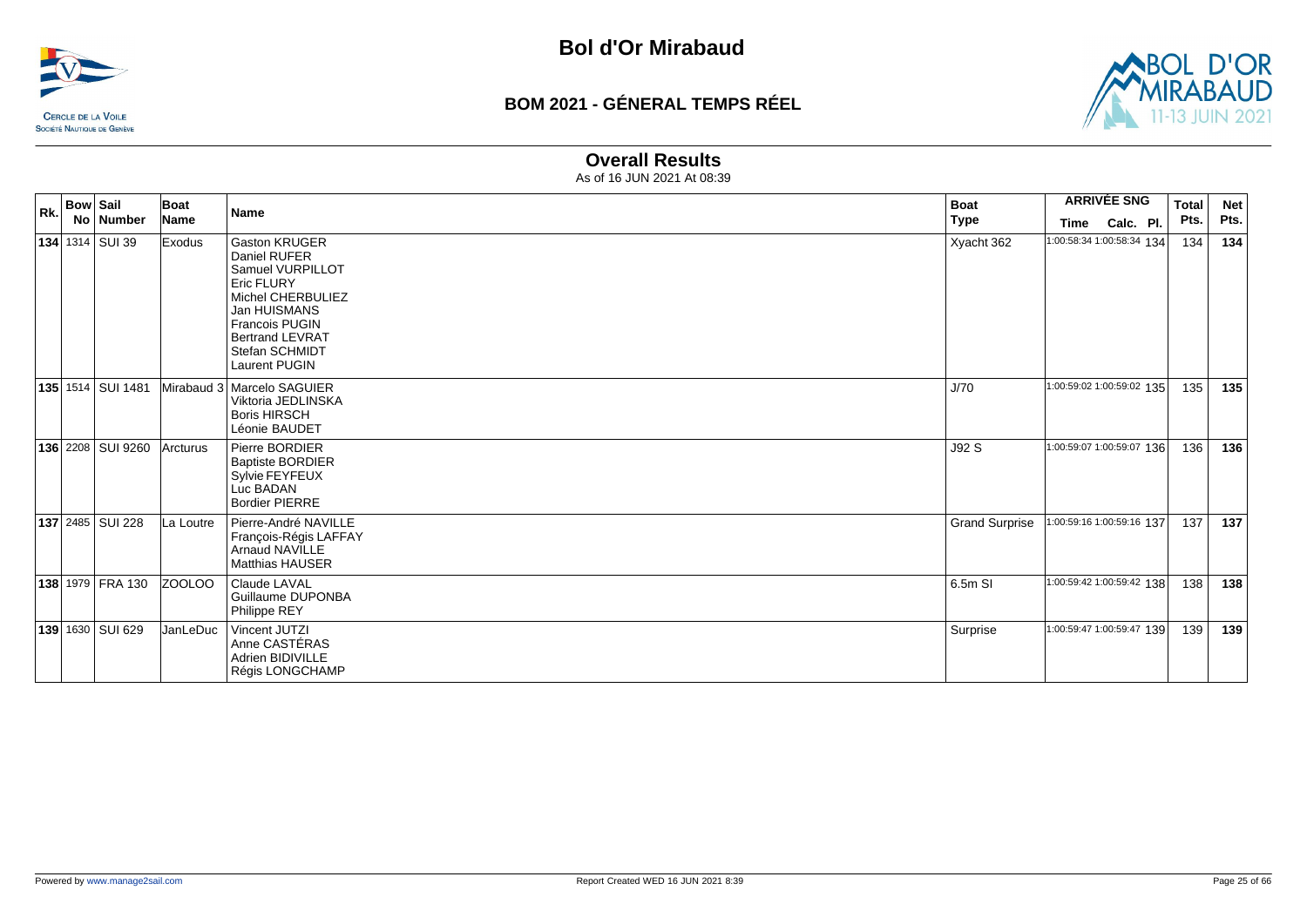



#### **Overall Results**

| <b>Bow Sail</b><br>Rk. |                           |                               | Boat                    | <b>Name</b>                                                                                                         | <b>Boat</b>   | <b>ARRIVÉE SNG</b>        |           |  | <b>Total</b> | <b>Net</b> |
|------------------------|---------------------------|-------------------------------|-------------------------|---------------------------------------------------------------------------------------------------------------------|---------------|---------------------------|-----------|--|--------------|------------|
|                        |                           | No Number                     | Name                    |                                                                                                                     | <b>Type</b>   | Time                      | Calc. Pl. |  | Pts.         | Pts.       |
|                        |                           | <b>140</b> 1329 SUI 653       | Satori                  | Dominique PITTELOUD<br><b>Willi BOSSHART</b><br>Hervé COLINMAIRE<br>Séverin VOISIN                                  | Surprise      | 1:00:59:53 1:00:59:53 140 |           |  | 140          | 140        |
|                        | <b>141</b> 1517   SUI 441 |                               | <b>HydroMel</b>         | Mélanie HENRY<br>Marc VOIDEY<br>Melanie ROHTLISBERGER<br>Jessica CARREL                                             | Surprise      | 1:01:00:15 1:01:00:15 141 |           |  | 141          | 141        |
|                        | <b>142</b> 2531 SUI 2     |                               | Largo<br><b>Express</b> | Patrick FAESSLER<br>Stéphane RENTROP<br>Alexandre CASELLA<br><b>Olivier ANDREY</b><br>Olivier MACE                  | Luthi 32      | 1:01:00:40 1:01:00:40 142 |           |  | 142          | 142        |
|                        |                           | <b>143</b> 1834 FRA 8007 Vite |                         | Serge VITTET<br><b>Dimitri FASEL</b><br>Arthur VITTET                                                               | Code 8        | 1:01:01:39 1:01:01:39 143 |           |  | 143          | 143        |
|                        | <b>144 2467 FRA1</b>      |                               | <b>FH750S</b>           | <b>Ireneu PLA</b><br>Vincent ROUANNE<br>Romain HERZOG<br>Adrian BREITENMOSER<br><b>Laurent ALTER</b>                | <b>FH750S</b> | 1:01:01:44 1:01:01:44 144 |           |  | 144          | 144        |
|                        | 145 2190 SUI 908          |                               | Spirit Of               | Joshua SCHOPFER<br>Eric BARDE<br>Jean-Louis GAY<br><b>Annick ZINCK</b><br><b>Christine BRIAND</b><br>Dominique AEBI | Surprise      | 1:01:02:15 1:01:02:15 145 |           |  | 145          | 145        |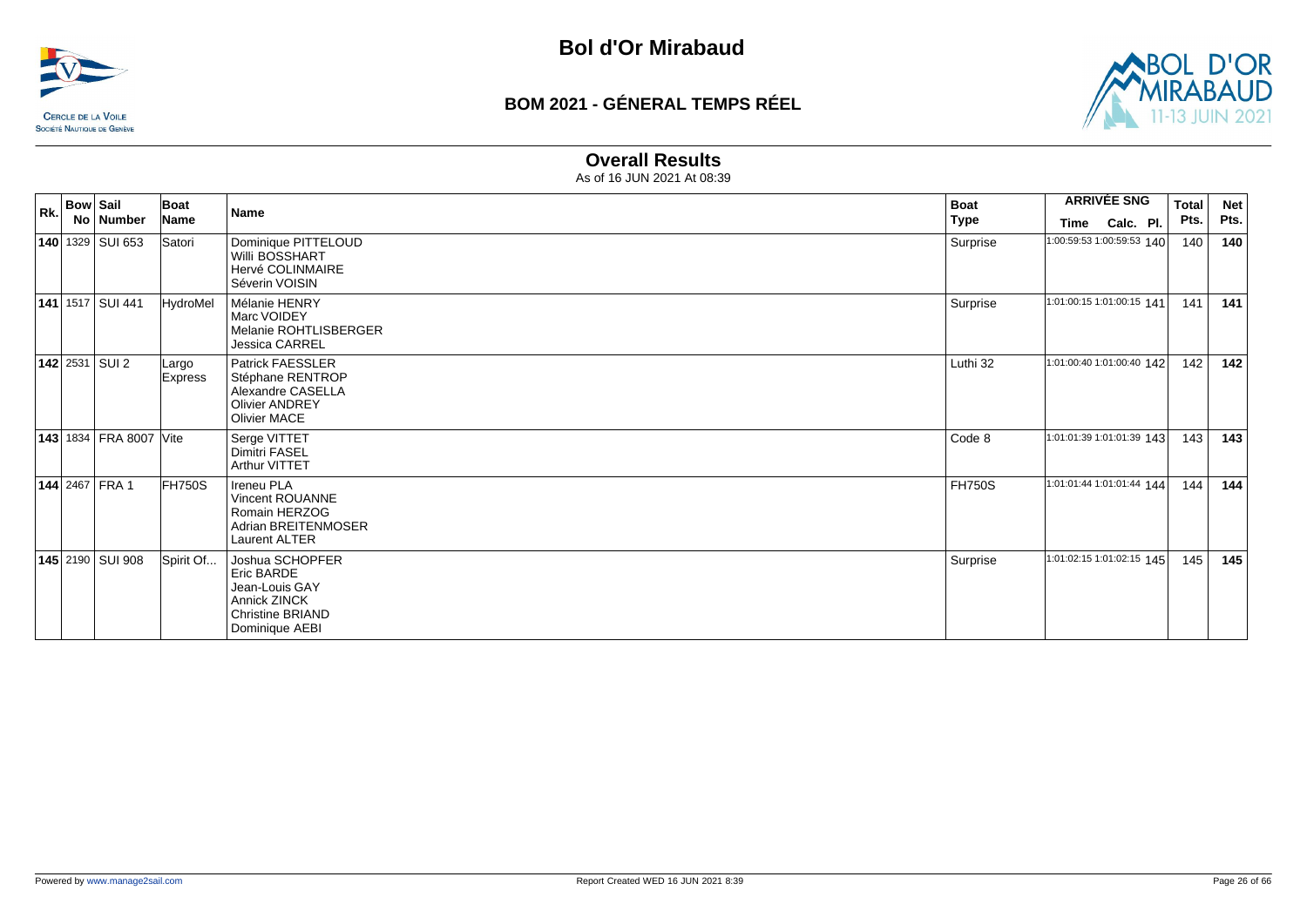



#### **Overall Results**

| Rk. | <b>Bow Sail</b>         | Boat        | <b>Name</b>                                                                                                                                                   | <b>Boat</b>       | <b>ARRIVÉE SNG</b>        | <b>Total</b> | <b>Net</b> |
|-----|-------------------------|-------------|---------------------------------------------------------------------------------------------------------------------------------------------------------------|-------------------|---------------------------|--------------|------------|
|     | No   Number             | <b>Name</b> |                                                                                                                                                               | Type              | Calc. Pl.<br>Time         | Pts.         | Pts.       |
|     | <b>146</b> 132 SUI 23   | Kanaloa     | Adrien ROUX<br>Grégory ROCHER<br>Clément VANMEERBECK<br><b>Laurent REBIER</b><br>Ludovic BELZ<br><b>Emeric PINON</b><br>Mériadeg K VELLA<br>Laure DIRLEWANGER | X 119             | 1:01:03:18 1:01:03:18 146 | 146          | 146        |
|     | <b>147</b> 2481 SUI 7   | rhapsody    | Philippe GURTLER<br>Eric GRIPPO<br>Yvan JACQUEMYNS<br><b>Olivier GURTLER</b><br>Frank VERNAY<br>Antoine GURTLER                                               | Italia yacht 9.98 | 1:01:04:47 1:01:04:47 147 | 147          | 147        |
|     | <b>148</b> 9045 SUI 2   | Kashana     | <b>Patrick FLACTION</b><br>Jean-Paul SCHROETER<br>Anne LEBOT<br>Pierre HUBERT<br>Céline MOTTIER<br>Pascal PERITO                                              | Optimist          | 1:01:06:05 1:01:06:05 148 | 148          | 148        |
|     | 149 608 SUI 233         |             | <b>ARACHNOP Martin HESENER</b><br><b>Patrick CHEVALIER</b><br>David LIGONY<br><b>Bruno HUMBLOT</b>                                                            | Surprise          | 1:01:06:11 1:01:06:11 149 | 149          | 149        |
|     | <b>150</b> 1452 SUI 132 | Melges24    | Hans-Peter BICHELMEIER<br>Alexis BERNARD-BRULS<br><b>Nathalie BIRT</b><br>Kate ROBERTSON<br>Rafa SALA                                                         | melges 24         | 1:01:06:17 1:01:06:17 150 | 150          | 150        |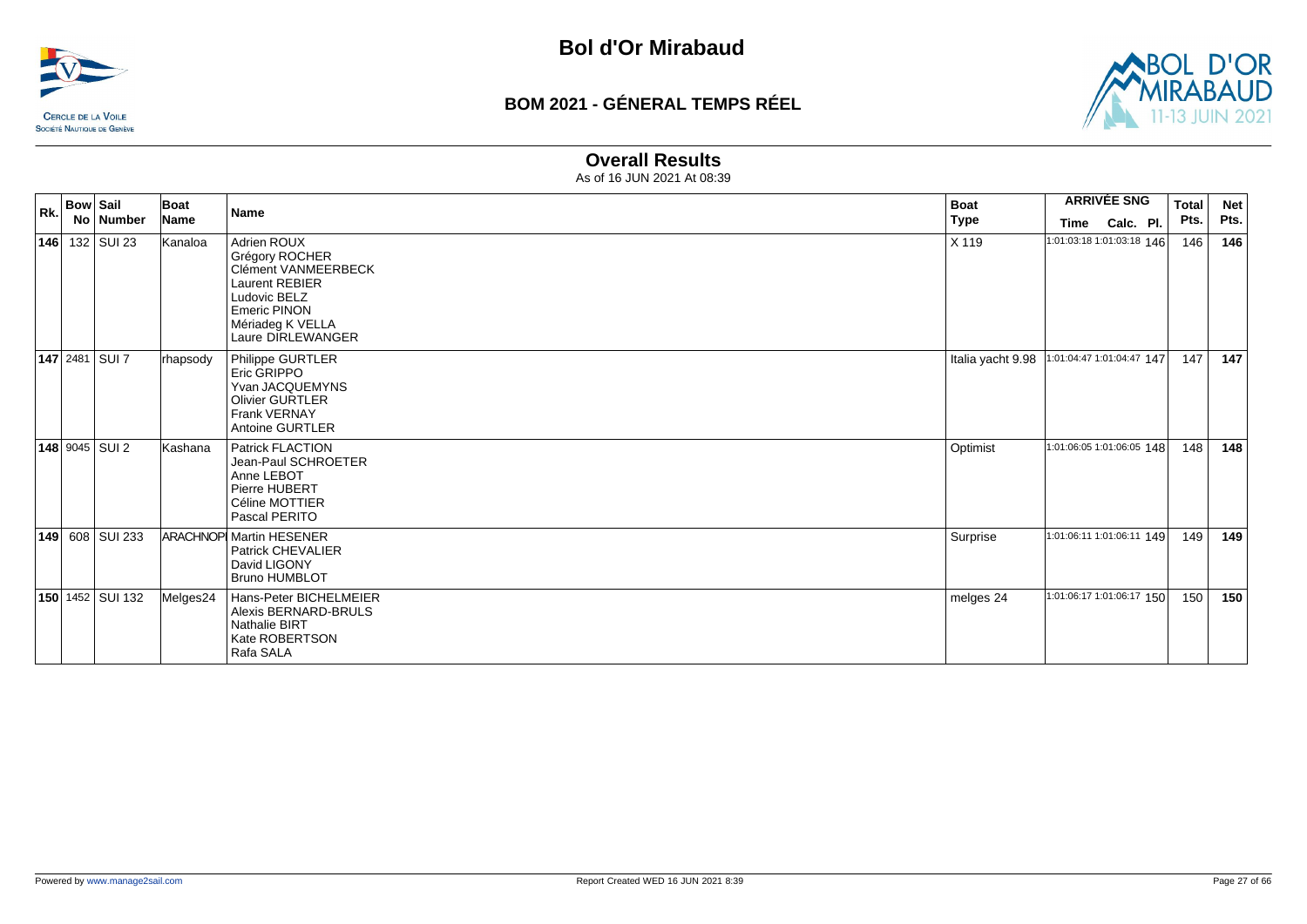



#### **Overall Results**

| Rk. | <b>Bow Sail</b> |                    | Boat                             | <b>Name</b>                                                                                                             | <b>Boat</b>             | <b>ARRIVÉE SNG</b>        | <b>Total</b> | <b>Net</b> |
|-----|-----------------|--------------------|----------------------------------|-------------------------------------------------------------------------------------------------------------------------|-------------------------|---------------------------|--------------|------------|
|     |                 | No   Number        | Name                             |                                                                                                                         | <b>Type</b>             | Calc. Pl.<br>Time         | Pts.         | Pts.       |
|     |                 | 151 2229 SUI 400   | Hakuna<br>Matata                 | Fabian KÜTTEL<br><b>Christian STALDER</b><br>Philipp KRATTINGER<br>Nadine EICHENBERGER<br>Anna MEYER                    | Surprise                | 1:01:06:32 1:01:06:32 151 | 151          | 151        |
|     |                 | 152 9052 SUI 702   | <b>XXL</b>                       | <b>Benoit ROSSELET</b><br><b>Robin TRIGUERA</b><br>Pauline ROSSELET<br>Jonas DELEFORTRIE                                | Birbaum Vidygo<br>701   | 1:01:07:17 1:01:07:17 152 | 152          | 152        |
|     |                 | 153 1721 SUI 10    | Séchard<br>Express<br> 3.1       | Frédy BORBOËN<br>Olivier von KÄNEL<br>Lorenzo APOSTOLO<br>Reto FROESCH<br>Cédric MARZER                                 | A 27                    | 1:01:07:31 1:01:07:31 153 | 153          | 153        |
|     |                 | 154 1146 SUI 77    | <b>JAMEZ</b>                     | Alex LANZREIN<br>Johan LANZREIN<br><b>Antoine MARTINET</b><br><b>Laurent VERMEILLE</b><br>Markus FRÖHLIN                | J/92S                   | 1:01:07:40 1:01:07:40 154 | 154          | 154        |
|     |                 | 155 - 09 - SUI 113 | Aiolos<br>Sailing<br><b>Team</b> | Matthias GÄUMANN<br>Pierre-Henry JOUNEAU                                                                                | Nacra F20<br>Carbon FCS | 1:01:07:41 1:01:07:41 155 | 155          | 155        |
|     |                 | 156 1849 SUI 05    | le fou 2                         | <b>Vincent COMPAGNON</b><br><b>Olivier CUJEAN</b><br>Stephane WALLIMAN<br>Stephane DUPASQUIER<br><b>Thierry ECOFFEY</b> | Luthi 870               | 1:01:07:56 1:01:07:56 156 | 156          | 156        |
| 157 |                 | 638 SUI 030        | <b>ITASKA</b>                    | Massimo ROMELLI<br>Joakim GALLAY<br><b>Eric ROMELLI</b><br><b>Maximilien FUCHS</b>                                      | joker                   | 1:01:08:04 1:01:08:04 157 | 157          | 157        |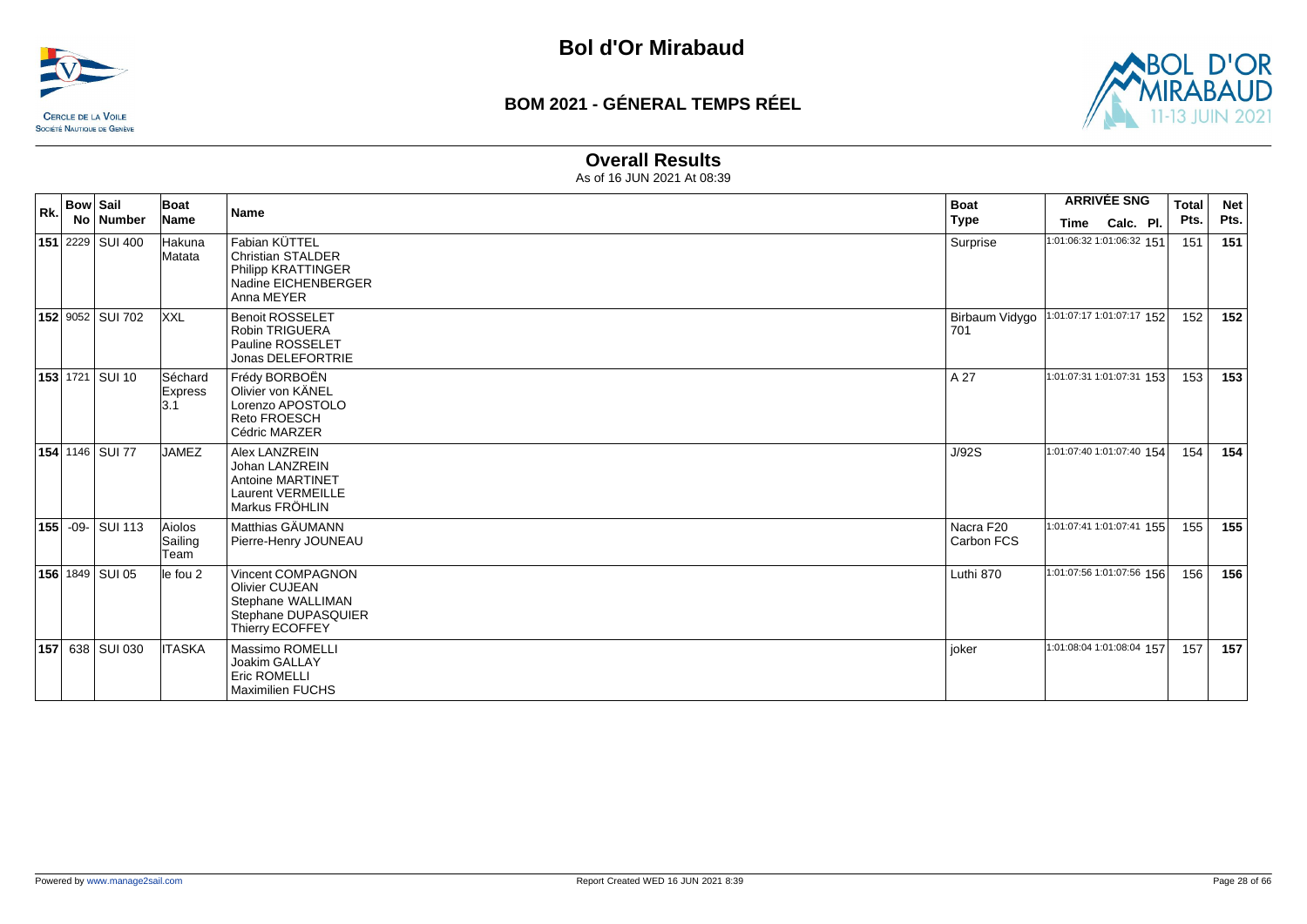



#### **Overall Results**

| Rk. | <b>Bow Sail</b>              | <b>Boat</b>          | <b>Name</b>                                                                                                         | <b>Boat</b>           |                           | <b>ARRIVÉE SNG</b> | <b>Total</b> | <b>Net</b> |
|-----|------------------------------|----------------------|---------------------------------------------------------------------------------------------------------------------|-----------------------|---------------------------|--------------------|--------------|------------|
|     | No Number                    | Name                 |                                                                                                                     | <b>Type</b>           | Time                      | Calc. Pl.          | Pts.         | Pts.       |
|     | <b>158</b> 2352 FRA<br>39917 | <b>RUBY</b>          | Michael PUHL<br><b>Antonin GRASSER</b><br>Lenaic van DERVORST<br>Pascal GROLIMUND                                   | Nitro 80              | 1:01:09:23 1:01:09:23 158 |                    | 158          | 158        |
|     | <b>159</b> 2306 SUI 156      | $4 \overline{z}$ igs | Edgar BORDIER<br>Jodit BORDIER<br><b>Audrey PICHARD</b><br><b>Renaud FALGAS</b><br>Dave GRESINGER                   | Surprise              | 1:01:10:07 1:01:10:07 159 |                    | 159          | 159        |
|     | 160 9081 SUI 18              | <b>Askaro</b>        | <b>Olivier MALSOT</b><br><b>Niels MORTENSEN</b><br>Chris JESSENBERGER<br>Cyrille van EFFENTERRE<br>Paola MALSOT     | Toucan                | 1:01:10:23 1:01:10:23 160 |                    | 160          | 160        |
| 161 | 105 SUI 1                    |                      | Turbulence   Cédric MATRINGE<br>Michalis GIANNAKOPOULOS<br>Giorgio GIOVANNINI<br>Christian ZAPF<br>Pascal GILLIÉRON | Dufour 405 GL         | 1:01:19:23 1:01:19:23 161 |                    | 161          | 161        |
| 162 | 502 SUI 82                   | Pélagie              | David COMMENT<br>Yann OPPLIGER<br>Khémano RUCHET<br>Jean-Marie DAYER<br><b>Franck CARPENTIER</b>                    | <b>Grand Surprise</b> | 1:01:21:08 1:01:21:08 162 |                    | 162          | 162        |
| 163 | 680 SUI 179                  | et ses fils          | G.HOMINAL Nicolas KAUFFMANN<br>Even JACOT DESCOMBES<br>Alan ROURA<br><b>Alexis POCHELON</b><br>Philippe LORENCY     | Surprise              | 1:00:57:51 1:01:57:51 ASP |                    | 163          | 163        |
|     | 164 2546 SUI 450             |                      | Anamorphos Jérôme DARBRE<br>Thibaud COTTIN<br>Darbre MICHEL<br>Valentine MAEDER                                     | Surprise              | 1:01:03:56 1:02:03:56 ASP |                    | 164          | 164        |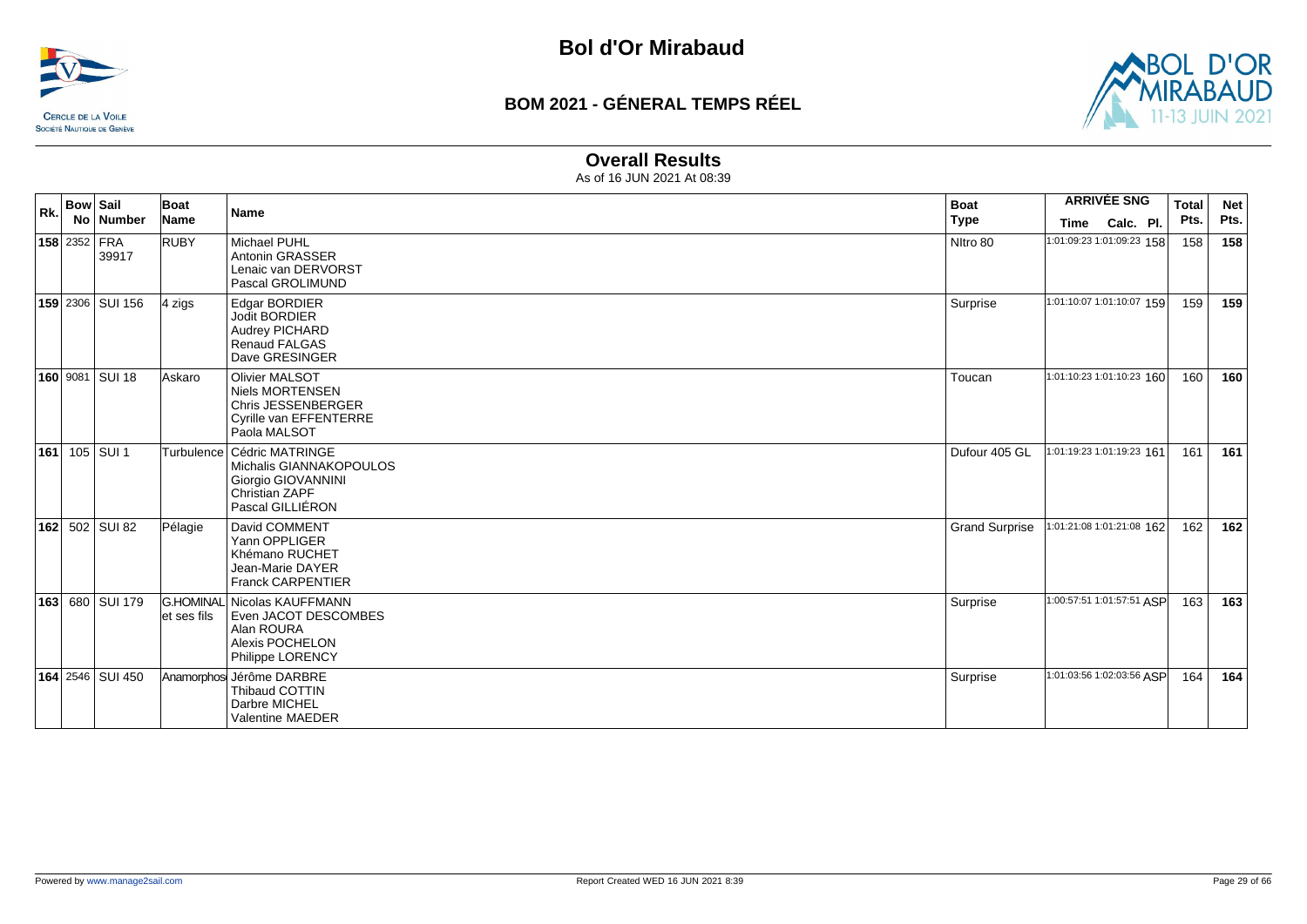



#### **Overall Results**

| Rk. | <b>Bow Sail</b><br>No   Number | Boat<br>Name      | Name                                                                                                                          | <b>Boat</b><br><b>Type</b> | <b>ARRIVÉE SNG</b><br>Calc. Pl.<br>Time | <b>Total</b><br>Pts. | <b>Net</b><br>Pts. |
|-----|--------------------------------|-------------------|-------------------------------------------------------------------------------------------------------------------------------|----------------------------|-----------------------------------------|----------------------|--------------------|
|     | 165 562 FRA 33                 | Thirsty<br>Three  | Olivier BONDOT<br>Alex BONDOT<br><b>Fabrizio QUAGLIA</b><br>Georges-Antoine GARRET<br>Fanny ATTARDO<br>Marcel POINTEAU        | <b>Grand Surprise</b>      | 1:02:32:28 1:02:32:28 165               | 165                  | 165                |
|     | 166 1199 SUI 671               | Malice            | Marius LANZ<br>Michel NOVERRAZ<br>Etienne DAVID                                                                               | Surprise                   | 1:03:48:58 1:03:48:58 166               | 166                  | 166                |
|     | 167 618 SUI 150                | Choclake          | Cailler STANLEY<br>Fabien SCHOPFER<br>Luca KILSCHHERR<br>Marius GAMPER                                                        | Surprise                   | 1:03:51:11 1:03:51:11 167               | 167                  | 167                |
|     | 168 2246 SUI 154               | Le Vert           | Frédéric ABBET<br>Fabiola CROTTA<br><b>Héli-Robert BESSON</b><br><b>Torrents CAROLINE</b><br>Elodie SEYDOUX<br>Enrico ZANETTA | <b>Grand Surprise</b>      | 1:03:57:05 1:03:57:05 168               | 168                  | 168                |
|     | 169 174 SUI 606                | Léman sur<br>lmer | Alain FALLOT<br>Jean-Baptiste ZERLAUTH<br>David DEVAUD<br>Raphael DAUPHIN                                                     | Surprise                   | 1:04:00:42 1:04:00:42 169               | 169                  | 169                |
|     | <b>170</b> 2401 FRA 4          | <b>LES</b>        | Marc SOMMARO<br><b>BOUCANIER Tiffany GRENAT</b><br><b>Thierry GRENAT</b><br>Julien PENIN<br>Lucie COLLET<br>Nicolas CHATEL    | <b>Grand Surprise</b>      | 1:04:01:53 1:04:01:53 170               | 170                  | 170                |
|     | 171 1929   SUI 570             | Dourgi            | Fréderic LABLANQUIE<br><b>Anthony BLANALT</b><br><b>Vincent NADEAU</b><br><b>Benoit JACQUES</b>                               | Surprise                   | 1:04:03:53 1:04:03:53 171               | 171                  | 171                |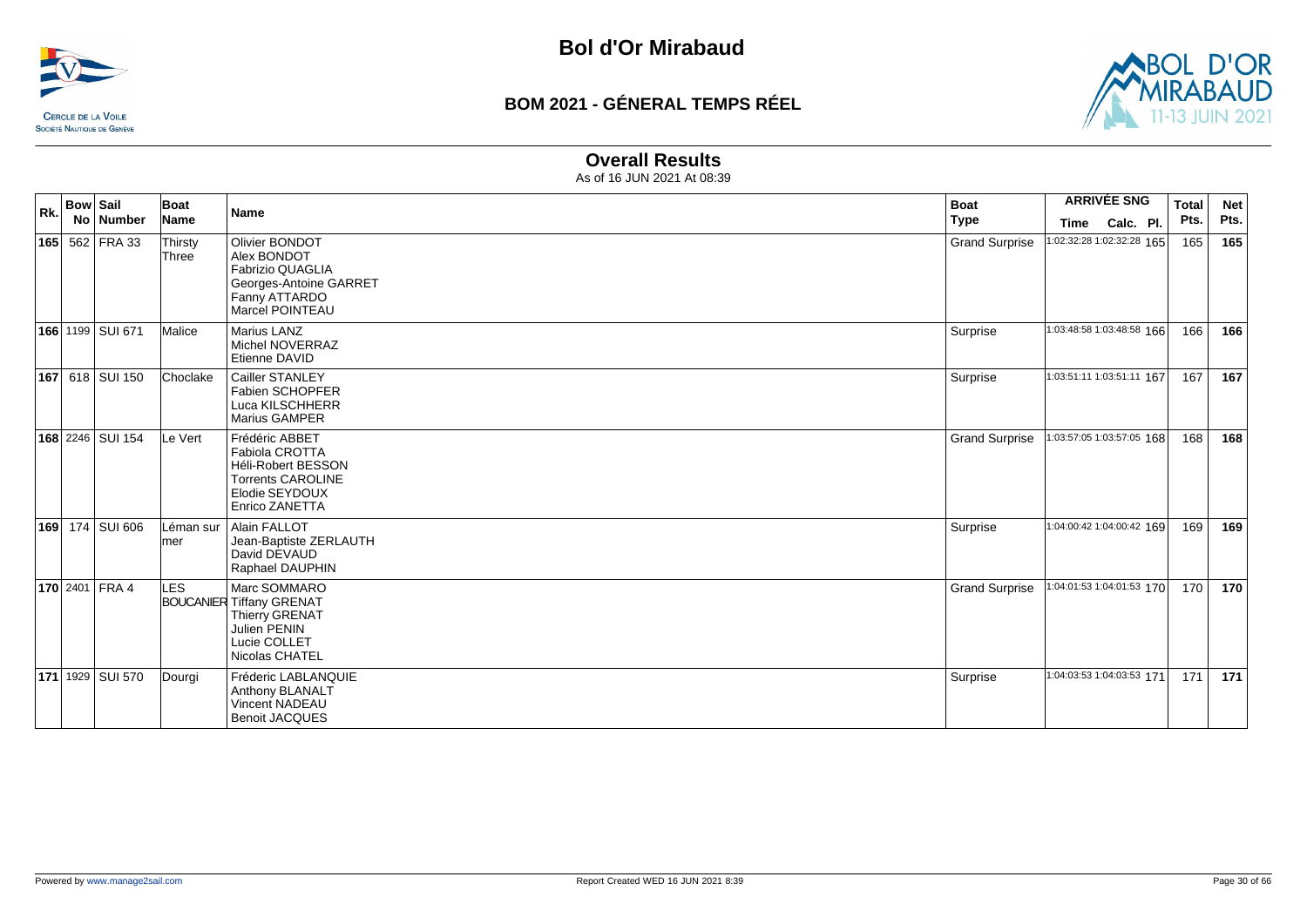



#### **Overall Results**

| Rk. | <b>Bow Sail</b> |                          | Boat                              | Name                                                                                                                       | <b>Boat</b> | <b>ARRIVÉE SNG</b>        |           | <b>Total</b> | <b>Net</b> |
|-----|-----------------|--------------------------|-----------------------------------|----------------------------------------------------------------------------------------------------------------------------|-------------|---------------------------|-----------|--------------|------------|
|     |                 | No Number                | Name                              |                                                                                                                            | <b>Type</b> | Time                      | Calc. Pl. | Pts.         | Pts.       |
|     |                 | <b>172</b> 741 SUI 723   | CER <sub>1</sub><br><b>SOFIES</b> | Giuliano ZENNARO<br>Yoann SENFTEN<br>Marine MARTIGNANO<br>Alexander OTT<br>Pauline GUERNE                                  | Surprise    | 1:04:15:56 1:04:15:56 172 |           | 172          | 172        |
|     |                 | 173 8202 SUI 695         | <b>Hypnautic</b>                  | Ivo KUSTER<br><b>Fritz MEILI</b><br>Sandro KUSTER<br>Daniel REITEMEIER<br><b>Arthur HELBLING</b>                           | Surprise    | 1:04:16:30 1:04:16:30 173 |           | 173          | 173        |
|     |                 | 174 1255 SUI 850         |                                   | Bepox 850   Nicolas FUCHS<br>Jean-Luc ROSSIER<br>Yves EVÉQUOZ<br><b>Boniello REMO</b><br>Céline FOLGADO                    | Bepox 850   | 1:04:16:58 1:04:16:58 174 |           | 174          | 174        |
|     |                 | <b>175</b> 2540 SUI 1845 | Sumumm                            | Diego CHIAPPE<br>Stefano CASTELLO<br>Lancelot BREGOU<br><b>Adrian CARIA</b><br>Stéphane ERNST<br>Stefano CARIA             | Farr 30     | 1:04:17:18 1:04:17:18 175 |           | 175          | 175        |
|     |                 | <b>176</b> 721 SUI 601   | Ringle                            | Paul LUEDTKE<br>Jian-Rui SOH<br>Colin DONALDSON<br><b>Russell MACKIE</b>                                                   | Surprise    | 1:04:17:54 1:04:17:54 176 |           | 176          | 176        |
|     |                 | 177 263 SUI 2084         | Jaisalmer                         | Stefan HUBER<br>Gesa DEMISSY-CAZEILLES<br>Véronique HAMBACH<br>Caroline BÜHLER<br>Philippe PRINCIVALLE<br>Jean-Edgar MERLE | Banner 33   | 1:04:18:03 1:04:18:03 177 |           | 177          | 177        |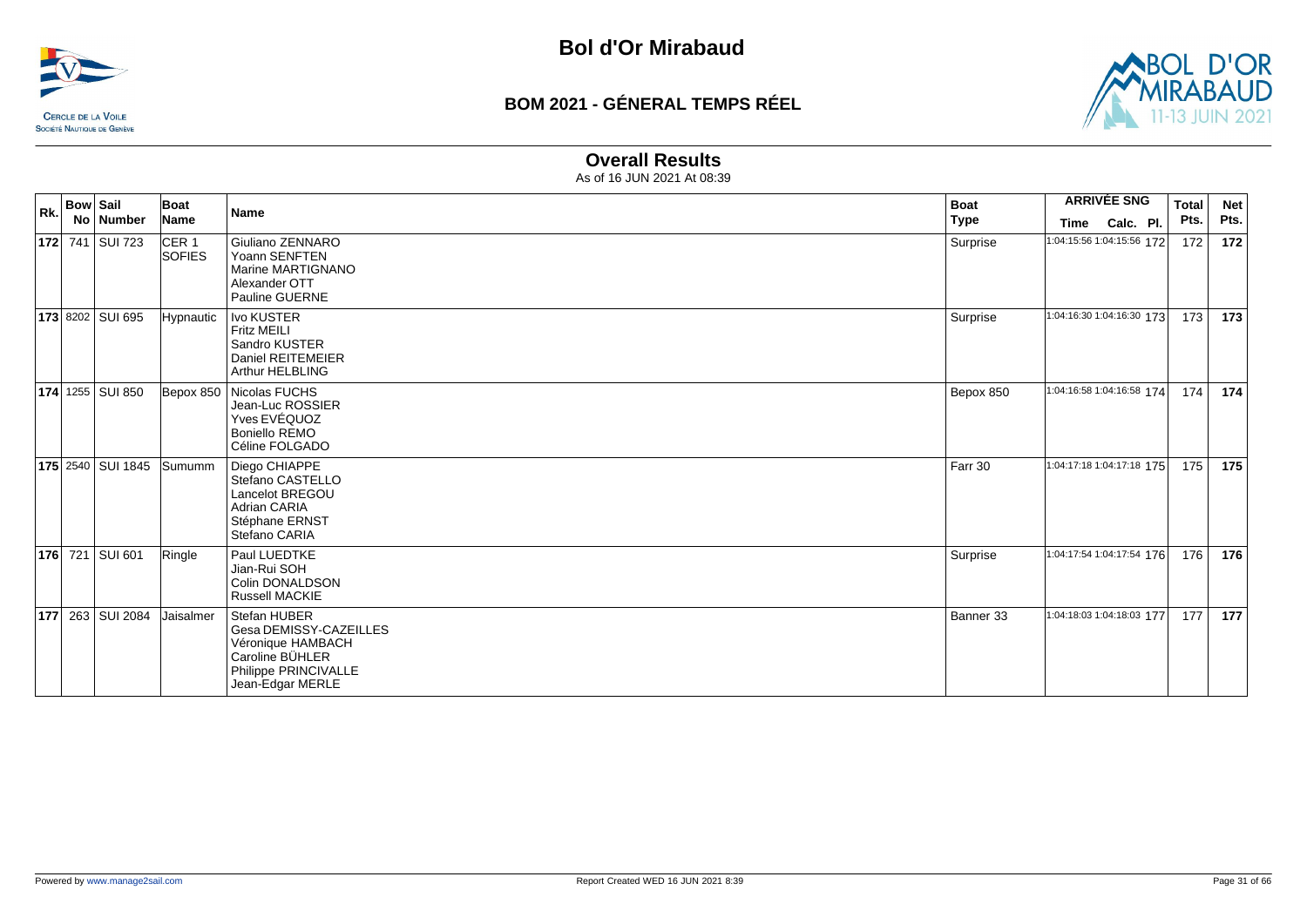



#### **Overall Results**

| Rk. | <b>Bow Sail</b> |                                  | Boat                       | <b>Name</b>                                                                                                                 | <b>Boat</b>    |                           | <b>ARRIVÉE SNG</b> | <b>Total</b> | <b>Net</b> |
|-----|-----------------|----------------------------------|----------------------------|-----------------------------------------------------------------------------------------------------------------------------|----------------|---------------------------|--------------------|--------------|------------|
|     |                 | No   Number                      | Name                       |                                                                                                                             | <b>Type</b>    | Time                      | Calc. Pl.          | Pts.         | Pts.       |
|     |                 | 178 2189 SUI 048                 | Still Going<br>Strong      | Shady GAWAD<br>Philippe STUCKY<br>Theodore BOURQUARD<br><b>Gabor FAICS</b>                                                  | Joker          | 1:04:18:08 1:04:18:08 178 |                    | 178          | 178        |
|     |                 | 179 149 FRA 77                   | <b>PETER</b><br><b>PAN</b> | <b>Benoît DEKERLE</b><br><b>Francois COIRAULT</b><br>Romain PERROTEAU<br>Jerome BONNARDEL                                   | Sprint 95      | 1:04:18:48 1:04:18:48 179 |                    | 179          | 179        |
|     |                 | 180 1080 SUI 7625                | Chasse<br>Spleen           | Manuel SANCOSME<br><b>Sylvain MAURON</b><br>Corinne SANCOSME<br><b>Vincent VANAT</b><br>Stephanie GOMEZ de la TORRE         | Projection 762 | 1:04:20:29 1:04:20:29 180 |                    | 180          | 180        |
|     |                 | <b>181 1139 FRA 1639 livalau</b> |                            | <b>Francis DOERENBECHER</b><br>Sylvie MARCHESSEAU<br>Christian ZACCARIOTTO<br>Loic BLEUZ                                    | Surprise       | 1:04:21:56 1:04:21:56 181 |                    | 181          | 181        |
|     |                 | 182 1445   SUI 154               | <b>Blue Beat</b>           | Xavier BRUNEL<br>Laurent BRUNEL<br>Nicolas BRUNEL<br><b>Gaspard GIROUD</b>                                                  | Surprise       | 1:04:23:11 1:04:23:11 182 |                    | 182          | 182        |
|     |                 | <b>183</b> 2394 SUI 74           | Colibri                    | Suzanne MADER<br><b>Chris FREY</b><br>Christian BACCHETTA<br>Sylvia JUNGE                                                   | Dehler 29      | 1:04:25:16 1:04:25:16 183 |                    | 183          | 183        |
|     |                 | 184 742 SUI 724                  | Immobilier                 | ICER - Naefl Eléonore BLEEKER<br>Yvan VUAGNIAUX<br><b>Constantin BROGGINI</b><br>Nicolas STEVENSON<br>Amélie FRANZ BRUHLART | Surprise       | 1:04:25:31 1:04:25:31 184 |                    | 184          | 184        |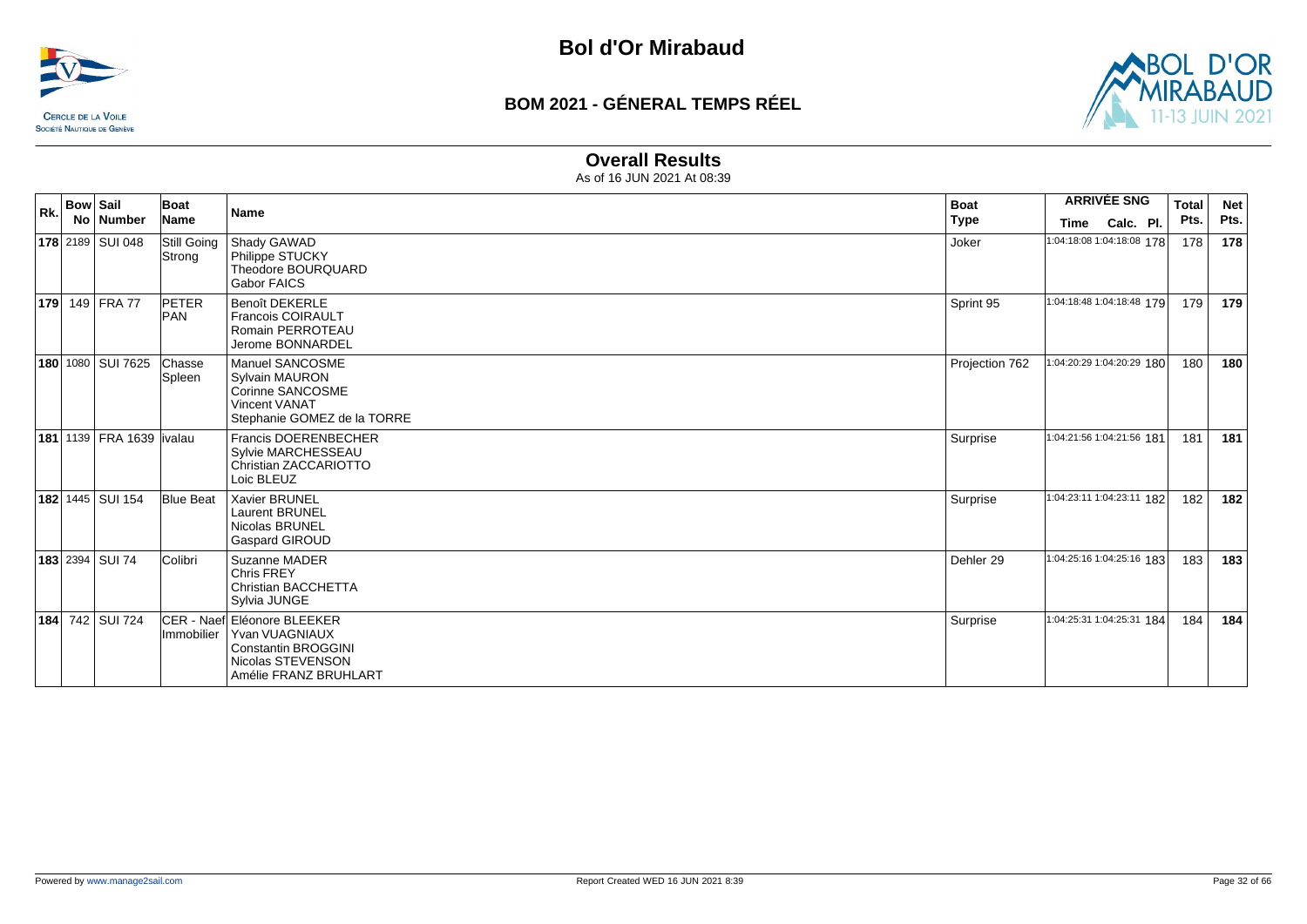



#### **Overall Results**

| Rk. | <b>Bow Sail</b><br>No   Number | Boat<br>Name                 | <b>Name</b>                                                                                                | <b>Boat</b><br>Type | <b>ARRIVÉE SNG</b><br>Calc. Pl.<br>Time  | <b>Total</b><br>Pts. | <b>Net</b><br>Pts. |
|-----|--------------------------------|------------------------------|------------------------------------------------------------------------------------------------------------|---------------------|------------------------------------------|----------------------|--------------------|
|     | 185 1973 SUI 098               | Xenia<br>Capital /<br>Slider | <b>Laurent WITSCHI</b><br><b>Edouard DUBUIS</b><br>Frédéric GUEX<br>Guillaume WITSCHI<br>Olga OREL         |                     | 747 One Design 1:04:29:47 1:04:29:47 185 | 185                  | 185                |
|     | 186 299 SUI 367                | Outsider 2                   | Daniel CORNU<br>Graig McDONNELL<br>Marco BOCCI                                                             | Melges 24<br>Open   | 1:04:30:47 1:04:30:47 186                | 186                  | 186                |
|     | <b>187</b> 2344 SUI 14         | SunFun by<br>Glenino         | Christophe ROSSI<br>Joel GASSER<br>Matthew le FLOCQ                                                        | A 27                | 1:04:31:46 1:04:31:46 187                | 187                  | 187                |
|     | <b>188</b> 1245 SUI 408        | Chinook                      | Daniel BOUWMEESTER<br><b>Hugues MARTIN</b><br><b>Felix CARLIER</b><br>Gaétan van CAMPENHOUDT               | Surprise            | 1:04:32:01 1:04:32:01 188                | 188                  | 188                |
| 189 | 53 SUI 270                     | COQ<br><b>T'ELLE</b>         | Stéphane NOBLE<br>Angela FREI<br><b>Gabriel ADAL</b><br>Pierre Loic KUHN<br>Nicolas CONTI                  | Surprise            | 1:04:33:13 1:04:33:13 189                | 189                  | 189                |
|     | 190 2393 SUI 909               | Luna                         | <b>Blaise LAMBELET</b><br>Augustin WIRZ<br>Laurent BRUSTIER<br>Vincent CANU                                | Surprise            | 1:04:34:16 1:04:34:16 190                | 190                  | 190                |
| 191 | 220 SUI 21                     | lFou                         | Benoît JENNY<br>d'Amour 31 Philippe BIJLENGA<br>Léonard BIJLENGA<br><b>Laurent FAVRE</b><br>Cédric GABELLE | A 31                | 1:04:37:02 1:04:37:02 191                | 191                  | 191                |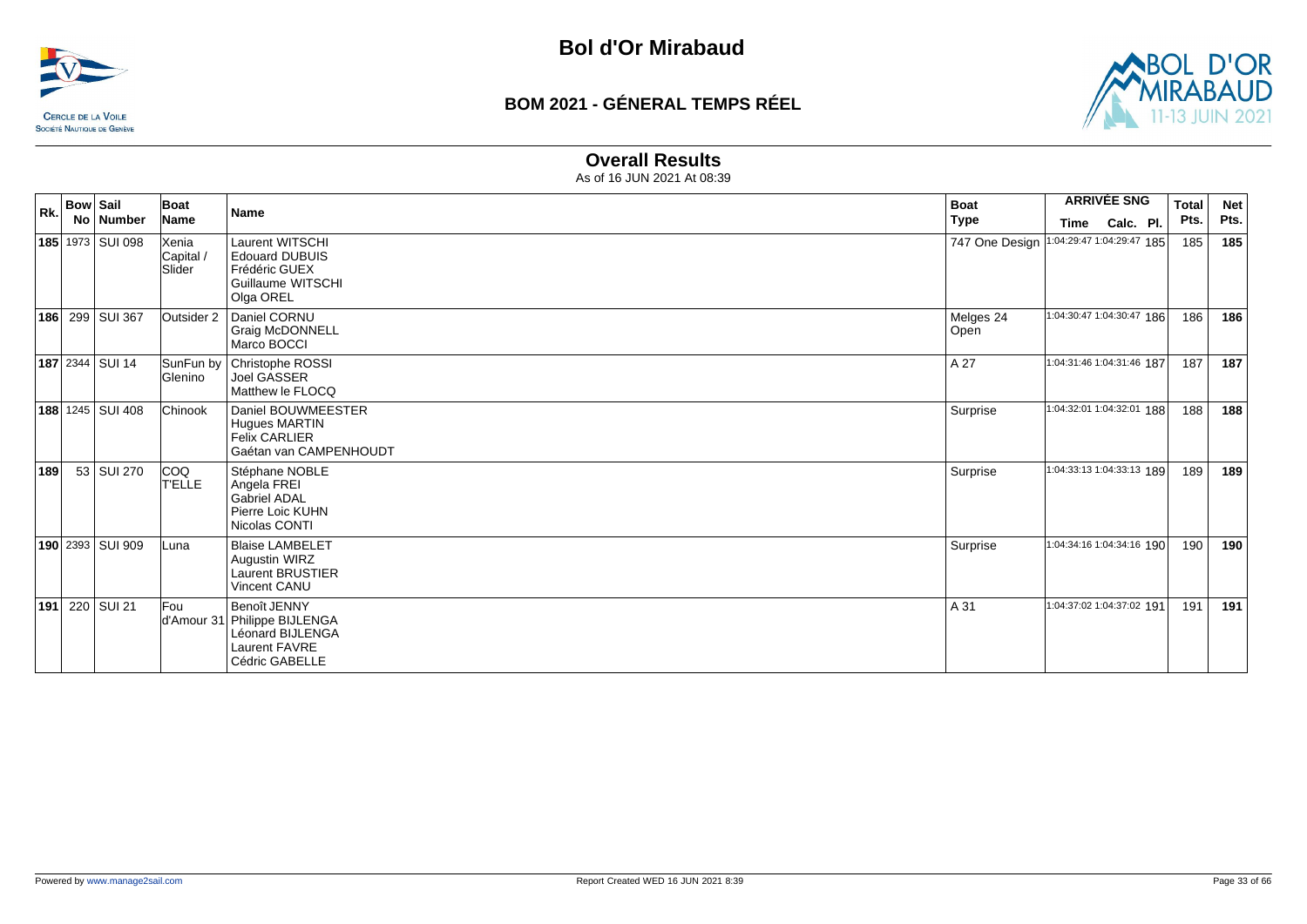



#### **Overall Results**

| Rk. | <b>Bow Sail</b><br>No   Number | Boat<br>Name              | Name                                                                                                              | <b>Boat</b><br><b>Type</b> | Time | <b>ARRIVÉE SNG</b><br>Calc. Pl. | <b>Total</b><br>Pts. | <b>Net</b><br>Pts. |
|-----|--------------------------------|---------------------------|-------------------------------------------------------------------------------------------------------------------|----------------------------|------|---------------------------------|----------------------|--------------------|
|     | 192 265 SUI 10                 | Anytime                   | George GASSER<br><b>Irwin GAFNER</b><br>Julien SÉMELIN<br>Marco LUPI<br>Ola BJORNÖR                               | Arcona 340                 |      | 1:04:41:15 1:04:41:15 192       | 192                  | 192                |
|     | 193 2475   FRA 1582 Tahoe      |                           | Yvon ROUCHER<br>Julien DONNADIEU<br>Denis CORTELLA<br>Thaïs ARMAGNAT                                              | Surprise                   |      | 1:04:41:18 1:04:41:18 193       | 193                  | 193                |
|     |                                | 194 2314 SUI 1375 Padawan | Slawosz UZNANSKI<br>Andreas EBERHARDT<br>Elia BORREGO ARNAU<br>Anne-Laure LAMURE                                  | J/70                       |      | 1:04:41:29 1:04:41:29 194       | 194 l                | 194                |
|     | <b>195</b> 168 SUI 11          | <b>DIABLO</b>             | Jacques BUGNA<br>Simon BUGNA<br>Yannick TONETTI<br>Marina ORNAGHI                                                 | Psaros LP 820              |      | 1:04:43:01 1:04:43:01 195       | 195                  | 195                |
|     | 196 154 SUI 360                | <b>COCAINE</b>            | <b>Christian TOSO</b><br>Pascal FEHLBAUM<br>Marc PESSE<br>Séverine TERRIER<br>Anna CUSTO                          | Surprise                   |      | 1:04:45:55 1:04:45:55 196       | 196                  | 196                |
|     | 197 1020 SUI 531               | Jawa                      | Caroline CARTIER<br><b>Martine BERGER</b><br><b>Isabelle MAYOR</b><br><b>Valentina VENTURI</b><br>Marie ZANARELLI | Surprise                   |      | 1:04:47:35 1:04:47:35 197       | 197                  | 197                |
|     | <b>198</b> 1375 SUI 9          | <b>IMEK</b>               | <b>Rolf SEILER</b><br>Jens KOOPMANN<br>Kalle SCHMIDT<br>Till EDEN                                                 | Luthi 990                  |      | 1:05:02:26 1:05:02:26 198       | 198                  | 198                |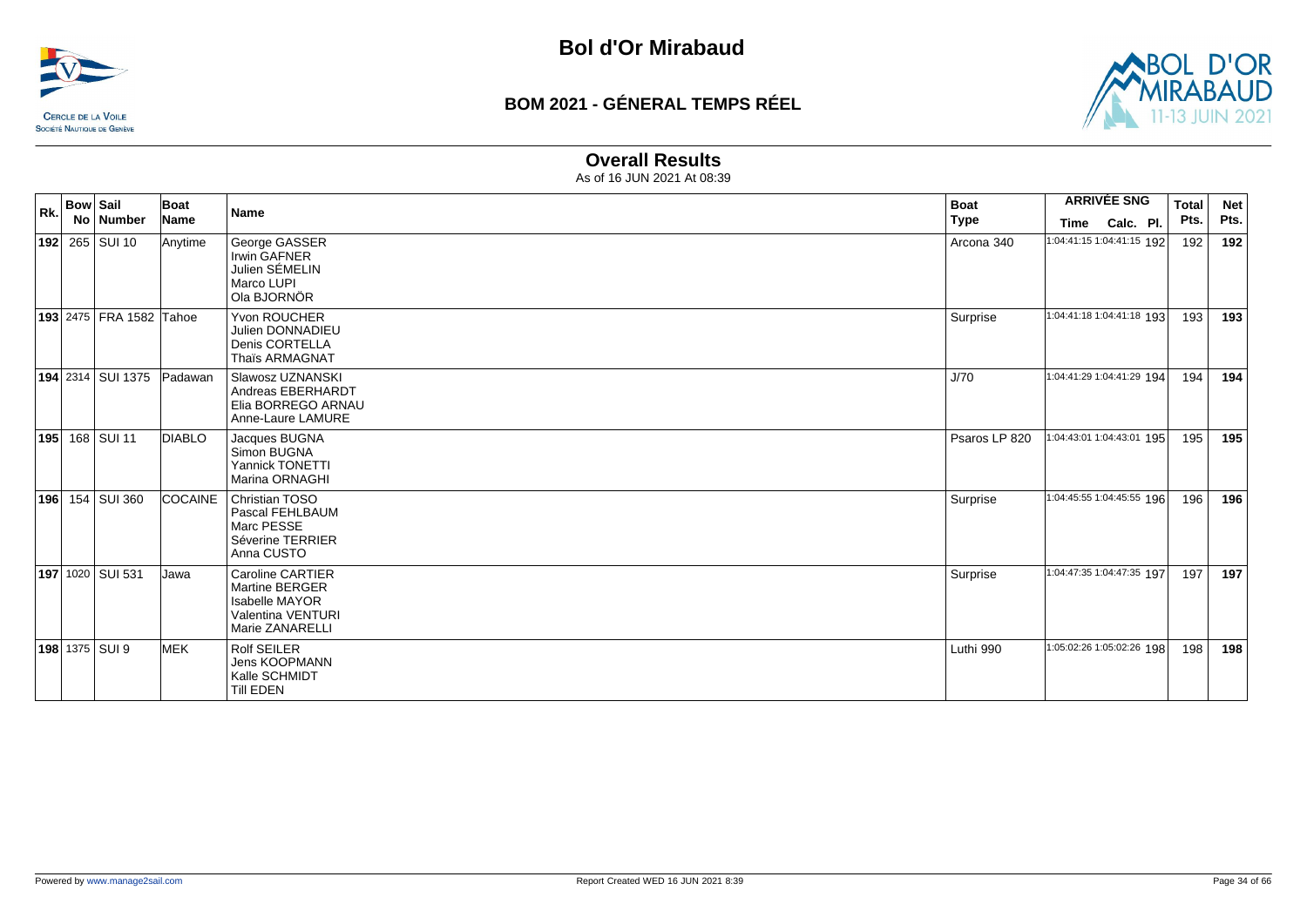



#### **Overall Results**

| Rk. | <b>Bow Sail</b> |                        | Boat                                      | <b>Name</b>                                                                                                                                                                        | <b>Boat</b> |      | <b>ARRIVÉE SNG</b>        | <b>Total</b> | <b>Net</b> |
|-----|-----------------|------------------------|-------------------------------------------|------------------------------------------------------------------------------------------------------------------------------------------------------------------------------------|-------------|------|---------------------------|--------------|------------|
|     |                 | No   Number            | Name                                      |                                                                                                                                                                                    | <b>Type</b> | Time | Calc. Pl.                 | Pts.         | Pts.       |
|     | 199 8198 FRA    | 35870                  |                                           | Mira Costa   Pierre MAUDET<br>Yan PERROUD<br><b>Titouan SESSA</b><br>Erwan RAHAULT<br>Jorge LECLERC                                                                                | Surprise    |      | 1:05:04:53 1:05:04:53 199 | 199          | 199        |
|     |                 | <b>200</b> 2133 SUI 14 | lGoelan                                   | Jean-Marc JUNOD<br>Thebeau STÉPHANE<br>Junod AURÉLIE<br>Tony THEBEAU<br>Philippe SARNIN<br>Jacquelin RITTER<br>Amanda THEBEAU                                                      | Elan S4     |      | 1:05:08:33 1:05:08:33 200 | 200          | 200        |
|     |                 | 201 1298 SUI 7111      | -'Echapper<br>Belle                       | Marc-Antoine MONNARD<br>Mathieu MACGILLYCUDDY<br><b>Cyril BRUNNER</b><br>Schneider MICHEL<br><b>Gallay ERIC</b><br><b>Pittet DENIS</b><br>Schneider SÉBASTIEN<br>Dupuis CHRISTOPHE | First 38    |      | 1:05:09:20 1:05:09:20 201 | 201          | 201        |
|     |                 | 202 2024 SUI 998       | Moizelle<br>Jane                          | Jean VASIC<br>Lionel GRAIRE<br>Giovanni ARIZZI<br>Jean-Alexandre BINOCHE                                                                                                           | Surprise    |      | 1:05:10:09 1:05:10:09 202 | 202          | 202        |
|     |                 | 203 891 SUI 644        | Mc'One                                    | Frédéric MACHERET<br><b>Eckart FITSCHEN</b><br>Andrew RIZK<br>Mathieu BOSSERT                                                                                                      | Surprise    |      | 1:05:10:19 1:05:10:19 203 | 203          | 203        |
|     |                 | 204 2096 SUI 631       | LUC Voile -<br>Forum<br>EPFL <sub>2</sub> | Zoé DAGUIN<br>Pietro CARTA<br>Pierre de GROOT<br>François Antoine COUZINEAU<br>Aldo MADASCHI                                                                                       | Surprise    |      | 1:05:11:59 1:05:11:59 204 | 204          | 204        |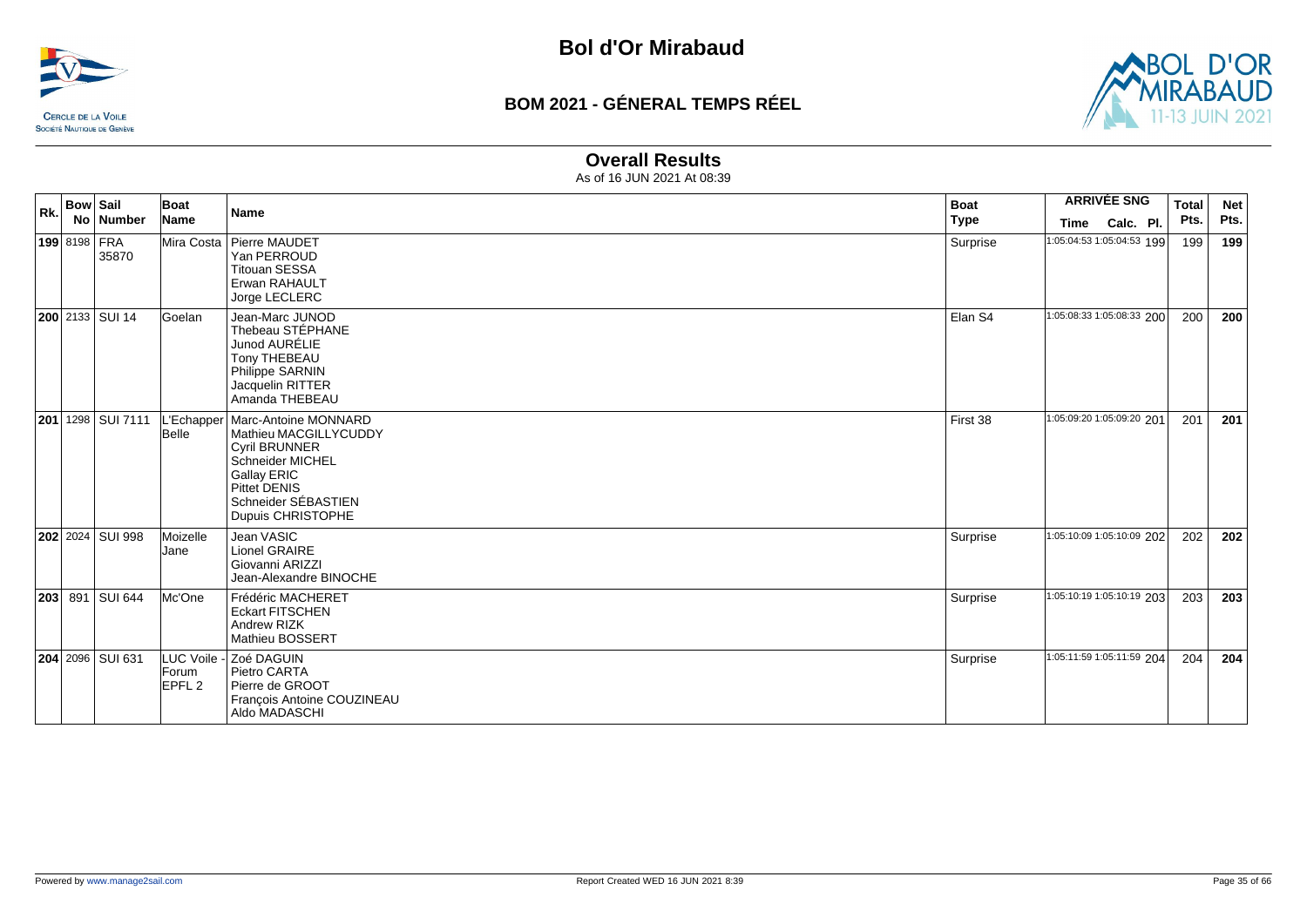



#### **Overall Results**

| Rk. | <b>Bow Sail</b> | No Number               | Boat<br>Name                                         | Name                                                                                                 | <b>Boat</b>      | <b>ARRIVÉE SNG</b>        | <b>Total</b> | <b>Net</b> |
|-----|-----------------|-------------------------|------------------------------------------------------|------------------------------------------------------------------------------------------------------|------------------|---------------------------|--------------|------------|
|     |                 |                         |                                                      |                                                                                                      | <b>Type</b>      | Time<br>Calc. Pl.         | Pts.         | Pts.       |
|     |                 | 205 8199 SUI 609        | <b>CALI</b>                                          | Eric DENIS<br>Alexander RIEHLE<br>Jérôme GLAUSER<br>Guillaume COEUR                                  | Surprise         | 1:05:13:31 1:05:13:31 205 | 205          | 205        |
|     |                 | 206 267 SUI 3037        | $5$ ème<br>Elément                                   | Alexandre BODMER<br>Stephane FALLOT<br><b>Gilles LAUPER</b><br><b>Martine FALLOT</b>                 | J/24             | 1:05:16:55 1:05:16:55 206 | 206          | 206        |
| 207 |                 | 118 SUI 632             | ICUST <sub>2</sub><br>Ecole de<br>régate<br>Lausanne | <b>Axel FANGET</b><br>Lisa BRUYAS<br>Aurélie CONOD<br><b>Hubert ELMIGER</b><br>Jérôme COULOT         | Surprise         | 1:05:19:19 1:05:19:19 207 | 207          | 207        |
|     |                 | <b>208</b> 2296 SUI 349 | Monhegan                                             | Aline THORENS<br><b>Olivier THORENS</b><br>Julia MAGNIN<br>Adrien GILLIAND                           | Surprise         | 1:05:20:31 1:05:20:31 208 | 208          | 208        |
| 209 |                 | 179 SUI 319             |                                                      | MOSQUITO Pascal BAER<br>Ake STRINNING<br>Pierre-Dominique GERDIL<br>Diego KAUFMANN                   | Surprise         | 1:05:21:20 1:05:21:20 209 | 209          | 209        |
|     |                 | 210 1189 SUI 606        | ALLEGRIA                                             | Luigi de CARLO<br>Franco REGINATO<br>Rémy TROYON<br>Sébastien de CARLO<br>Denis SPAHNI<br>Dan TROYON | <b>DUFOUR 34</b> | 1:05:21:22 1:05:21:22 210 | 210          | 210        |
|     |                 | 211 1866 SUI 990        | Léman 2                                              | Collège du Farah IMBERT<br>Joao Gilberto ARARIBA<br><b>Anthony RIZK</b><br>Iona JAN<br>Ella FARBER   | Surprise         | 1:05:24:53 1:05:24:53 211 | 211          | 211        |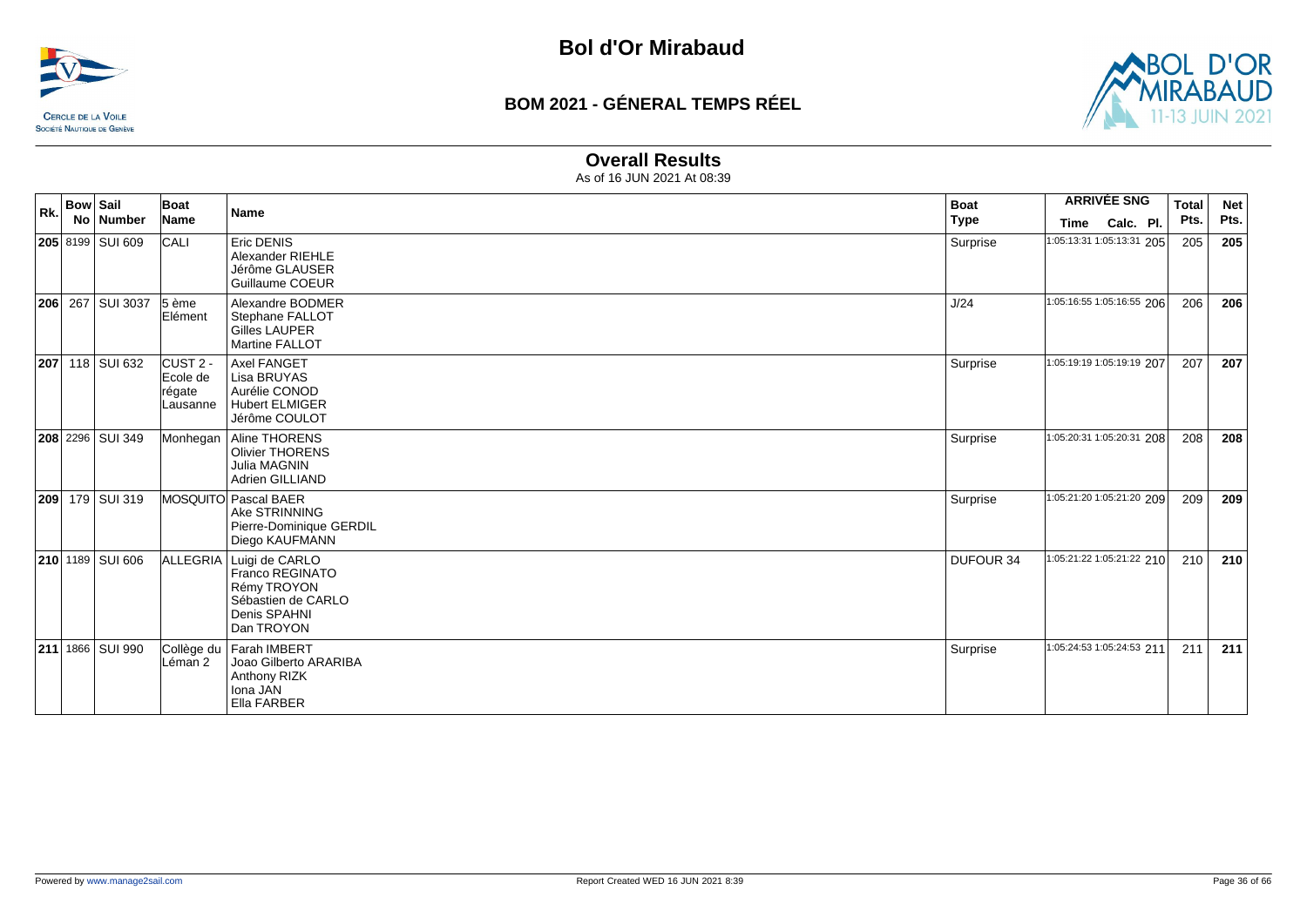



#### **Overall Results**

| Rk. | <b>Bow Sail</b><br>No Number | Boat<br><b>Name</b>          | <b>Name</b>                                                                                                                  | <b>Boat</b><br>Type | <b>ARRIVÉE SNG</b>                             | <b>Total</b><br>Pts. | <b>Net</b><br>Pts. |
|-----|------------------------------|------------------------------|------------------------------------------------------------------------------------------------------------------------------|---------------------|------------------------------------------------|----------------------|--------------------|
|     | <b>212</b> 2484 SUI 379      | Yknot                        | Nicolas BROECKX<br>Alessandro FEDELE<br>Philippe de SMIT<br><b>Bruno RENAUD</b><br>Giorgio ZAGAMI<br><b>Riccardo GUITART</b> | Surprise            | Calc. Pl.<br>Time<br>1:05:25:44 1:05:25:44 212 | 212                  | 212                |
|     | <b>213 677 SUI 1497</b>      | <b>Blue Note</b>             | Frédéric PFEIFFER<br>Vincent DOIN<br>Coline KLINKE<br>Dromelet MATHIEU<br><b>Tara FLEURY</b><br>Katty PERRET                 | Suspens             | 1:05:26:16 1:05:26:16 213                      | 213                  | 213                |
|     | $214$ 2507 SUI 73            | Wizztiti                     | Charles-Albert GIACOBINO<br>José FIGUEIRA<br>Lucien FREYMOND<br>Celia GIACOBINO<br>Simon MACDONALD                           | Dufour 34E          | 1:05:26:27 1:05:26:27 214                      | 214                  | 214                |
|     | $ 215 $ 1202 SUI 60          |                              | <b>ENNOLGIA Marc CORVAISIER</b><br>Eric CAUDRELIER BENAC<br>Laurent SABOUREAU<br>Robin PACHE                                 | Sheevra             | 1:05:34:57 1:05:34:57 215                      | 215                  | 215                |
|     | <b>216</b> 241 SUI 533       | Adrénaline<br>Les 2<br>Rives | Thierry CAMPICHE<br>Roxane CAMPICHE<br>David PORRET<br>Marc POLLIAND<br>Raphael ACHCAR                                       | Surprise            | 1:04:36:52 1:05:36:52 ASP                      | 216                  | 216                |
|     | <b>217 1659 FRA</b><br>21864 | lavel                        | <b>Gilles RAYMOND</b><br><b>Kevin RAYMOND</b><br>Ophelie RAYMOND<br>Stepane DEMESTE                                          | helium              | 1:05:37:32 1:05:37:32 217                      | 217                  | 217                |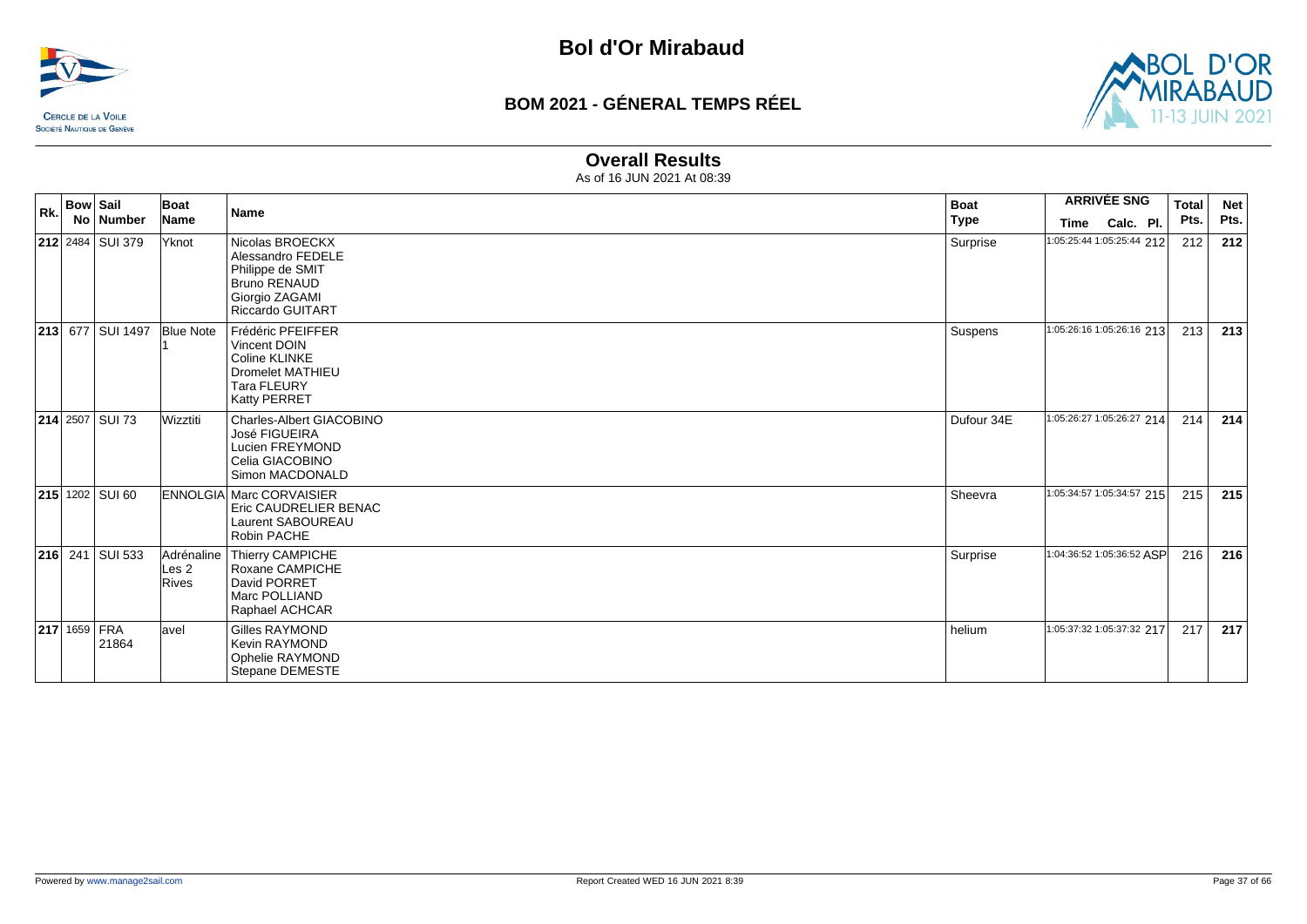



#### **Overall Results**

| Rk. | <b>Bow Sail</b><br>No | Number                       | Boat<br>Name          | <b>Name</b>                                                                                                      | <b>Boat</b>             | <b>ARRIVÉE SNG</b>                                    | <b>Total</b> | <b>Net</b><br>Pts. |
|-----|-----------------------|------------------------------|-----------------------|------------------------------------------------------------------------------------------------------------------|-------------------------|-------------------------------------------------------|--------------|--------------------|
|     |                       | 218 2479 SUI 635             | Belouga               | Stephan COMMINOT<br><b>Dirk LAMBERT</b><br>Joel COMMINOT<br>Pascal COMMINOT                                      | <b>Type</b><br>Surprise | Calc. Pl.<br><b>Time</b><br>1:05:37:41 1:05:37:41 218 | Pts.<br>218  | 218                |
|     |                       | 219 656 SUI 3                | Tremolo               | Dériaz CYRIL<br>Oriane LACOUR<br>Starkenmann OLIVIER<br><b>Olivier ADLER</b><br>Meike STENDER<br>Alexandre JENNI | Faurby 330              | 1:05:39:23 1:05:39:23 219                             | 219          | 219                |
|     |                       | <b>220</b> 2495 FRA<br>53182 | Artisans of<br>Nature | Adrien GEIGER<br>Johannes HARTIG<br>Yves BLOUIN<br><b>Frederic GABAS</b>                                         | Bermudien<br>Sloop      | 1:05:44:29 1:05:44:29 220                             | 220          | 220                |
|     |                       | 221 9033 Z1755               | Casachoc              | <b>Gabriel BURNAT</b><br>Lucie JOLLY<br>Dominique BURNAT<br>François GAUDE                                       | Banner 28               | 1:05:44:37 1:05:44:37 221                             | 221          | 221                |
|     |                       | 222 9012 SUI 50              | <b>SDF</b>            | Stefan SCHNEIDER<br>Philippe JUTTENS<br>Sergio PISTARA<br>Daniel CABRERA                                         | Surprise                | 1:05:47:59 1:05:47:59 222                             | 222          | 222                |
|     |                       | 223 9039 SUI 1951            | Respiro               | Giuseppe ADELLA<br>Andreas MÖRI<br>Irma FASEL<br><b>Lidwine ZURKINDEN</b><br>Roman FASEL                         | Elan 34                 | 1:05:51:08 1:05:51:08 223                             | 223          | 223                |
|     |                       | <b>224 9040 SUI 67</b>       |                       | Supertrempe Pierre-Louis MARTIN<br>Jorg Jr HYSEK<br><b>Martial CUENDET</b><br>Mathieu JOST                       | <b>Flying Forty</b>     | 1:05:51:49 1:05:51:49 224                             | 224          | 224                |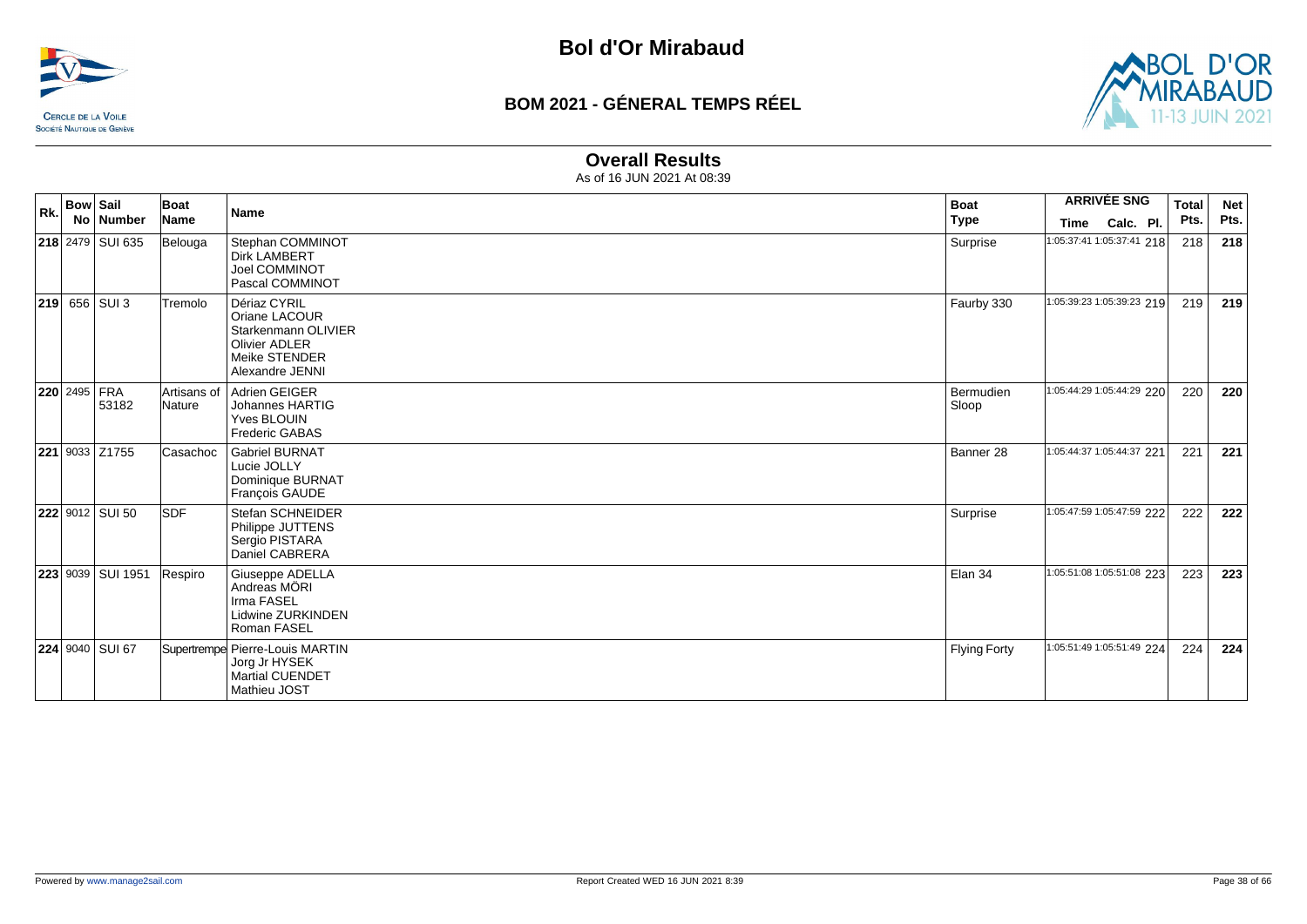



#### **Overall Results**

| Rk. | <b>Bow Sail</b> | No   Number               | Boat<br>Name                                          | <b>Name</b>                                                                                     | <b>Boat</b><br><b>Type</b> | <b>Time</b>               | <b>ARRIVÉE SNG</b><br>Calc. Pl. | <b>Total</b><br>Pts. | <b>Net</b><br>Pts. |
|-----|-----------------|---------------------------|-------------------------------------------------------|-------------------------------------------------------------------------------------------------|----------------------------|---------------------------|---------------------------------|----------------------|--------------------|
|     |                 | 225 2471 FRA 145          | <b>CLUB</b><br><b>TAKARA</b>                          | Thomas le FORESTIER<br>Antoine DELASSUS<br><b>Nicolas PRENAT</b><br><b>Gabriel DOUILLET</b>     | J/70                       | 1:06:02:31 1:06:02:31 225 |                                 | 225                  | 225                |
| 226 |                 | 122 SUI 978               | ICUST <sub>3</sub><br>Ecole de<br>régate<br>Lausanne  | Marco MILAN<br>Gianluca DEGHENGHI<br>Elise BERODIER<br>Georges MULLER<br><b>Sylvain RATOUIS</b> | Surprise                   | 1:05:05:17 1:06:05:17 ASP |                                 | 226                  | 226                |
|     |                 | <b>227</b> 2518 SUI 165   | Scarlett<br>lO'Hara                                   | <b>Blaise URBEN</b><br>Igor BAEZNER<br>Yann BADOLLET<br>Nolan LANG                              | Surprise                   | 1:06:09:20 1:06:09:20 227 |                                 | 227                  | 227                |
| 228 |                 | 295 SUI 964               | CUST <sub>4</sub> -<br>Ecole de<br>régate<br>Lausanne | François ABALLEA<br>Jean VAUCHER<br>Denis ZWEIFEL<br>Pache STEPHANE<br>Esther GARCIA GUTIERREZ  | Surprise                   | 1:06:11:35 1:06:11:35 228 |                                 | 228                  | 228                |
|     |                 | 229 8128 FRA 1509 tokoloc |                                                       | Michel DOMEON<br>Raphaël TONIONE<br><b>Bruno TONIONE</b>                                        | Surprise                   | 1:06:12:30 1:06:12:30 229 |                                 | 229                  | 229                |
|     |                 | 230 9065 SUI 143          | Foucade                                               | José PONT<br>Geneviève CHAPUISAT PONT<br>Raphaël PONT<br>Georges REDING                         | First 25s                  | 1:06:13:41 1:06:13:41 230 |                                 | 230                  | 230                |
|     |                 | 231 2336 SUI 509          | jeu de vent                                           | Massimo MAGLIOCCO<br>Giuseppe AMODIO<br>Antoine GERVAIS<br>Antoine GUBERT                       | Surprise                   | 1:06:16:07 1:06:16:07 231 |                                 | 231                  | 231                |
|     |                 | <b>232 1756 SUI 164</b>   | Doña Flor                                             | Nicole ZAY<br>Florine DÉRIAZ<br>Laurence DÉRIAZ<br>Marlène PIRON                                | Surprise                   | 1:06:16:30 1:06:16:30 232 |                                 | 232                  | 232                |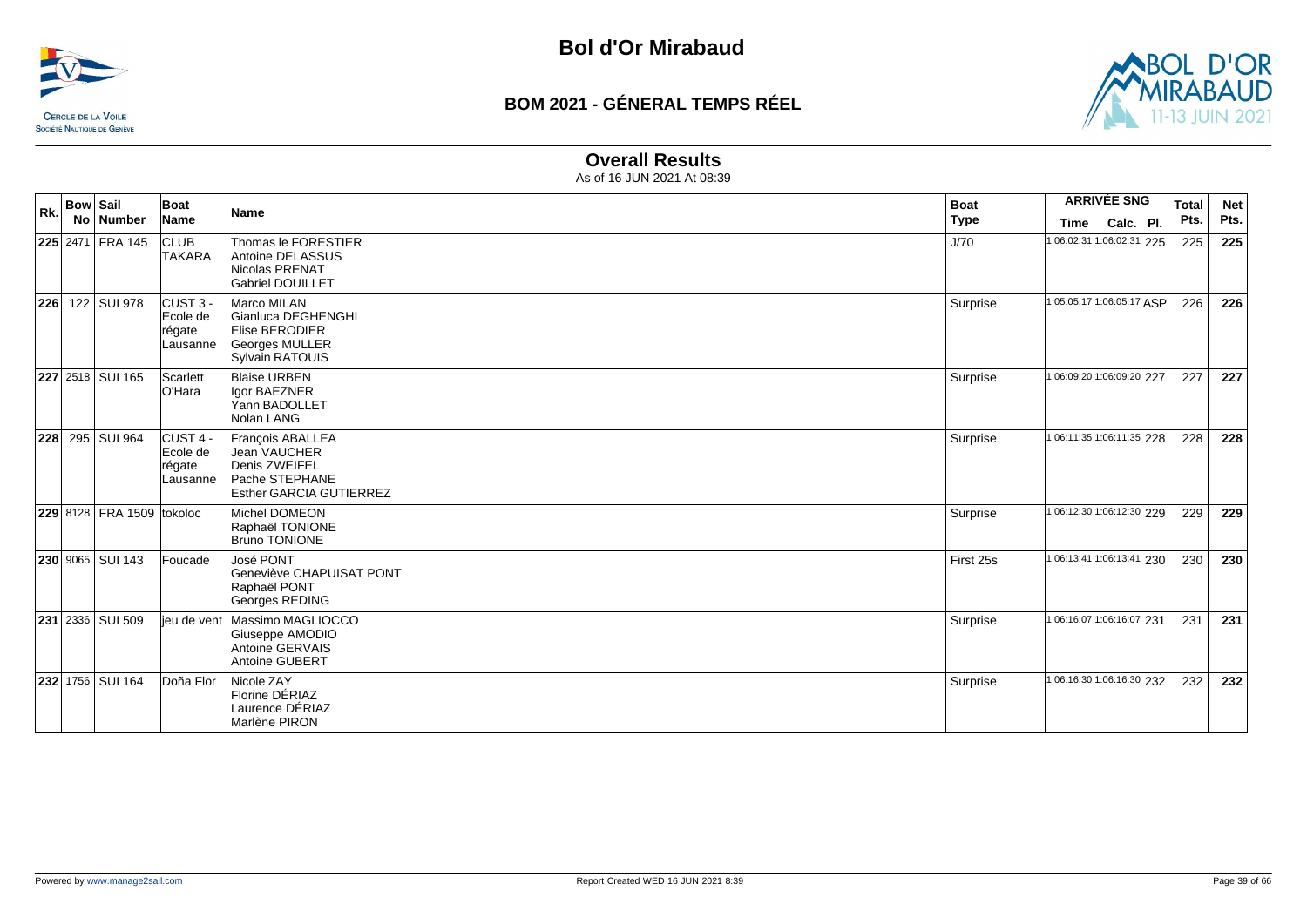



#### **Overall Results**

|     | <b>Bow Sail</b> |                          | Boat             |                                                                                                          | <b>Boat</b>          |                           | <b>ARRIVÉE SNG</b>        | <b>Total</b> | <b>Net</b> |
|-----|-----------------|--------------------------|------------------|----------------------------------------------------------------------------------------------------------|----------------------|---------------------------|---------------------------|--------------|------------|
| Rk. |                 | No   Number              | Name             | Name                                                                                                     | <b>Type</b>          | Time                      | Calc. Pl.                 | Pts.         | Pts.       |
|     |                 | <b>233</b> 2308 SUI 2308 | Cerro<br>Torre   | Marko FELL<br>Antonio POZO<br>Kevin BOISSARD                                                             | Sunbeam 28.1         |                           | 1:06:17:13 1:06:17:13 233 | 233          | 233        |
|     |                 | 234 1301 SUI 172         | r <sub>2ci</sub> | <b>Didier PELLET</b><br><b>Laurent MOREL</b><br>Alain BIDAUX<br>Raphaël MOUTTET                          | Surprise             | 1:06:18:47 1:06:18:47 234 |                           | 234          | 234        |
|     |                 | 235 2526 FRA 1744 Nimbo  |                  | <b>Laurent RICHARD</b><br>Serge AUBERTIN<br>Lallemand FREDERIC<br><b>Tomasina DANIEL</b>                 | Surprise             | 1:06:19:00 1:06:19:00 235 |                           | 235          | 235        |
|     |                 | 236 9013 SUI 100         | Panat            | Thierry STALDER<br><b>Bastien REYNARD</b><br>Philippe BIOLLAZ<br><b>Martin MASONI</b><br>Patrick BORNAND | Dufour 32            | 1:06:22:21 1:06:22:21 236 |                           | 236          | 236        |
|     |                 | <b>237</b> 526 SUI 407   | Abouba 3         | <b>Willy BURRI</b><br>Marc BONNARD<br><b>Thorsten KURZ</b><br>Jean TOUATI<br>Marine CLOGENSON            | Surprise             | 1:06:23:40 1:06:23:40 237 |                           | 237          | 237        |
|     |                 | 238 1483 SUI 1802        | Kalypso          | Raymond KERRISON<br>Didier JOBÉ<br>Gregory KAECH<br><b>Jarno VUILLIEMIER</b>                             | Surprise             | 1:06:25:38 1:06:25:38 238 |                           | 238          | 238        |
|     |                 | 239 2496 SUI 177         | La Bamba         | Luis VIVEROS<br>Alejandro VIVEROS<br>Gabriela VIVEROS                                                    | Surprise<br>dériveur | 1:06:27:42 1:06:27:42 239 |                           | 239          | 239        |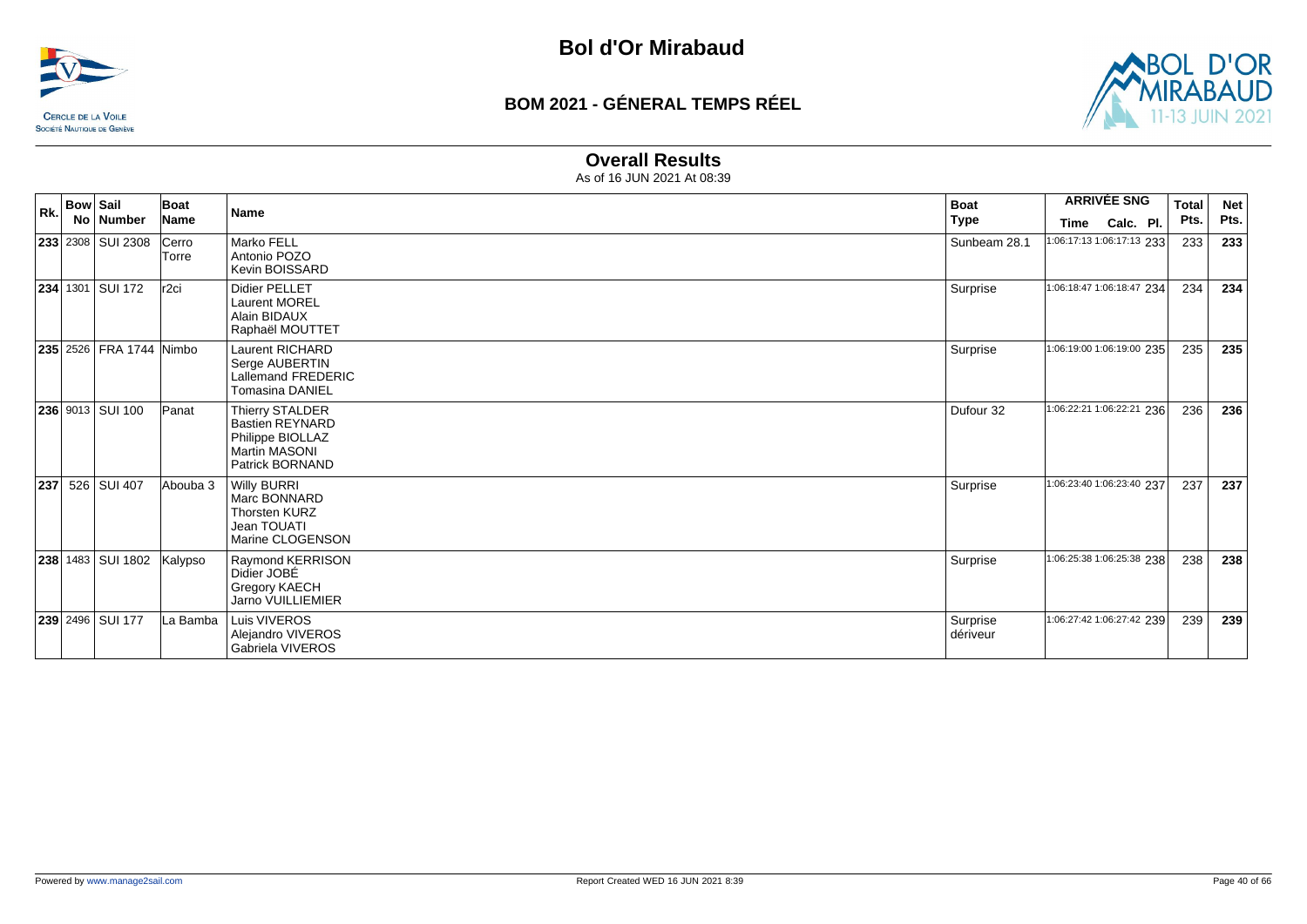



#### **Overall Results**

| Rk. | <b>Bow Sail</b>           | Boat          |                                                                                                                 | <b>ARRIVÉE SNG</b><br><b>Boat</b> |                           | <b>Total</b> | <b>Net</b> |
|-----|---------------------------|---------------|-----------------------------------------------------------------------------------------------------------------|-----------------------------------|---------------------------|--------------|------------|
|     | No Number                 | <b>Name</b>   | <b>Name</b>                                                                                                     | <b>Type</b>                       | Calc. Pl.<br><b>Time</b>  | Pts.         | Pts.       |
|     | <b>240</b> 1788 SUI 1523  | Jedi          | Philip UPSON<br>Giulia SIMONI<br>Maya KASTERINE<br>Alexandre QUINTINO<br>Freja UPSON SANDLUND<br>Alex KASTERINE | J/80                              | 1:06:28:16 1:06:28:16 240 | 240          | 240        |
|     | <b>241</b> 342 SUI 1052   | <b>Zuzana</b> | Paul HONEGGER<br>Yann BONJOUR<br>Aymeric le COTONNEC<br>Loïc QUIQUEREZ<br>Louis HONEGGER                        | Manzanita                         | 1:06:28:54 1:06:28:54 241 | 241          | 241        |
|     | $ 242 2361 $ FRA<br>39905 | <b>MOZART</b> | Claude-Emile BÉTANT<br>Jean-Bernard LABOURET<br>Jean-François SAVAIN<br>Michael LOUIS                           | Nitro 80                          | 1:06:30:28 1:06:30:28 242 | 242          | 242        |
|     | <b>243</b> 2364 SUI 708   | <b>ZIO</b>    | Christophe MIVILLE<br><b>Eric PASQUIER</b><br>Cédric GIAUQUE<br><b>Vincent ROESTI</b>                           | Surprise                          | 1:06:33:28 1:06:33:28 243 | 243          | 243        |
| 244 | 199 SUI 39                | Australis     | Ralph FERTIG<br>Loïc DAUBRESSE<br><b>Timothy BIGLER</b><br>Christian MÜLLER                                     | Sunlight 30                       | 1:06:33:48 1:06:33:48 244 | 244          | 244        |
|     | 245 2552 SUI 307          | Topas         | Sandro JENZER<br>Armin SCHAWALDER<br>Alain SIEGENTHALER                                                         | Surprise                          | 1:06:46:47 1:06:46:47 245 | 245          | 245        |
|     | $ 246 $ 1624 Z321         | Cariacou      | Pierre-Alain MEYLAN<br>Alexandre MEYLAN<br>Stéphane BOCHERENS<br>Christophe GUTBERLET<br>Georges MOILLET        | Dehler 34                         | 1:07:08:26 1:07:08:26 246 | 246          | 246        |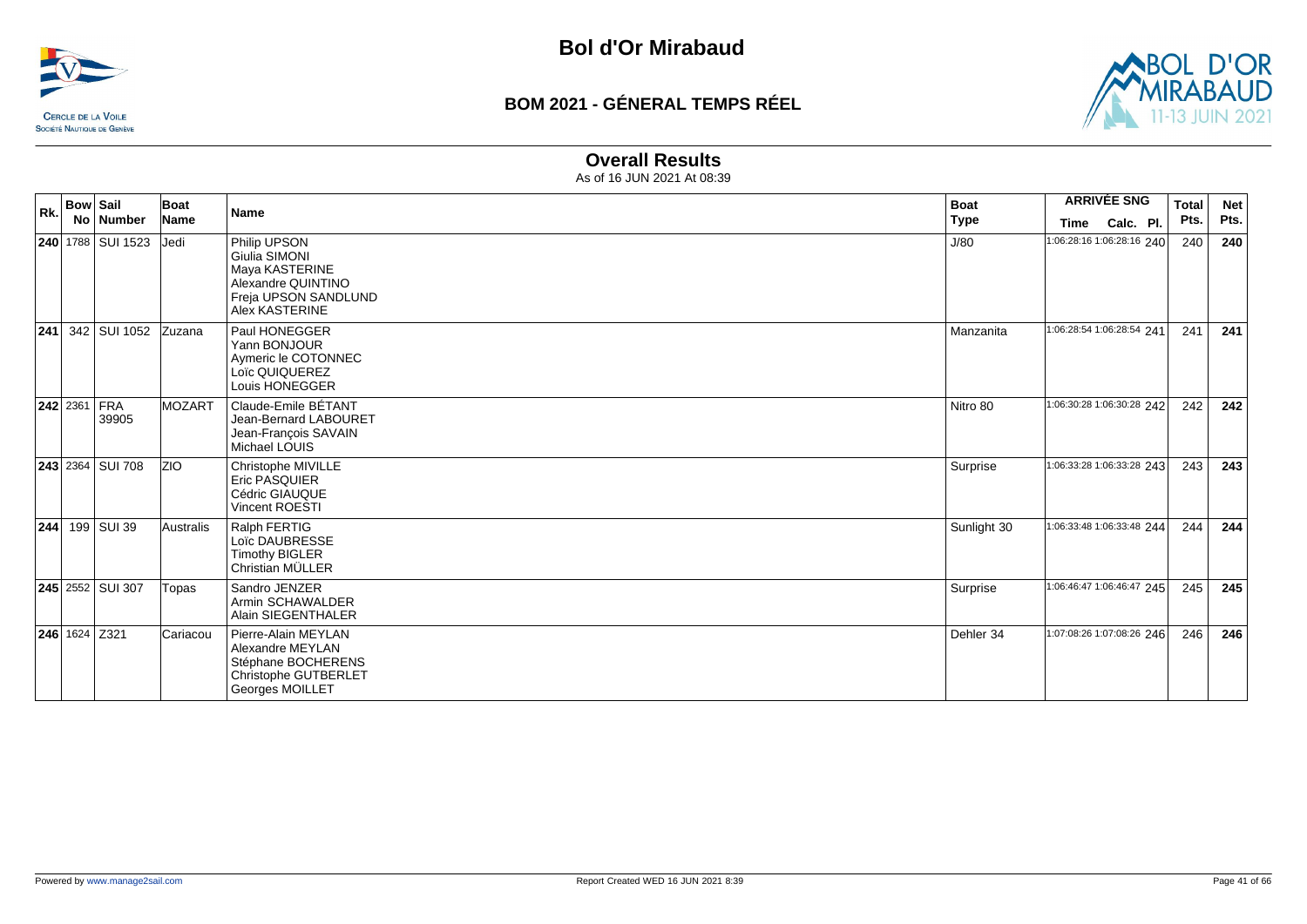



#### **Overall Results**

| Rk. | <b>Bow Sail</b> | No Number               | Boat<br>Name     | <b>Name</b>                                                                                           | <b>Boat</b><br><b>Type</b> | <b>ARRIVÉE SNG</b><br>Calc. Pl.<br>Time | <b>Total</b><br>Pts. | <b>Net</b><br>Pts. |
|-----|-----------------|-------------------------|------------------|-------------------------------------------------------------------------------------------------------|----------------------------|-----------------------------------------|----------------------|--------------------|
|     |                 | 247 2499 SUI 71         | Surboum          | Mathias ROTHHARDT<br><b>Rainer WARTH</b><br>Maximilian MÜLLER-BARDORFF<br>Jack MÜLLER                 | Surprise                   | 1:07:21:12 1:07:21:12 247               | 247                  | 247                |
|     |                 | <b>248</b> 612 SUI 66   | Seajoy           | <b>Martin OERTLY</b><br>Philippe HAENNI<br>Nadia EL MADASSI<br><b>Catherine MARTIN</b><br>Rapha GESSE | Dehler 34                  | 1:07:23:46 1:07:23:46 248               | 248                  | 248                |
|     |                 | <b>249 9060 SUI 52</b>  | <b>Gedale</b>    | Theo SARVIA<br>Miquel GUBLER<br>Miguel TOVAR NUEZ<br>Andrés TOVAR NUEZ                                | 6 Metre                    | 1:07:31:23 1:07:31:23 249               | 249                  | 249                |
|     |                 | <b>250</b> 974 SUI 2    | Cléo IV          | <b>Richard ROMAN</b><br>François HELBLING<br><b>Michael PEREIRA</b>                                   | Schwalbe II                | 1:07:32:09 1:07:32:09 250               | 250                  | 250                |
|     |                 | <b>251</b> 2380 SUI 33  | Sunbeam<br> 28.1 | Eric JEANCLAUDE<br><b>Olivier GOLL</b><br>Frédéric HASEL<br>Laurent LEUENBERGER                       | Sunbeam 28.1               | 1:07:32:50 1:07:32:50 251               | 251                  | 251                |
|     |                 | 252 9064 FRA 405        |                  | YOPAMAMA Eric BOURHIS<br>Matthieu SCHMIDT<br>Jean-Marc SIERRA<br><b>Herve MONTET</b>                  | First class 8              | 1:07:33:10 1:07:33:10 252               | 252                  | 252                |
|     |                 | 253 407 SUI 219         | Citron<br>pressé | Dominique FREI<br>Evelyne KACAREVIC<br>Hervé MONTFORT<br>Sophie ROSSILLON<br>Jean-Luc BERTHOLET       | Surprise                   | 1:07:34:28 1:07:34:28 253               | 253                  | 253                |
|     |                 | <b>254 1494 SUI 742</b> | Jolly<br>Jumper  | Stefano D'AMBROSIO<br>Arthur CAYE<br>Jean-Cyril ROSSIER<br>Gabriele FRANCESCO                         | J/24                       | 1:07:38:27 1:07:38:27 254               | 254                  | 254                |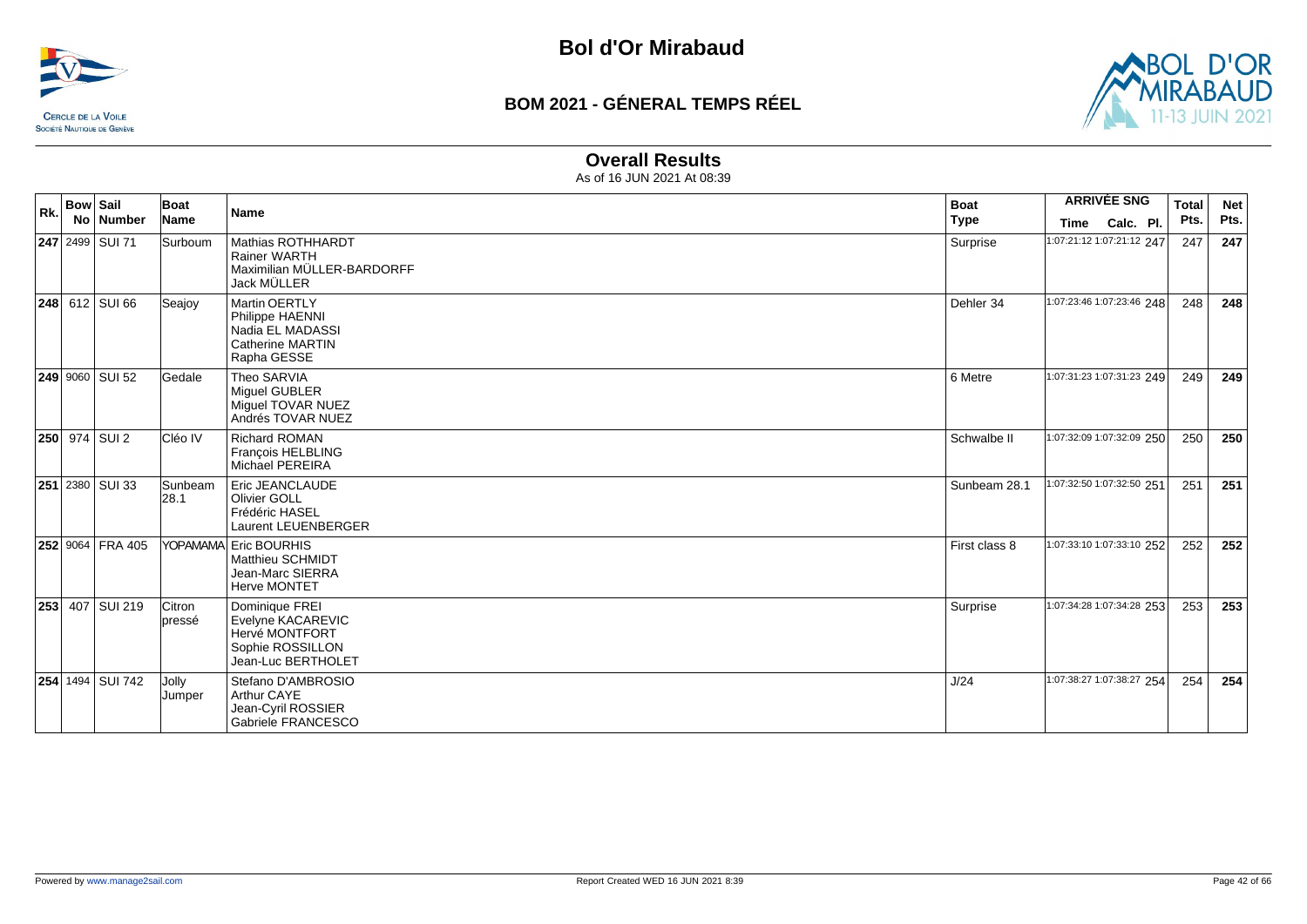



#### **Overall Results**

| Rk. | <b>Bow Sail</b> | No   Number                | Boat<br>Name           | <b>Name</b>                                                                                       | <b>Boat</b><br><b>Type</b> | <b>ARRIVÉE SNG</b><br>Calc. Pl.<br>Time | <b>Total</b><br>Pts. | <b>Net</b><br>Pts. |
|-----|-----------------|----------------------------|------------------------|---------------------------------------------------------------------------------------------------|----------------------------|-----------------------------------------|----------------------|--------------------|
|     |                 | <b>255</b> 1513   SUI 1498 |                        | Mirabaud 2 Claude JACOT-DESCOMBES<br><b>Mark GINGRICH</b><br>Sabine VAUCHER<br>Xavier BUSQUETS    | J/70                       | 1:07:39:23 1:07:39:23 255               | 255                  | 255                |
|     |                 | 256 1660 SUI 518           | <b>SKYRIM</b>          | Nicolas FABRE<br>Snorri HAYMOZ<br>Audrey GEORGES<br>René MERMOUD<br><b>Guillaume PICLIN</b>       | Surprise                   | 1:07:36:07 1:08:36:07 ASP               | 256                  | 256                |
|     |                 | 257 2517 FRA 1090 Sylvent  |                        | <b>Florence PRETOT</b><br>Jean François VUAILLAT<br>Belén GARCIA MARTIN<br><b>Thiphaine PROUX</b> | Surprise                   | <b>ASP</b>                              | 257                  | 257                |
|     |                 | <b>258 1837 SUI 728</b>    | <b>JAT</b>             | Ralf GLEIXNER<br><b>Thomas AUPING</b><br>Siegbert KOHR                                            | Surprise                   | <b>TLE</b>                              | 260                  | 260                |
|     | 259 9031        |                            | La Rissôle             | <b>Patrick THABUIS</b><br>Egdar PEREIRA<br>Marco ARMENANTE<br>Cédric CHARDONNENS                  | Dufour 2800                | <b>DNF</b>                              | 427                  | 427                |
|     | 259 9073        |                            | Les ailes<br>de l'ange | Stéphane PEDRAJA<br><b>Ferial MONNARD</b><br>Jose CARRETO<br>Mathilde PEDRAJA                     | Elan E3                    | <b>DNF</b>                              | 427                  | 427                |
|     | 259 9006        |                            | Jonaclis               | Francois MABILLARD<br>Philippe GIUDICELLI<br><b>Vincent DAYER</b>                                 | <b>B31mark II</b>          | <b>RET</b>                              | 427                  | 427                |
|     | $259 9004$ .    |                            | Sébédia                | Frédéric RENEVEY<br>Frédéric HAYOZ<br>Loïc RENEVEY                                                |                            | <b>RET</b>                              | 427                  | 427                |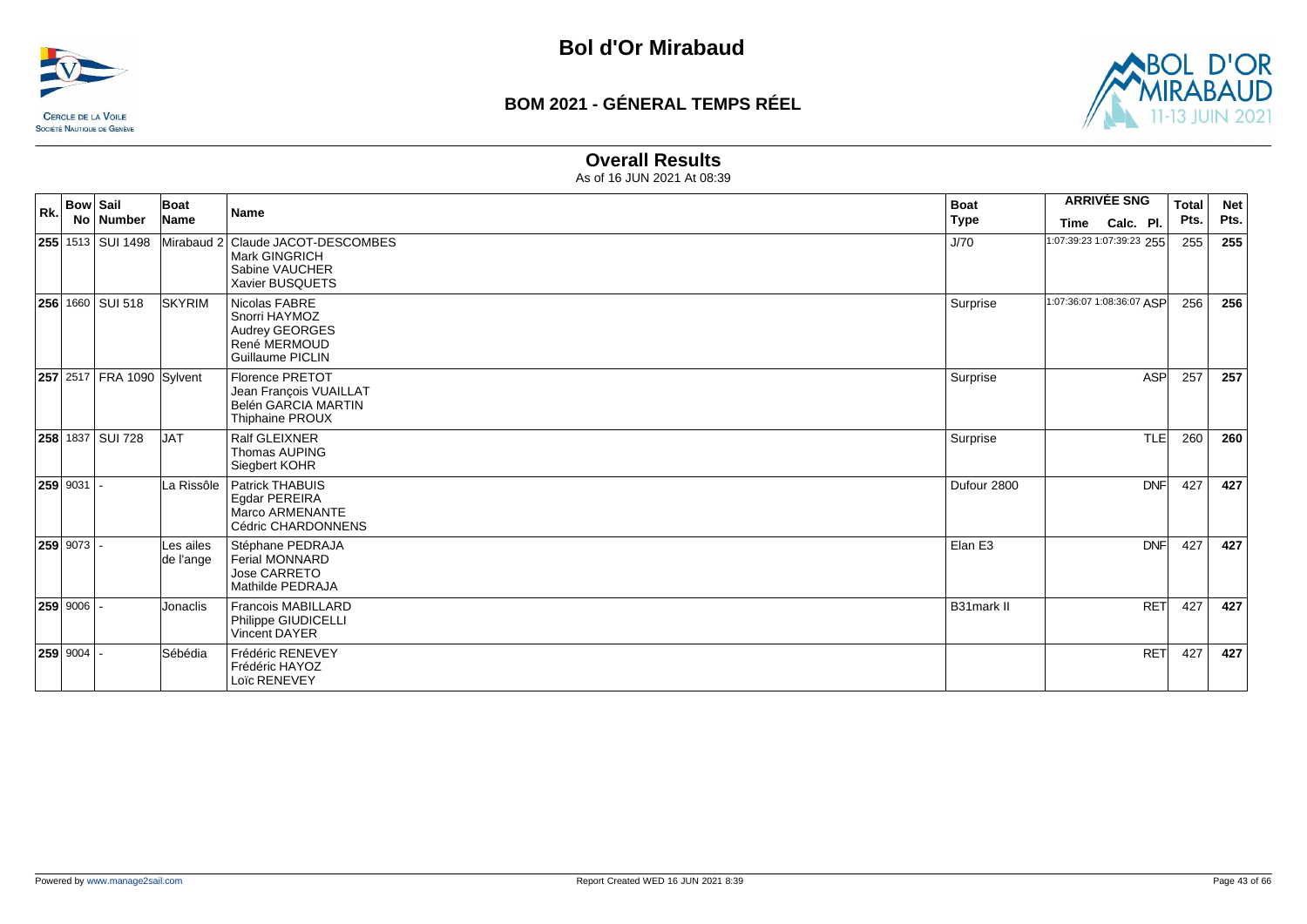



#### **Overall Results**

| Rk. | <b>Bow Sail</b> | Boat                | Name                                                                                                                     | <b>Boat</b>                  | <b>ARRIVÉE SNG</b> |            | Total | <b>Net</b> |
|-----|-----------------|---------------------|--------------------------------------------------------------------------------------------------------------------------|------------------------------|--------------------|------------|-------|------------|
|     | No Number       | Name                |                                                                                                                          | <b>Type</b>                  | <b>Time</b>        | Calc. Pl.  | Pts.  | Pts.       |
|     | $ 259 9020 $ -  | Fends la<br>bise!   | Xavier LACOMBE<br>Eric LACOMBE<br>Regis HOSENNEN                                                                         |                              |                    | <b>RET</b> | 427   | 427        |
|     | $259 9008$ .    |                     | CoinCoin V Christian MAILLARD<br>Evelyne BERSIER<br><b>Christiane ODIENNE</b><br>Gillou ODIENNE<br><b>Bersier GILLES</b> | Yamaha 30                    |                    | <b>RET</b> | 427   | 427        |
|     | $259$ 9037 -    |                     | L'Insolente   Elie ASSAEL<br>Thierry LESCOUTE<br>Macha ASSAEL<br>Frédéric JAN<br>Serge BROGGI                            | <b>First 27.7</b>            |                    | <b>RET</b> | 427   | 427        |
|     | $259$ 9022      | Entropie            | Alexander SCHERL<br>Alain CHARPILLOZ<br>Patrick SERVANT<br>Stéphanie STUDER SCHERL                                       | <b>Bavaria Cruiser</b><br>32 |                    | <b>RET</b> | 427   | 427        |
|     | $259$ 9057 -    | Libellule           | Jean Philippe JOBÉ<br>Marc HAENI<br>Fanny LUGAZ<br>Swantje DUNKER                                                        | Océanis 31                   |                    | <b>RET</b> | 427   | 427        |
|     | $259 9005$ .    | First 29 LY<br>7096 | Jean-Louis FREI<br>Nadine STALDER<br>François STALDER<br>Sylviane GAGNEBIN FREI<br>Kurt KOHLER                           | First 29                     |                    | <b>RET</b> | 427   | 427        |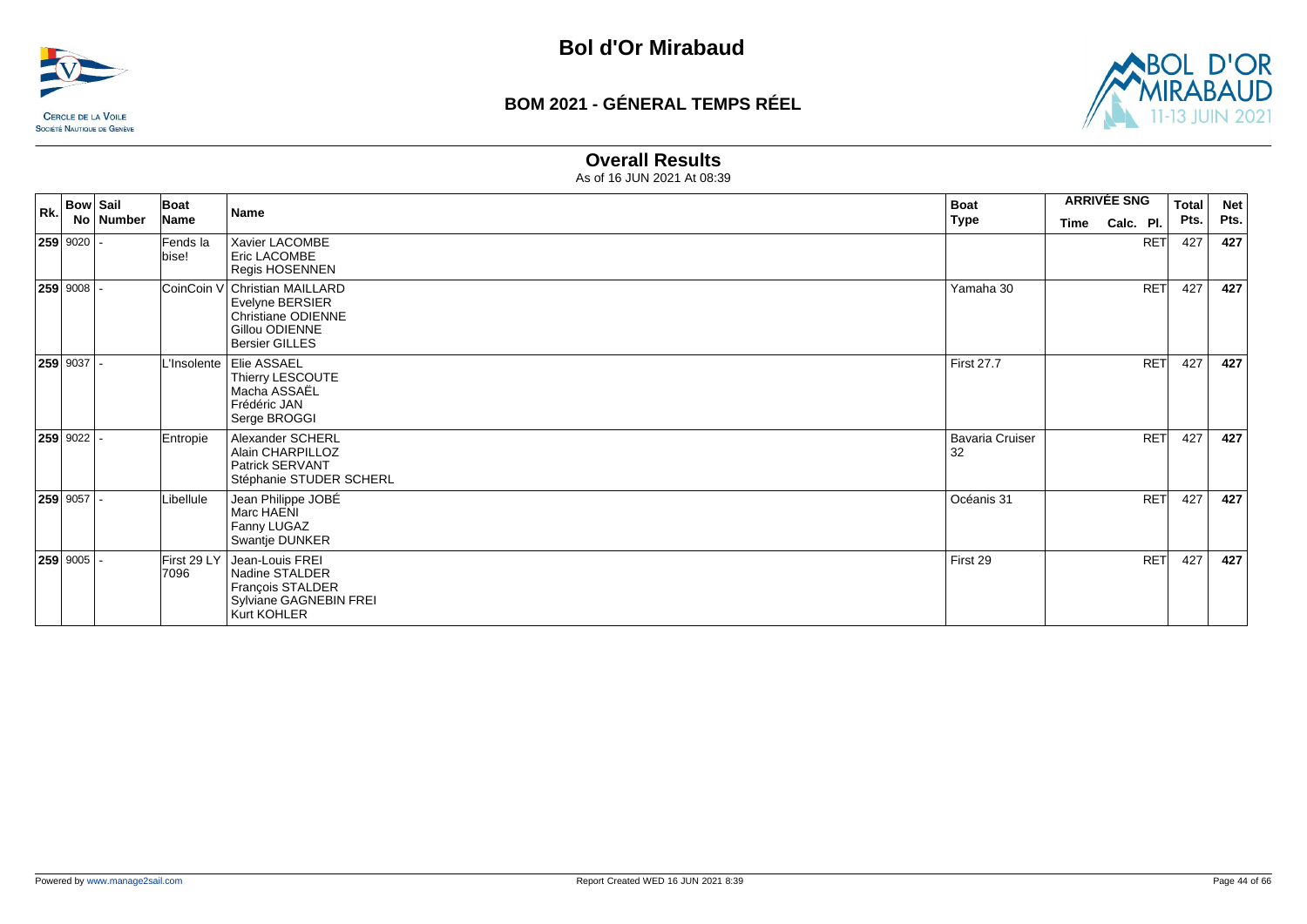



#### **Overall Results**

| Rk. | <b>Bow Sail</b><br>No Number | Boat<br>Name                  | <b>Name</b>                                                                                                                                                           | <b>Boat</b><br><b>Type</b>     | <b>ARRIVÉE SNG</b><br>Calc. Pl.<br>Time |            | <b>Total</b><br>Pts. | <b>Net</b><br>Pts. |
|-----|------------------------------|-------------------------------|-----------------------------------------------------------------------------------------------------------------------------------------------------------------------|--------------------------------|-----------------------------------------|------------|----------------------|--------------------|
|     | $259$ 9024 -                 | Andrew                        | Piero ZUCCHELLI<br>Giorgia ZUCCHELLI<br>Kees GOOSSENS<br><b>Greg GUENET</b><br>Ethan WERNER<br><b>Gregory WERNER</b><br><b>Eliott WERNER</b><br><b>Isabelle SEMAC</b> | Hanse 588                      |                                         | <b>RET</b> | 427                  | 427                |
|     | $259$ 9000 -                 | <b>CLIP</b>                   | <b>Yves NANCHEN</b><br><b>INDUSTRIE Yves YERLY</b><br>Serge RHO<br>Grégoire GENOLET<br>Alain CHEVALLEY                                                                | Delphia 26                     |                                         | <b>RET</b> | 427                  | 427                |
|     | $259$ 9070 0                 | Sir D'O                       | Julien CARRASCO<br>Quentin FAVRE-GODAL<br>Christophe CHÊNES<br>Gabin LEURS                                                                                            | Challenger<br>GT <sub>26</sub> |                                         | <b>RET</b> | 427                  | 427                |
|     | 259 9074 1568                | Enigma                        | Vincent GANIÈRE<br>Nicolas VACHICOURAS<br>Fabio BUTTINO                                                                                                               | First 30                       |                                         | <b>DNF</b> | 427                  | 427                |
|     | 259 9014 1686                | Archimede                     | Patrick FAVRE<br>Céline RÉGIS<br>Fabien FAVRE<br>Giorgio ALVAREZ de TOLEDO<br>Stéphane SCHULTE<br>Thomas JUNKER                                                       | Albin Ballad                   |                                         | <b>DNF</b> | 427                  | 427                |
|     | 259 9001 682040              | Lual <sub>2</sub>             | Laurent VIEIRA de MELLO<br>Matthieu CARLE<br>Stephane BARRIL                                                                                                          | L23                            |                                         | <b>RET</b> | 427                  | 427                |
|     | 259 9051 9072                | <b>Brothers</b><br><b>DEM</b> | Andrii OKHLOPKOV<br>Vlad SHUSTENKO<br>Dmytro OKHLOPKOV<br>Viktor ZLOTNITSKYI                                                                                          | Eagle 44                       |                                         | <b>DNF</b> | 427                  | 427                |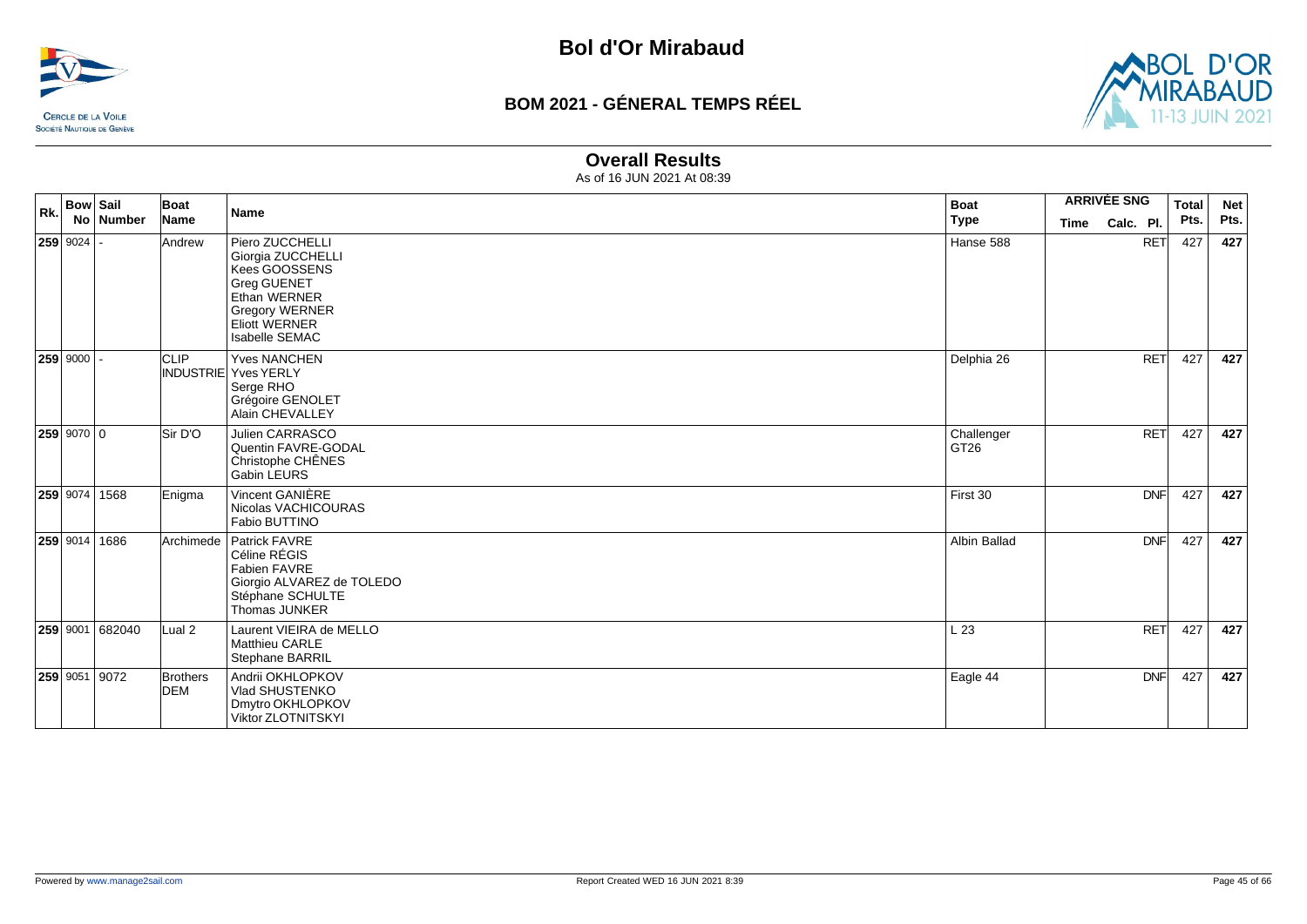



#### **Overall Results**

| Rk. | <b>Bow Sail</b><br>No   Number | Boat<br>Name     | Name                                                                                                                     | <b>Boat</b><br><b>Type</b>   | <b>ARRIVÉE SNG</b><br>Calc. Pl.<br><b>Time</b> | <b>Total</b><br>Pts. | <b>Net</b><br>Pts. |
|-----|--------------------------------|------------------|--------------------------------------------------------------------------------------------------------------------------|------------------------------|------------------------------------------------|----------------------|--------------------|
|     | 259 9077 AT 2771               | bexplorer        | Yan BERCHTEN<br>Željko Žuža ŽELJKO ŽUŽA<br>Dimitru FLOREA<br>Georges PETITPIERRE<br>Sylvain XXX<br>Jordi MILLASTRE COSTA | 12-metre                     | <b>NSC</b>                                     | 427                  | 427                |
|     | 259 9023 B39                   | Ipanema          | Markus SCHWYN<br>Andreas SCHWYN<br>Clara SCHWYN<br><b>Béatrice SCHWYN</b><br>Marc BORDERON                               | <b>Bavaria Cruiser</b><br>39 | <b>RET</b>                                     | 427                  | 427                |
|     | <b>259 9026 B616</b>           | <b>XEROS III</b> | <b>Olivier GRANDJEAN</b><br>Yann DELATURCA<br><b>Bernard SOUFFLET</b><br>Jean-Philippe de POLO                           | Albin Ballad                 | <b>DNF</b>                                     | 427                  | 427                |
|     | 259 2472 BEL 011               | July             | Philippe COUCKE<br><b>Laurent MOIES</b><br>Pierre COUCKE<br>Tanguy DELVOYE                                               | Seascape 24                  | <b>DNF</b>                                     | 427                  | 427                |
|     | 259 9076 FR 200                | C <sub>2NY</sub> | Philippe JODRY<br><b>Clément FAVRAT</b><br><b>Arnaud RANC</b><br>Victor LOPES<br>François SAVARY                         | Surprise                     | <b>DNF</b>                                     | 427                  | 427                |
|     | $ 259 $ 9047   FRA-            |                  | Minouline II Nicolas LUTUN<br>Anaïs DAVID<br>Victorien PHILIPPE                                                          | Gib'sea 24                   | <b>RET</b>                                     | 427                  | 427                |
|     | 259 619 FRA 1104 R2D2          |                  | Martin BAECHTOLD<br>Jonathan MARTIN<br>Hans Georg BAECHTOLD<br>Martin KNAPP                                              | Surprise                     | RET                                            | 427                  | 427                |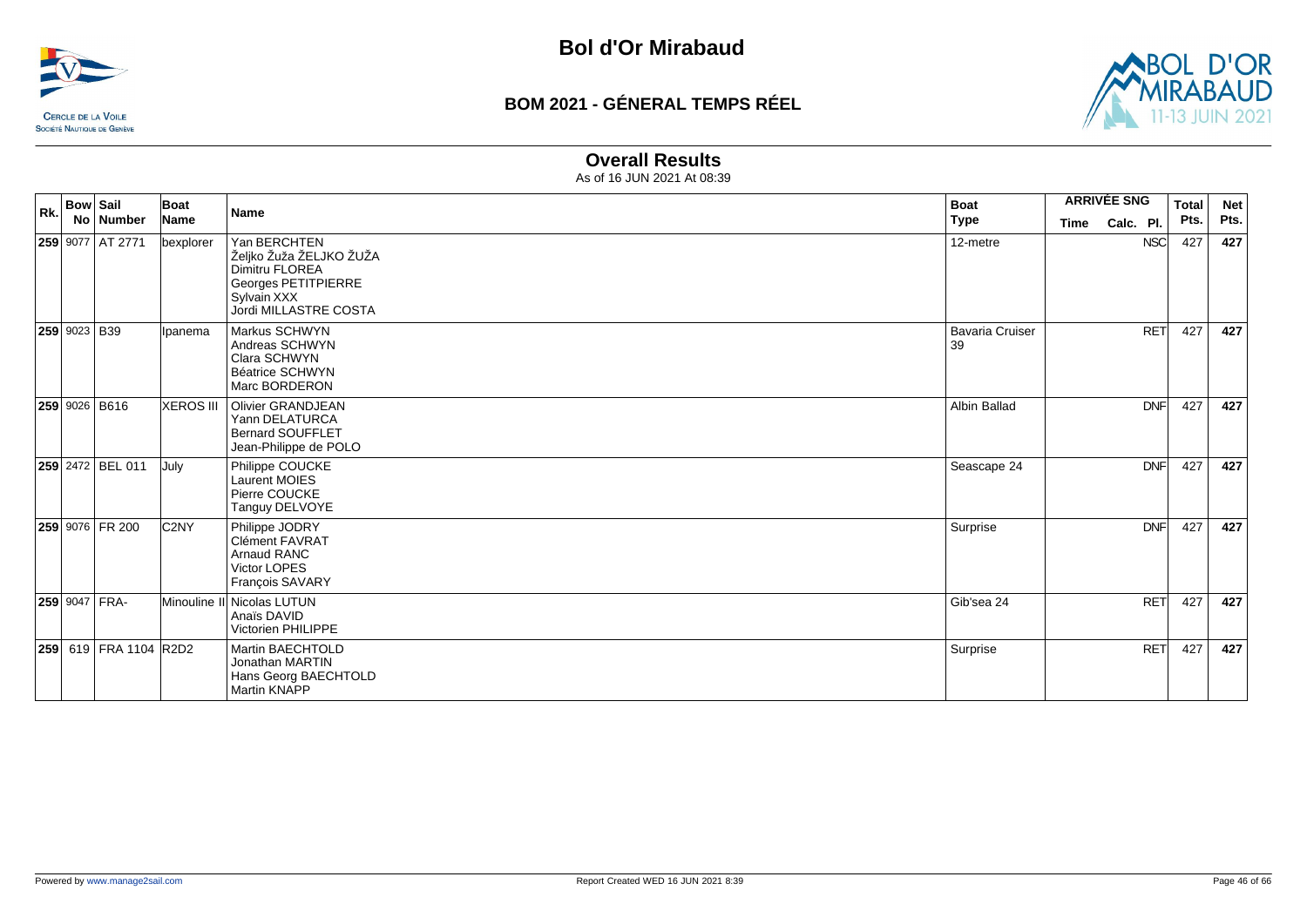



#### **Overall Results**

| Rk. | <b>Bow Sail</b> | No Number                  | Boat<br>Name           | <b>Name</b>                                                                                                                                  | <b>Boat</b><br><b>Type</b> | <b>ARRIVÉE SNG</b><br>Calc. Pl.<br><b>Time</b> |            | <b>Total</b><br>Pts. | <b>Net</b><br>Pts. |
|-----|-----------------|----------------------------|------------------------|----------------------------------------------------------------------------------------------------------------------------------------------|----------------------------|------------------------------------------------|------------|----------------------|--------------------|
|     | 259 2548 FRA    | 16640                      | Focus 750              | Louis VINCENT<br>Lea CHERY<br><b>Guillaume VALLET</b><br><b>Mikael VINCENT</b><br>Antoine COINON                                             | Focus 750<br>Performance   |                                                | <b>RET</b> | 427                  | 427                |
|     |                 | 259 1426 FRA 1707 Miles of | <b>Blue</b>            | Xavier PETIBON<br><b>Catherine DUCRET</b><br>Morgan BULTIAU<br>Thomas RAYMOND                                                                | Surprise                   |                                                | <b>RET</b> | 427                  | 427                |
|     |                 | 259 9050 FRA 174           | <b>Niut</b>            | <b>Frederick BERT</b><br>Thierry CARADEC<br><b>Emmanuel BERT</b><br><b>Bruno PIOTIN</b><br>Luis Maria MARTIN<br><b>Bertrand BAVEREL</b>      | Maxi 95                    |                                                | <b>NSC</b> | 427                  | 427                |
|     |                 | 259 9046 FRA 1818 Nessie V |                        | Jean François NIVIÈRE<br>Joan MONTESINOS<br><b>Laurent PENICAUD</b><br>Patrice FERACO<br>Raphael COURREGE                                    | Gib sea 31                 |                                                | <b>DNF</b> | 427                  | 427                |
|     |                 | <b>259 2222 FRA 2</b>      | Sprint<br><b>Break</b> | Lionel DURAND<br>Jean-Christophe MAKUCH<br>Léopoldine KURY<br>Noémie BRISTOL COURGEON<br>Pierre-Antoine MARTINO<br>Félix CAZALIS de FONDOUCE | Archambault<br>Sprint 95   |                                                | <b>DNF</b> | 427                  | 427                |
|     |                 | 259 8195 FRA 204           | <b>BAD BOY</b>         | <b>Guy PRONIER</b><br><b>Christian VERNET</b><br><b>Tristan PERRIN</b>                                                                       | M750                       |                                                | <b>RET</b> | 427                  | 427                |
|     |                 | 259 8201 FRA 208           |                        | <b>FANTASME Gilles FOREST</b><br>Eric POUILLAUDE<br>Pierre-Henri STOVEN                                                                      | M 7.50                     |                                                | <b>RET</b> | 427                  | 427                |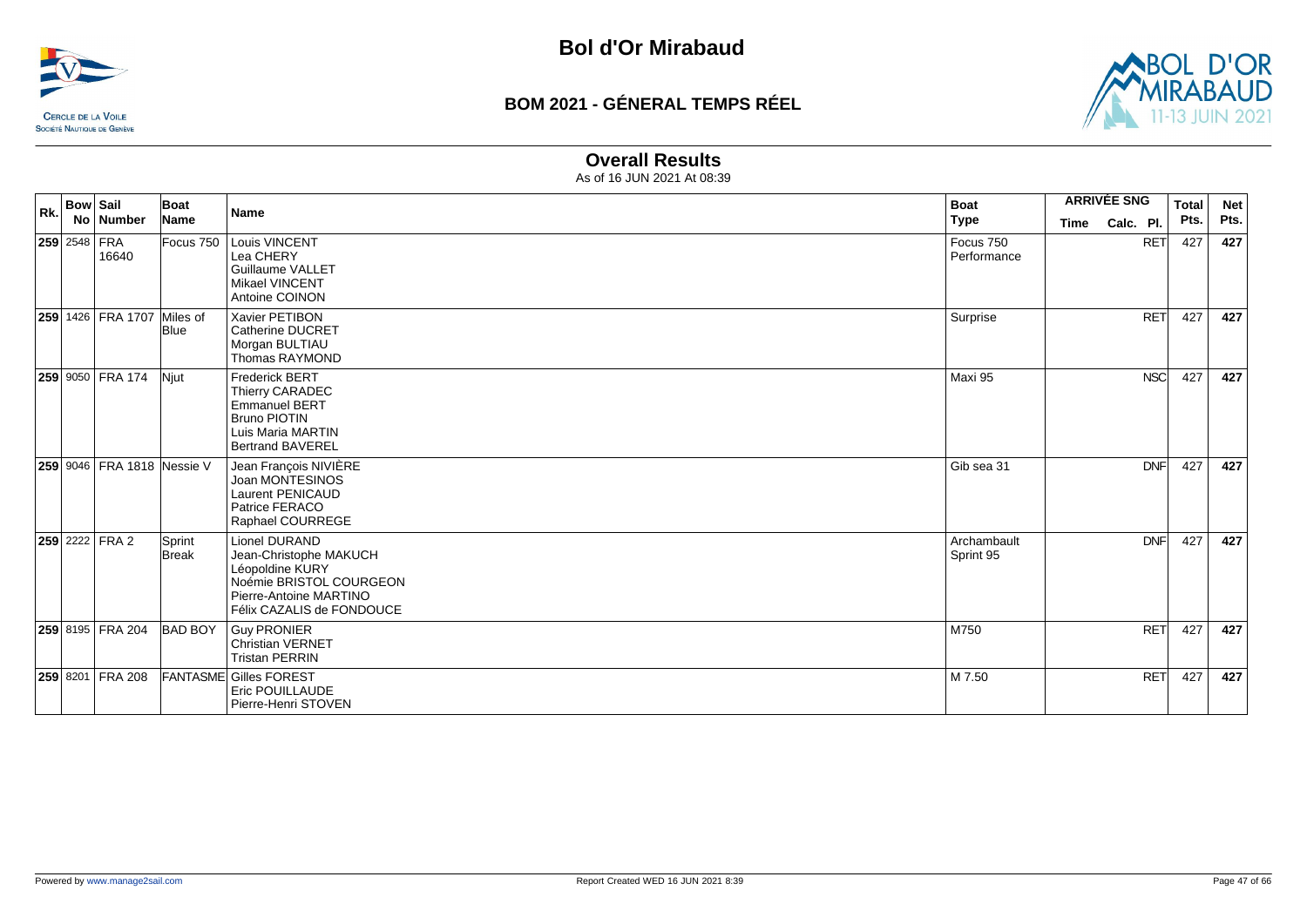



#### **Overall Results**

| Rk. | <b>Bow Sail</b>              | Boat                 | <b>Name</b>                                                                                                                                | <b>Boat</b>             |             | <b>ARRIVÉE SNG</b> | <b>Total</b> | <b>Net</b> |
|-----|------------------------------|----------------------|--------------------------------------------------------------------------------------------------------------------------------------------|-------------------------|-------------|--------------------|--------------|------------|
|     | No   Number                  | Name                 |                                                                                                                                            | <b>Type</b>             | <b>Time</b> | Calc. Pl.          | Pts.         | Pts.       |
|     | 259 2327 FRA<br>37479        | <b>PIU</b><br>VELOCE | Pierre DURET<br>Rémi DURET<br>Evelyne DURET                                                                                                | <b>SPEED FEET</b><br>18 |             | <b>RET</b>         | 427          | 427        |
|     | 259 8196 FRA<br>44295        |                      | TETIAROA Christophe PITANCE<br>Denis PITANCE<br>Jérome PITANCE                                                                             | <b>ELAN 210</b>         |             | <b>RET</b>         | 427          | 427        |
|     | $ 259 2551 $ FRA<br>44497    |                      | <b>FULLSPEED Christophe LAMBERT</b><br>Cedric DUVALS<br>Didier BONNEFOY                                                                    | SPEED FEET<br>18        |             | <b>DNF</b>         | 427          | 427        |
|     | 259 2534 FRA<br>53303        | PikiBall             | <b>Olivier BERTOLAMI</b><br>Nicolas TAILLANDIER<br>Denis ORTUONDO LOPEZ                                                                    | Aviateur 570            |             | <b>RET</b>         | 427          | 427        |
|     | <b>259 9025 FRA</b><br>75505 | <b>GLORIA</b>        | <b>Gérard CARPENTIER</b><br>David FOURNIER<br><b>Gérard FOURNIER</b><br>Samuel FOURNIER                                                    | first class 7,5         |             | <b>RET</b>         | 427          | 427        |
|     | $ 259 $ -01- FRA 804         | Cirrus F18           | Arnaud D'ANTERROCHES<br><b>Edouard D'ANTERROCHES</b>                                                                                       | Formula 18              |             | <b>RET</b>         | 427          | 427        |
|     | 259 2476 FRA 95              | Asterix              | Lionel LETUR<br><b>Eric BARTOUX</b><br><b>Laurent LETUR</b><br>Michel BLAYAC<br>Jeremy BARTHOUX<br>Amory CLARENC                           | X 95                    |             | <b>DNF</b>         | 427          | 427        |
|     | 259 2527 PHI 1               | Layag2               | Dionisio MAPANAO<br>Claude ARMAND<br>Amir BONVIN<br>Edgardo GUTIERREZ<br>Hermilo MALABONGA<br>Bruno Jorge Santos ANDRADE<br>Raphael ROSPIN | Dufour Arpege           |             | RET                | 427          | 427        |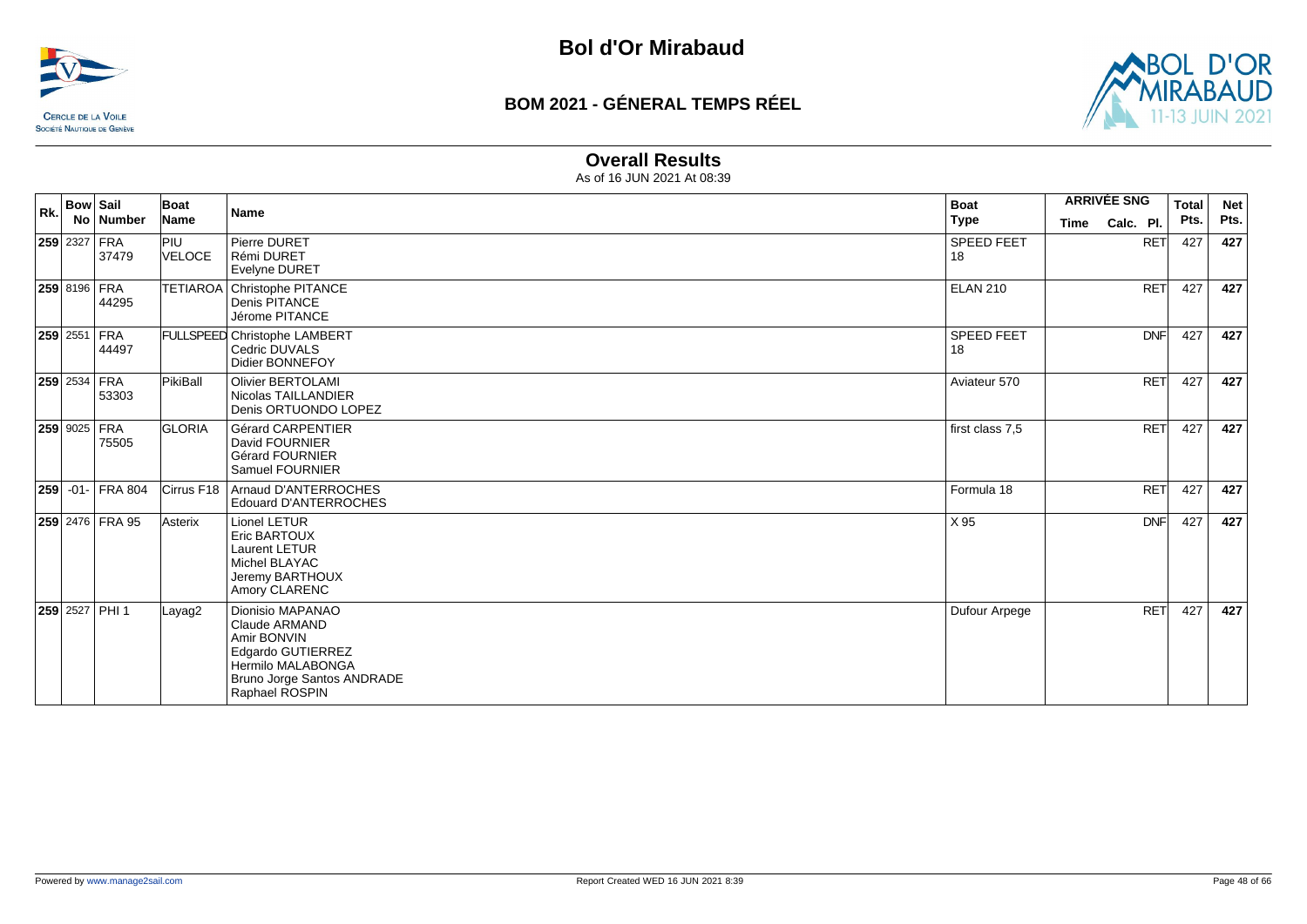



#### **Overall Results**

| Rk. | <b>Bow Sail</b> | No Number              | Boat<br>Name   | <b>Name</b>                                                                                                                                                              | <b>Boat</b><br><b>Type</b> | <b>Time</b> | <b>ARRIVÉE SNG</b><br>Calc. Pl. | <b>Total</b><br>Pts. | <b>Net</b><br>Pts. |
|-----|-----------------|------------------------|----------------|--------------------------------------------------------------------------------------------------------------------------------------------------------------------------|----------------------------|-------------|---------------------------------|----------------------|--------------------|
|     |                 | $ 259 2537 $ SUI-      | Howler II      | Daniel KERPELMAN<br>Michelle FLÜCK<br>Francesco LOPES<br>Michael HEMPSTEAD                                                                                               | Dufour GL 360              |             | <b>RET</b>                      | 427                  | 427                |
|     |                 | 259 8192 SUI 000       | Le D'aline     | Mathieu STRUNGA<br>Pascal MAST<br><b>Bastien ROUILLER-MONAY</b>                                                                                                          | Surprise                   |             | <b>DNF</b>                      | 427                  | 427                |
|     |                 | 259 9056 SUI 005       |                | Linus RINDSFÜSER<br>Jann SCHÜPBACH<br>Florian GEISSBÜHLER                                                                                                                | Quant 23                   |             | RET                             | 427                  | 427                |
|     |                 | 259 2198 SUI 007       |                | Principessa Francois ROUD<br><b>Roland JEANNERET</b><br><b>Werner MEIER</b><br>Alicia DUVERNAY<br><b>Roland JEANNERET</b>                                                | Dufour 31                  |             | <b>RET</b>                      | 427                  | 427                |
|     |                 | 259 2192 SUI 041       |                | Rantanplan Christophe SUSSET<br>Quentin de-KERCHOVE<br>Jonathan SIMON<br>Thibault de KERCHOVE<br>Loïc WAKU<br><b>Robert SUSSET</b><br>Théo LAVANCHY<br>de Marsano MICHEL | <b>UFO 28</b>              |             | <b>DNF</b>                      | 427                  | 427                |
|     |                 | 259 - 08 - SUI 068     | <b>T-Archi</b> | Jean-François FISCHER<br>Laurent WÜTHRICH                                                                                                                                | Nacra F20<br>Carbon        |             | <b>RET</b>                      | 427                  | 427                |
|     |                 | <b>259</b> 2544 SUI 08 | Sailing        | Marco FEDRIGUCCI<br>Performance Hugo FEDRIGUCCI<br>Philippe RAPHOZ                                                                                                       | Persico 69F                |             | <b>RET</b>                      | 427                  | 427                |
|     |                 | <b>259 9043 SUI 1</b>  | 8Co            | Florian OZAINNE<br><b>Bastien CLÉMENT</b><br><b>Guy VOUILLAMOZ</b>                                                                                                       | <b>VERL 790</b>            |             | <b>RET</b>                      | 427                  | 427                |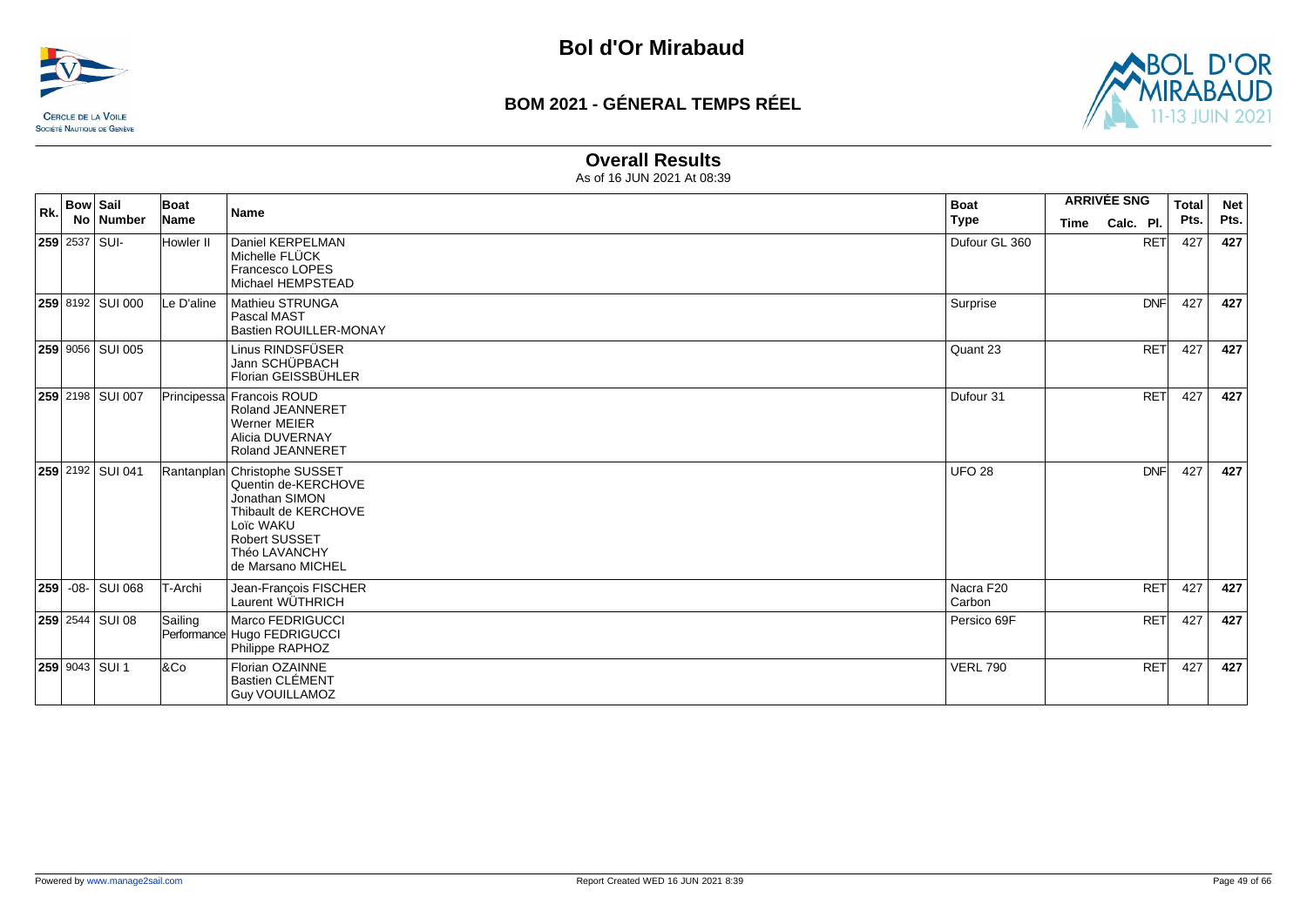



#### **Overall Results**

| Rk. | <b>Bow Sail</b> | No   Number             | Boat<br>Name    | <b>Name</b>                                                                                                         | <b>Boat</b><br>  Type              | <b>ARRIVÉE SNG</b><br>Time | Calc. Pl.  | <b>Total</b><br>Pts. | <b>Net</b><br>Pts. |
|-----|-----------------|-------------------------|-----------------|---------------------------------------------------------------------------------------------------------------------|------------------------------------|----------------------------|------------|----------------------|--------------------|
|     |                 | <b>259</b> 1081 SUI 10  | Solaire         | <b>Christian DICK</b><br>Pascal JAMMES<br>Alain HUGLI<br>Sari LAUKKANEN                                             | H-26                               |                            | <b>RET</b> | 427                  | 427                |
|     |                 | <b>259</b> 2514 SUI 10  | <b>ORYX</b>     | Vincent BOARON<br>Hervé BASSIGNANA<br>Eloi DELAYE                                                                   | Persico F69                        |                            | <b>RET</b> | 427                  | 427                |
|     |                 | 259 277 SUI 1008        | Maurablia       | <b>Gilbert POUJOULAT</b><br><b>Sylvain GAY</b><br>Nicolas GAUD<br>Gaud VOUR<br>Anne VALAUD<br><b>Ernest SHULLER</b> | Luthi 28                           |                            | <b>RET</b> | 427                  | 427                |
| 259 |                 | 734 SUI 1090            | Eloize          | Renaud DUPUIS<br>Alexander GLÖCKNER<br>Aurélie DUPUIS<br>Romain DUPUIS<br>Camilla NATALI                            | Luux 10.9                          |                            | <b>RET</b> | 427                  | 427                |
|     |                 | <b>259 2448 SUI 111</b> | lLa<br>Clemance | Yves Marie le COUR GRANDMAISON<br>Sylvain ESCOT<br>Thomas LESAGE                                                    | First 235                          |                            | <b>RET</b> | 427                  | 427                |
|     |                 | 259 2004 SUI 111        | Nook            | Michael FRENCH<br>Damian FOLEY<br><b>Tom FRENCH</b>                                                                 | First Class 8                      |                            | <b>RET</b> | 427                  | 427                |
|     |                 | 259 9032 SUI 1137       | Shaya<br>Moya   | Stettler CHRISTOPHE<br><b>Martin VOELLMIN</b><br>Florian LOUP<br><b>Beat SCHROFF</b><br>Johann ROSENFELLNER         | Jeanneau<br>Arcadia                |                            | <b>NSC</b> | 427                  | 427                |
|     |                 | 259 2164 SUI 117        | Khenga          | Jérôme MONTESSUIT<br>Laurent VUILLEUMIER<br>Frank FLIEGE<br>Sean RIZZOTO                                            | Litomarin<br>Seniorita<br>Helmsman |                            | <b>DNF</b> | 427                  | 427                |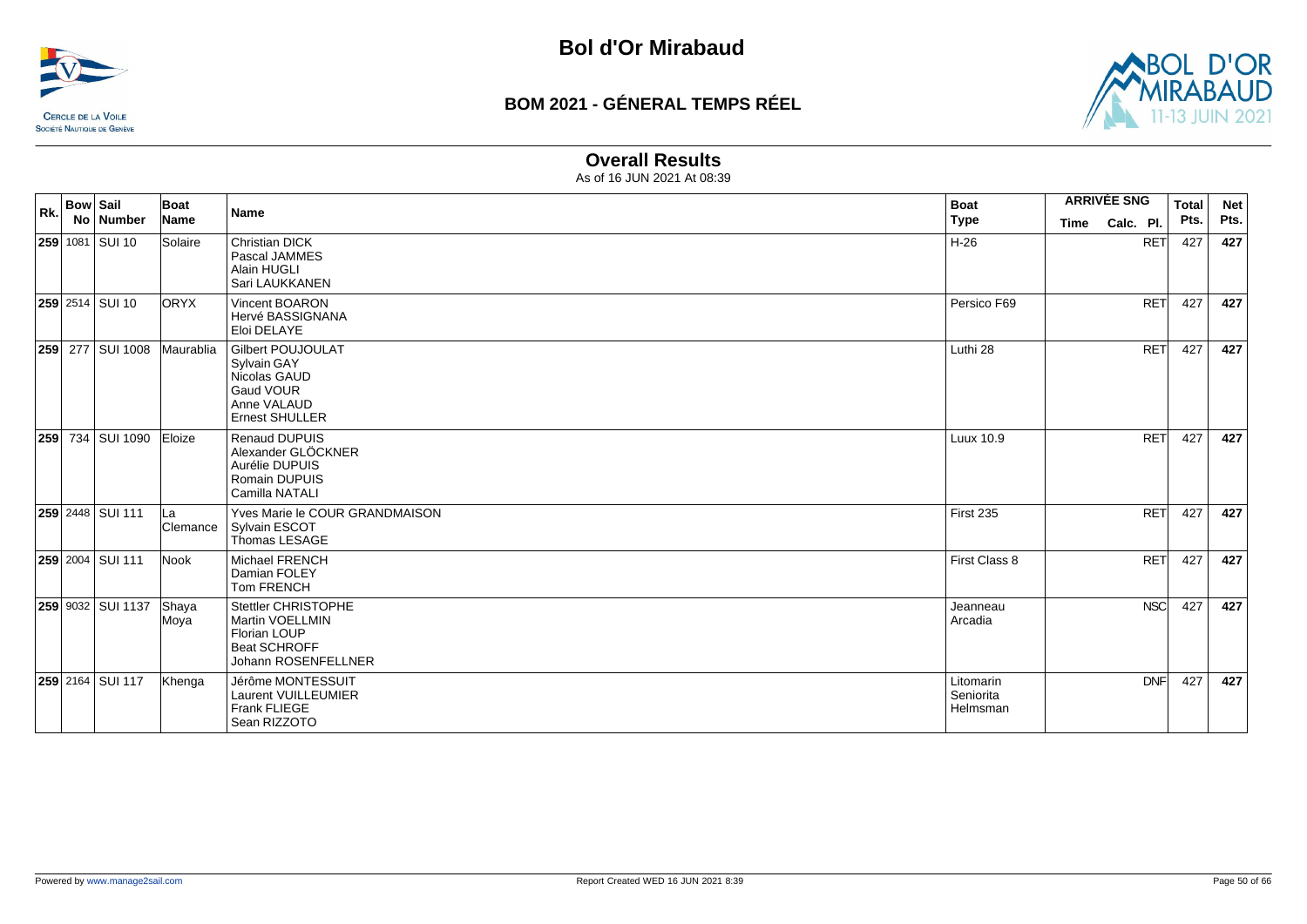



#### **Overall Results**

| Rk. | <b>Bow Sail</b><br>No   Number | Boat<br>Name   | Name                                                                                                                   | <b>Boat</b><br><b>Type</b> | <b>ARRIVÉE SNG</b><br>Calc. Pl.<br><b>Time</b> | <b>Total</b><br>Pts. | <b>Net</b><br>Pts. |
|-----|--------------------------------|----------------|------------------------------------------------------------------------------------------------------------------------|----------------------------|------------------------------------------------|----------------------|--------------------|
|     | <b>259</b> 1754 SUI 119        |                | Blue Pearl   Marc KAPLUN<br>Philippe CATHELAZ<br>Omid ALIZADEH<br><b>Olivier GALLAY</b><br>Yan JOUSSON<br>Frisck OSCAR | Suspens<br>Archambault     | <b>DNF</b>                                     | 427                  | 427                |
|     | 259 2545 SUI 130               |                | maurablyia   Aécio dos ANJOS<br>Fabien VALLÉLIAN<br>Benoît OBERSON<br><b>Bastien FRANCESCATO</b>                       | Surprise                   | <b>RET</b>                                     | 427                  | 427                |
|     | 259 9042 SUI 1309              | <b>FURIOSA</b> | Michèle STEINER<br><b>Claudio BARRIERA</b><br>Hervé DUPONT<br>Véronique GUILLEMOT                                      | X-Yacht 312                | <b>RET</b>                                     | 427                  | 427                |
|     | <b>259 9066 SUI 135</b>        | Taranga        | Paul OBERSON<br>Francois ROSSIER<br>Serge BOULAZ<br>Marie BOUCHARDON<br>Leslie DEMOCLES                                | Surprise                   | <b>DNF</b>                                     | 427                  | 427                |
|     | 259 273 SUI 141                |                | <b>EXTRADOSE Marc CHAMPENDAL</b><br><b>Patrick ANCHISE</b><br><b>Christine JACQUAT</b><br>Fred GROSJEAN<br>Jake SIMS   | Surprise                   | <b>RET</b>                                     | 427                  | 427                |
|     | 259 9063 SUI 16                | Liberté        | <b>Tarik KESSAB</b><br>Paul RICCI<br><b>Lionel REMAURY</b><br>Alban BROUTIN                                            |                            | <b>RET</b>                                     | 427                  | 427                |
|     | 259 2120 SUI 16                | Ancora blu     | Geoffrey GENEST<br>Rodrigo MUNOZ<br>Antoine MENTHONNEX<br>Peter TIMMERS                                                | Blu26                      | <b>RET</b>                                     | 427                  | 427                |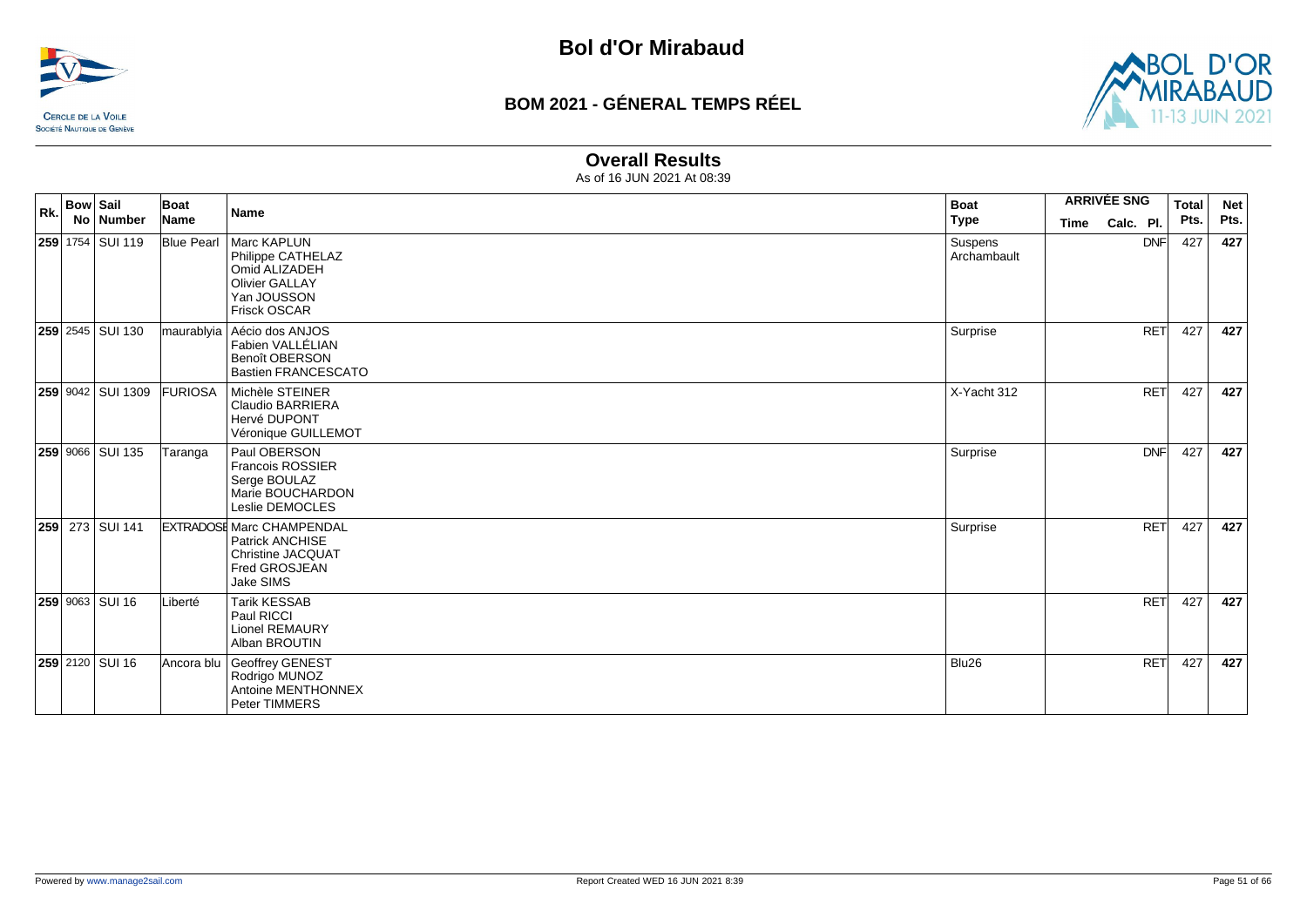



#### **Overall Results**

|     | <b>Bow Sail</b>           |                   | Boat                | <b>Name</b>                                                                                 | <b>Boat</b>         | <b>ARRIVÉE SNG</b> |            | <b>Total</b> | <b>Net</b> |
|-----|---------------------------|-------------------|---------------------|---------------------------------------------------------------------------------------------|---------------------|--------------------|------------|--------------|------------|
| Rk. |                           | No Number         | Name                |                                                                                             | <b>Type</b>         | Time               | Calc. Pl.  | Pts.         | Pts.       |
|     | <b>259</b> - 10 - SUI 164 |                   | NONAME              | Jean-Jeacqus BORN<br>Patrick HAUSERMANN                                                     | Nacra F20<br>Carbon |                    | <b>RET</b> | 427          | 427        |
|     |                           | 259 2541 SUI 168  | Oldtimer            | <b>Franck MEESTERS</b><br>Nicolas BARRAS<br>Adrien PAROISSE<br>Fabienne WITZ                | Surprise            |                    | <b>DNF</b> | 427          | 427        |
|     | <b>259 9054 SUI 17</b>    |                   | Comète              | Dominique MARTINOT<br><b>Julien MOROSINI</b><br>Anna SANNIKOVA<br><b>Mathieu SOUTRENON</b>  | Comet 701           |                    | <b>RET</b> | 427          | 427        |
|     | <b>259</b> 2124   SUI 18  |                   | lelectron<br>llibre | Jean-Marc CARRILLO<br>Alexandre KURSNER<br>Raphael ESCALERA<br><b>Manuel CHARLET</b>        | Daydream 300        |                    | <b>RET</b> | 427          | 427        |
|     |                           | 259 2339 SUI 185  | O Loft              | Roger WALDMANN<br>Didier BLANC<br>Cédric DURET<br>Jean-Marc TAVERNEY<br>Philippe HIRSIGER   | Surprise            |                    | <b>RET</b> | 427          | 427        |
|     | <b>259</b> 2512 SUI 19    |                   | Saba                | Pierre de WECK<br><b>Ulysse RAISON</b><br>Mikhail de WECK<br>Antoni von PLANTA              | Tofinou 8m          |                    | RET        | 427          | 427        |
|     |                           | 259 9035 SUI 1967 |                     | Ship&Chips Eric BALSIGER<br><b>Christian BALSIGER</b><br>Marc ESCHER<br><b>Robert ETTER</b> | Sun Odyssey<br>29.2 |                    | <b>RET</b> | 427          | 427        |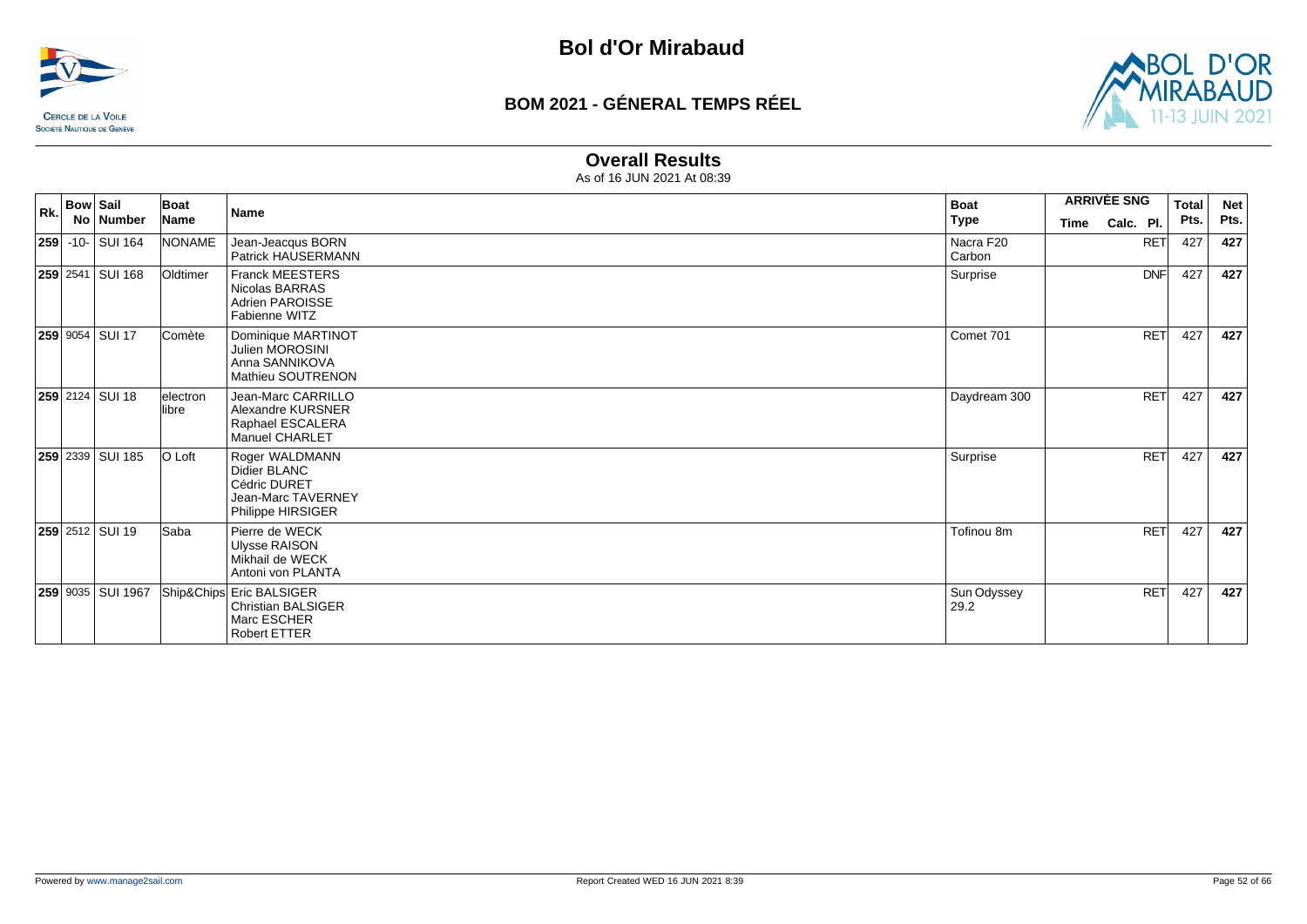



#### **Overall Results**

| Rk. | <b>Bow Sail</b><br><b>No</b> | <b>Number</b>         | Boat<br>Name                    | <b>Name</b>                                                                                                                       | <b>Boat</b><br><b>Type</b>   | <b>ARRIVÉE SNG</b><br>Calc. Pl.<br>Time | <b>Total</b><br>Pts. | <b>Net</b><br>Pts. |
|-----|------------------------------|-----------------------|---------------------------------|-----------------------------------------------------------------------------------------------------------------------------------|------------------------------|-----------------------------------------|----------------------|--------------------|
|     |                              | 259 817 SUI 1994      | <b>Blue Sea</b>                 | <b>Olivier DELARUE</b><br>Antoine DELARUE<br>Marc AMIGUET<br>Luke HALESTRAP<br>Mathieu DELARUE<br>Joerg BIEBERNICK<br>Andy WILLYE | Jeanneau Sun<br>Odyssey 36.2 | <b>DNF</b>                              | 427                  | 427                |
|     |                              | <b>259</b> 2300 SUI 2 | Saphire                         | Marc WIDMER<br>Alexandre RYCHNER<br>Jeremy STAUB<br>Elodie TONETTO                                                                | Saphire 27                   | <b>RET</b>                              | 427                  | 427                |
|     |                              | 259 1940 SUI 2        | Margo                           | <b>Martin JENNI</b><br><b>Blaise HOFMANN</b><br>Alessio NEBIOLO                                                                   | Daydream 300                 | <b>RET</b>                              | 427                  | 427                |
|     |                              | 259 9034 SUI 21       | Shamash                         | Paola CATAPANO<br>Alberto ROLANDI<br><b>Mike STRUIK</b><br><b>Kevin MONNERON</b><br>Thibault PEULMEULE                            | Bianca <sub>28</sub>         | <b>RET</b>                              | 427                  | 427                |
|     |                              | 259 880 SUI 213       | Marwill                         | Willi KLAUSCH<br>Matthieu VITAL DURAND<br>Stéphane VENHARD<br>Alexandre MAEDER                                                    | Surprise                     | <b>RET</b>                              | 427                  | 427                |
|     |                              | 259 810 SUI 215       | <b>TIMINGIE</b>                 | <b>Volker KUHN</b><br>Helge MAHNE<br>Diederik PAULI<br>Marc PFITZER                                                               | Surprise                     | <b>RET</b>                              | 427                  | 427                |
|     |                              | 259 2127 SUI 218      | <b>ABSOLUT</b><br><b>RETURN</b> | Jean-Marc ABERLE<br><b>Regis ANDEREGG</b><br>Philippe MAURER<br>Marc BENE                                                         | <b>Grand Surprise</b>        | <b>DNF</b>                              | 427                  | 427                |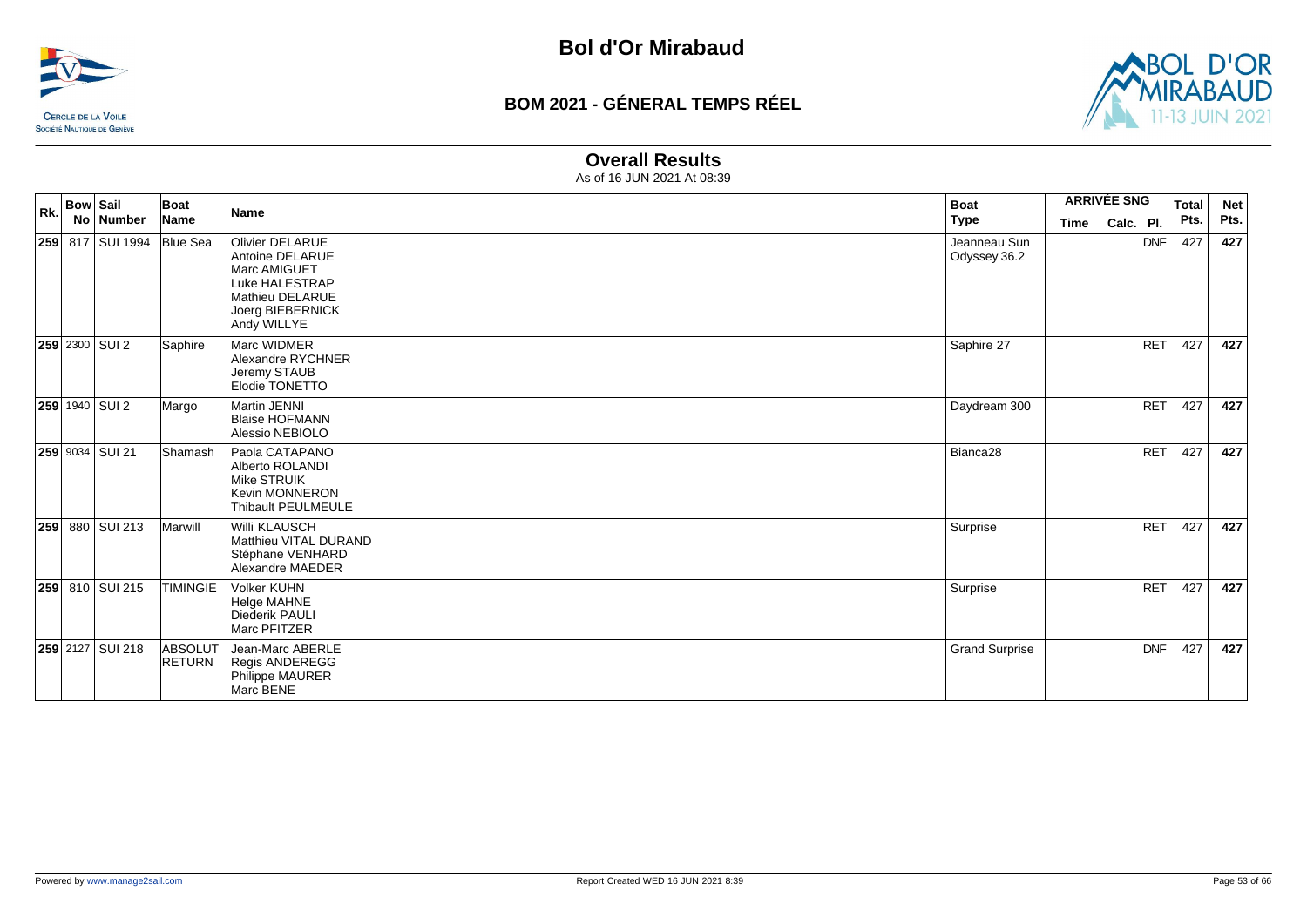



#### **Overall Results**

| Rk. | <b>Bow Sail</b> | No Number               | Boat<br>Name   | Name                                                                                                  | <b>Boat</b><br><b>Type</b> | <b>ARRIVÉE SNG</b><br>Time | Calc. Pl.  | <b>Total</b><br>Pts. | <b>Net</b><br>Pts. |
|-----|-----------------|-------------------------|----------------|-------------------------------------------------------------------------------------------------------|----------------------------|----------------------------|------------|----------------------|--------------------|
|     |                 | 259 9072 SUI 22         | Alenka         | Fabien FROESCH<br>Martina SCHELLING<br>Damien CARDENOSO<br>Eva CARDENOSO                              | L30                        |                            | <b>RET</b> | 427                  | 427                |
|     |                 | <b>259</b> 2384 SUI 22  | <b>Jatoba</b>  | Jean-Pierre LÊ<br>Sébastien LÊ-AGOPYAN<br>Alexandre LÊ-AGOPYAN<br>Arman AGOPYAN                       | Tofinou 8m                 |                            | <b>RET</b> | 427                  | 427                |
|     |                 | 259 - 02 - SUI 23       |                | Flying Buzz Marc CHELI<br>Mark JOHNSON                                                                | Nacra F20<br>Carbon        |                            | <b>RET</b> | 427                  | 427                |
|     |                 | 259 395 SUI 230         | Mic Mac        | Michael JUNG<br>Krzysztof SZCZUREK<br>Graham BEAVER<br>Conor LYNCH                                    | Surprise                   |                            | <b>DNF</b> | 427                  | 427                |
|     |                 | 259 724 SUI 232         | Fortitou       | Pierre JACOT<br>Nadia CHRISTINET-BONNET<br>Didier GASSER<br>Erich DÜRST<br>Tania BRASSEUR WIBAUT      | Granada 31                 |                            | <b>RET</b> | 427                  | 427                |
|     |                 | <b>259</b> 660 SUI 2338 | Daphnis        | Peter BLEICKEN<br>Peter KIENHOLZ<br>Marianne ZIMMERMANN<br>Marcel HIRSIG                              | Dehler 36 CWS              |                            | <b>RET</b> | 427                  | 427                |
|     |                 | 259 2369 SUI 2369       | <b>Izinnia</b> | François CHANSON<br>Corinne CHANSON<br>Stefano MOBILIA<br>Aurélie CHANSON                             | winner 9                   |                            | <b>RET</b> | 427                  | 427                |
|     |                 | 259 2250 SUI 247        | Tasmanie       | Patrick TORRENTÉ<br>Florian TORRENTÉ<br>Mathieu MÜLLER<br>Sebastien TRIPET<br><b>Bernard PATTUSCH</b> | Surprise                   |                            | <b>RET</b> | 427                  | 427                |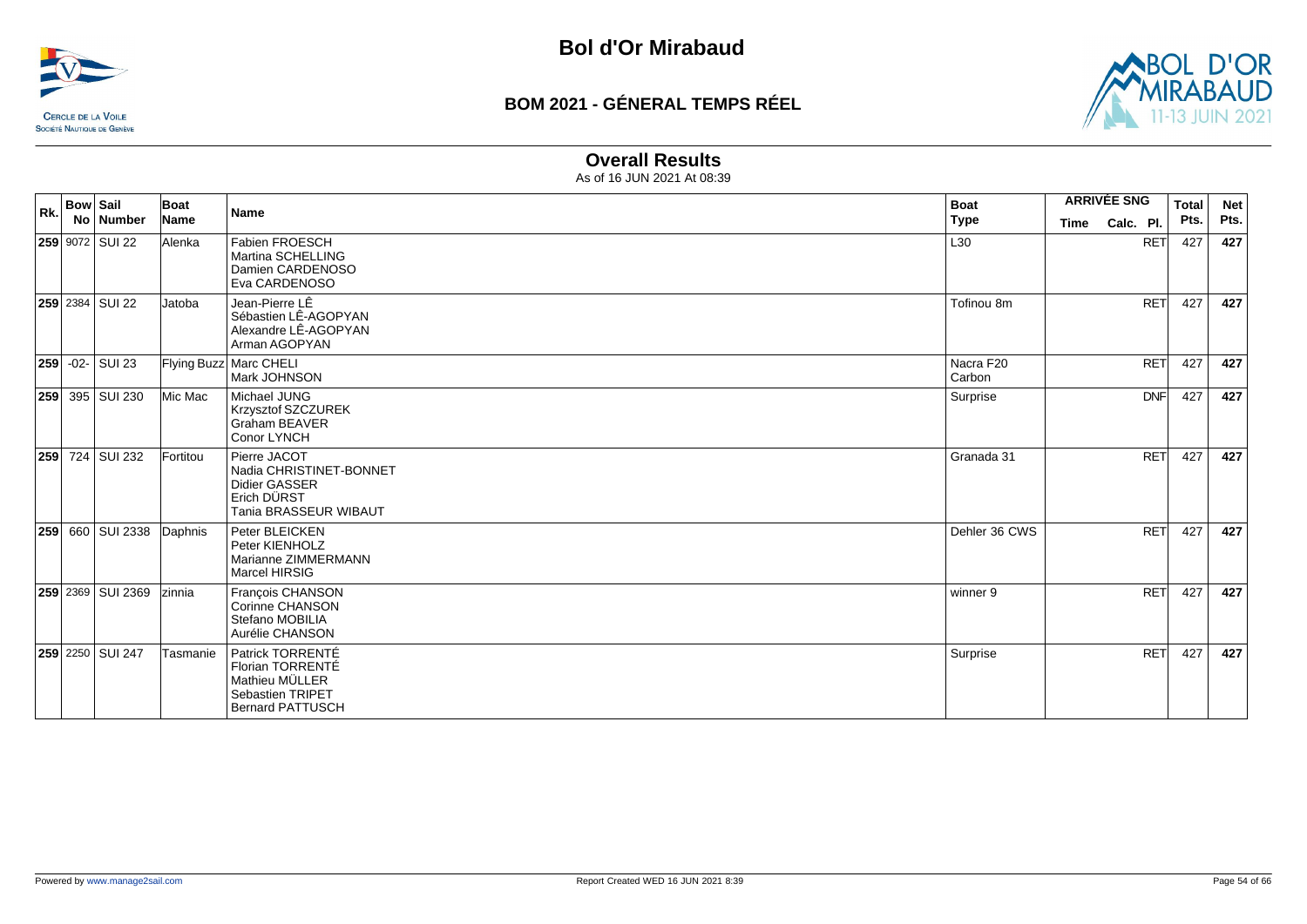



#### **Overall Results**

| Rk. | <b>Bow Sail</b> | No Number              | Boat<br>Name    | <b>Name</b>                                                                                                                      | <b>Boat</b>              | <b>ARRIVÉE SNG</b>       |            | <b>Total</b><br>Pts. | <b>Net</b><br>Pts. |
|-----|-----------------|------------------------|-----------------|----------------------------------------------------------------------------------------------------------------------------------|--------------------------|--------------------------|------------|----------------------|--------------------|
|     |                 | 259 9062   SUI 2784    | Paso<br>Doble   | Philippe ROLAND<br><b>Michel DONAT</b><br>Yrina ALEXANDROVA<br>Fanny JACHIET-HERRBACH<br>Nicole PIRES                            | <b>Type</b><br>Dehler 28 | Calc. Pl.<br><b>Time</b> | <b>RET</b> | 427                  | 427                |
|     |                 | 259 9010 SUI 280       | Radjah          | Jean-Max MAMIN<br>Lydie BÉGUELIN<br>Robyn HAEFELI<br>Lionel MAMIN<br>Etienne WIDMER<br><b>Lilly KHAMSY</b><br>Sandra JACCHEO     | Beneteau<br>Fantasia     |                          | <b>RET</b> | 427                  | 427                |
|     |                 | 259 2500 SUI 280       | Subway          | Markus REICHLE<br>Samuel BOSSEL<br>André CAVEGN<br>David TOURNAUD                                                                | Surprise                 |                          | <b>RET</b> | 427                  | 427                |
|     |                 | 259 775 SUI 281        | La<br>Mobilière | <b>Christian HASLER</b><br>Yann CHOUKROUN<br><b>Benjamin DUPAS</b><br><b>Vincent STOHLER</b><br>Navin GOPALDASS<br>Axelle FARBOS | <b>Grand Surprise</b>    |                          | <b>RET</b> | 427                  | 427                |
|     |                 | 259 8200 SUI 282       |                 | Rackham II Frederic FALISE<br><b>Christine PASQUALI</b><br><b>Christian PASQUALI</b><br><b>Boris LJAPCHEV</b><br>Jonathan FALISE | <b>Grand Surprise</b>    |                          | <b>RET</b> | 427                  | 427                |
|     |                 | <b>259</b> 2502 SUI 30 |                 | Kookaburra Steve FRIDEZ<br><b>Michel MAST</b><br><b>Eric MORIER</b><br>Alexandre VUAGNIAUX                                       | Surprise                 |                          | <b>RET</b> | 427                  | 427                |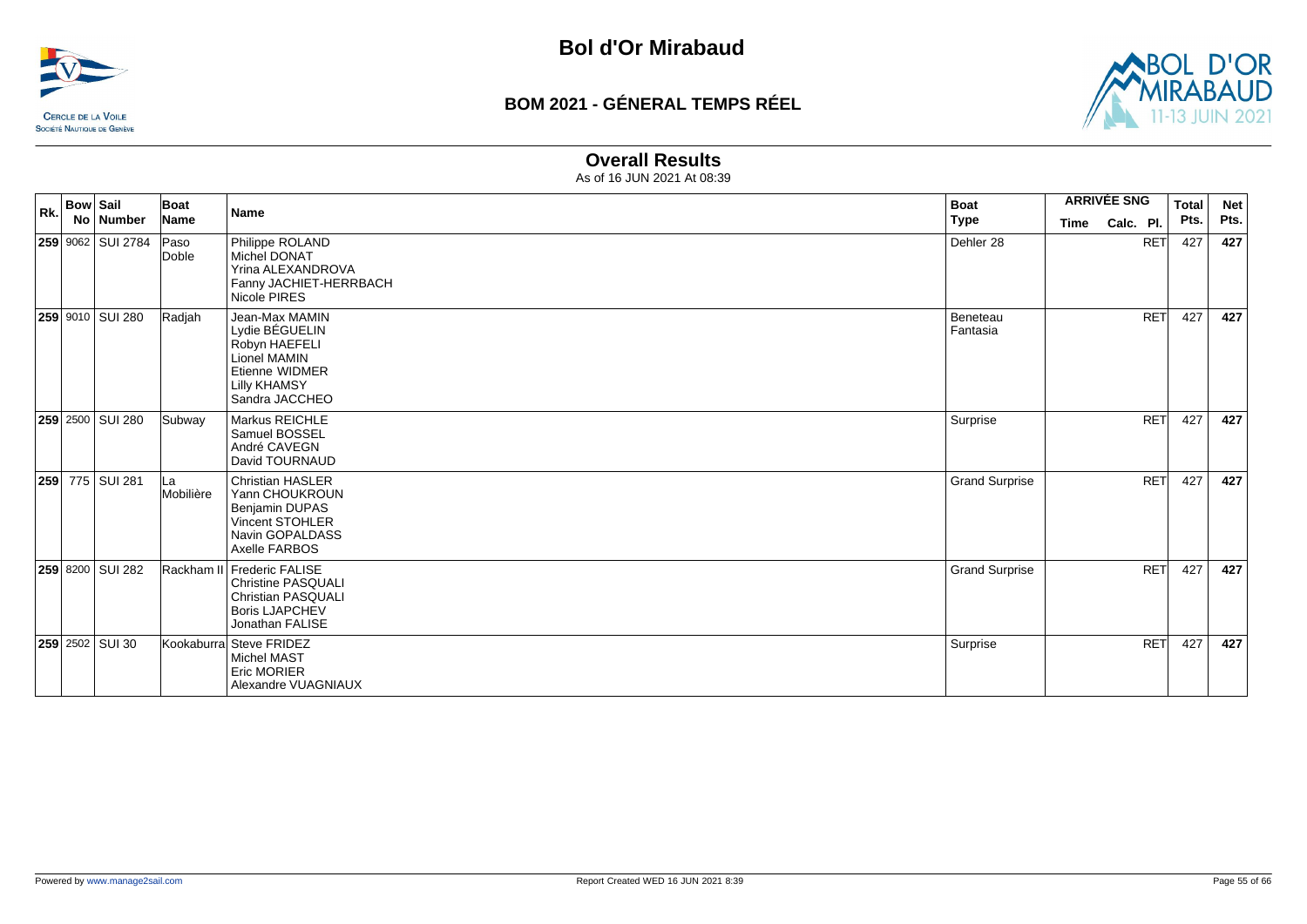



#### **Overall Results**

| Rk. | <b>Bow Sail</b> | No Number              | Boat<br>Name          | Name                                                                                                                                                           | <b>Boat</b><br><b>Type</b> | <b>ARRIVÉE SNG</b><br>Calc. Pl.<br><b>Time</b> |            | <b>Total</b><br>Pts. | <b>Net</b><br>Pts. |
|-----|-----------------|------------------------|-----------------------|----------------------------------------------------------------------------------------------------------------------------------------------------------------|----------------------------|------------------------------------------------|------------|----------------------|--------------------|
|     |                 | 259 1970 SUI 300       | Cellmen<br><b>TBS</b> | Thorens FRANÇOIS<br><b>Bischof MARK</b><br><b>Hediger DANIEL</b><br><b>Jenny MATTHIAS</b><br>Ceppi MICHEL<br>Defago PATRICK<br>Volmer CHRISTOPH<br>Roch SCHENK | psaros 40                  |                                                | <b>RET</b> | 427                  | 427                |
|     |                 | 259 9049 SUI 32        | Alphios               | Jean Jacques BORT<br>Claude EGGENBERG<br>Patrick OULEVAY<br>Xavier VALLOTTON<br>Steve 2X                                                                       | Toucan                     |                                                | <b>RET</b> | 427                  | 427                |
|     |                 | <b>259</b> 2269 SUI 33 | Fareast               | Didier FERT<br><b>Florence VILLANT</b><br>Arno di BIASE<br><b>Benjamin BRUCHET</b><br>Nicolas REPOND                                                           | Fareast 23R                |                                                | <b>RET</b> | 427                  | 427                |
|     |                 | <b>259</b> 855 SUI 341 | Yasmine               | Elio CIVITILLO<br>Jacques BAUMGARTNER<br>Yves BLONDEL<br>Eric PASCHE<br><b>Christian SCHLAEPPI</b><br>Michel VENANZI                                           | Luthi 990                  |                                                | <b>RET</b> | 427                  | 427                |
|     |                 | 259 2288 SUI 349       | SO349                 | <b>Valentin ROSSEL</b><br>Benoît CHAMAYOU<br>Cédric LARRIBAU<br>Thierry RENAULT<br>Jérémie MERCIER<br>David TACHOIRES                                          | Sun Odyssey<br>349         |                                                | <b>DNF</b> | 427                  | 427                |
|     |                 | <b>259 -11- SUI 35</b> | The Black             | Xavier GOSTELY<br>Lucien MAIRE                                                                                                                                 | Nacra F20<br>Carbon        |                                                | <b>RET</b> | 427                  | 427                |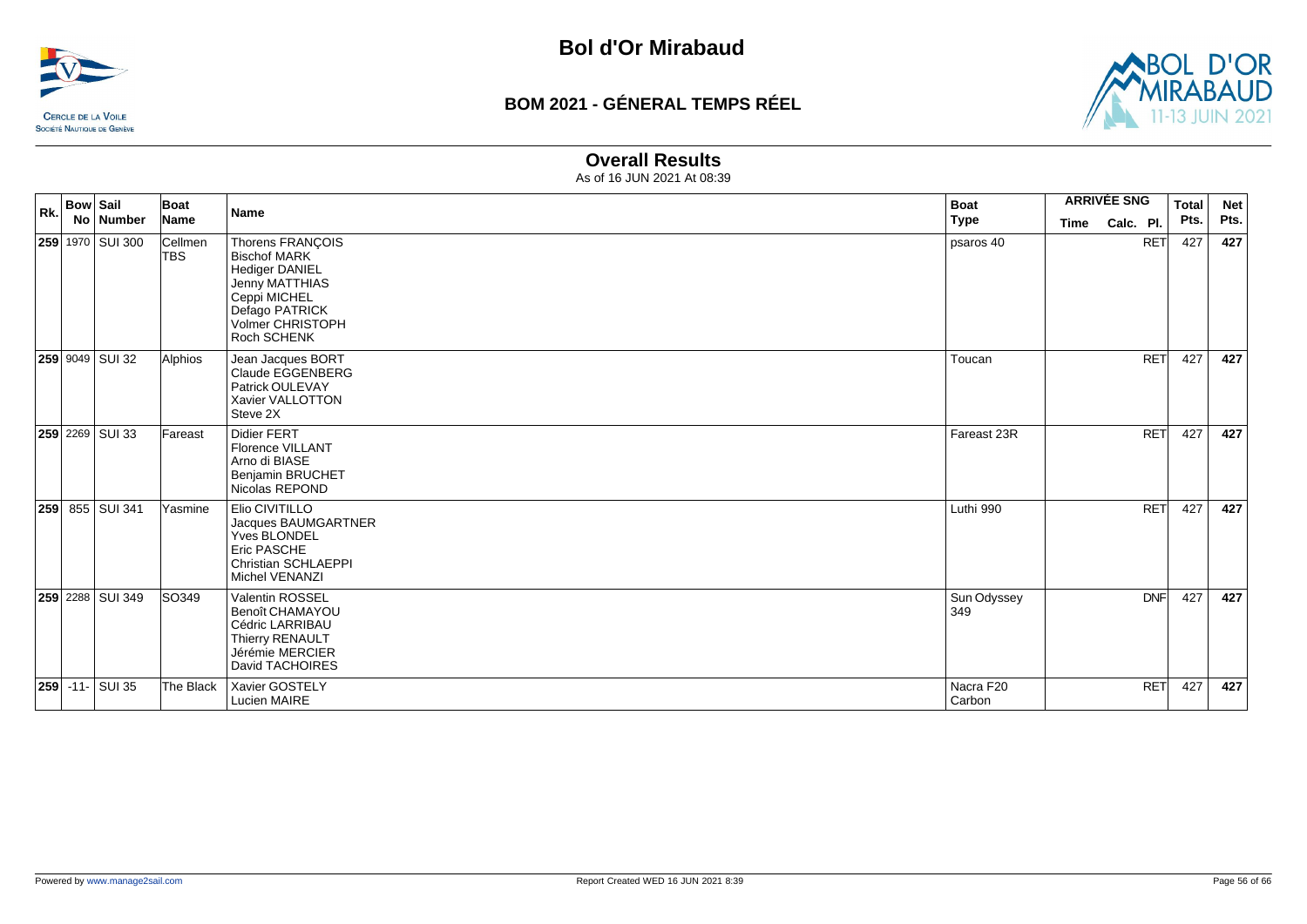



#### **Overall Results**

| Rk. | <b>Bow Sail</b> | No   Number            | Boat<br>Name                                          | <b>Name</b>                                                                                          | <b>Boat</b><br>Type | <b>ARRIVÉE SNG</b><br>Calc. Pl.<br>Time |            | <b>Total</b><br>Pts. | <b>Net</b><br>Pts. |
|-----|-----------------|------------------------|-------------------------------------------------------|------------------------------------------------------------------------------------------------------|---------------------|-----------------------------------------|------------|----------------------|--------------------|
|     |                 | <b>259</b> 832 SUI 379 | CUST <sub>1</sub> -<br>Ecole de<br>régate<br>Lausanne | Anne-Sophie HAYEK<br>Régine LIANZA<br>Vincent LIANZA<br>Yoana LOPEZ<br>Philippe MARTIN               | Surprise            |                                         | <b>RET</b> | 427                  | 427                |
|     |                 | 259 2298 SUI 395       | IJ-SUI                                                | Marc WINTELER<br><b>Olivier BAECHLER</b><br>Yann FRIEDRICH<br>Thomas de PERROT                       | J/80                |                                         | <b>RET</b> | 427                  | 427                |
|     |                 | 259 126 SUI 41         | Tzigane                                               | <b>Robert RIEBEN</b><br>Linda SCHLATTER<br>Martina SCHLATTER<br>Rafael STUDER<br>Daniel SCHLATTER    | Nomade 830          |                                         | <b>RET</b> | 427                  | 427                |
|     |                 | 259 2490 SUI 44        | Sailbox<br>#44                                        | Simon MARTI<br>Antoine HNEIN<br>Jean-Carl BERGEN                                                     | mOcean              |                                         | <b>RET</b> | 427                  | 427                |
|     |                 | 259 2459 SUI 459       | Dr. Stutz                                             | Fiona TESTUZ<br>Lucie TESTUZ<br>Jean-Sébastien RAHM<br><b>Ronald AUDERSET</b>                        | J/70                |                                         | <b>RET</b> | 427                  | 427                |
|     |                 | 259 9027 SUI 48        | Little Miss<br>Quick                                  | <b>Vincent PERRET</b><br>Corinne FEUZ<br>Evelyne RUIZ- LUNE                                          | Open 5.70           |                                         | <b>RET</b> | 427                  | 427                |
|     |                 | 259 9068 SUI 486       | <b>Tom</b><br>Moody                                   | Peter BRYANT<br>Luuk van DUIJSE<br><b>Torsten BARTSCH</b><br>Nathalie BORTER                         | First 30            |                                         | <b>NSC</b> | 427                  | 427                |
|     |                 | 259 102 SUI 49         | Dopamine                                              | Christophe VUILLEUMIER<br>Jean-Christophe DARRICAUD<br><b>Benoît YVER</b><br><b>Baptiste LEMAIRE</b> | Toucan              |                                         | <b>DNF</b> | 427                  | 427                |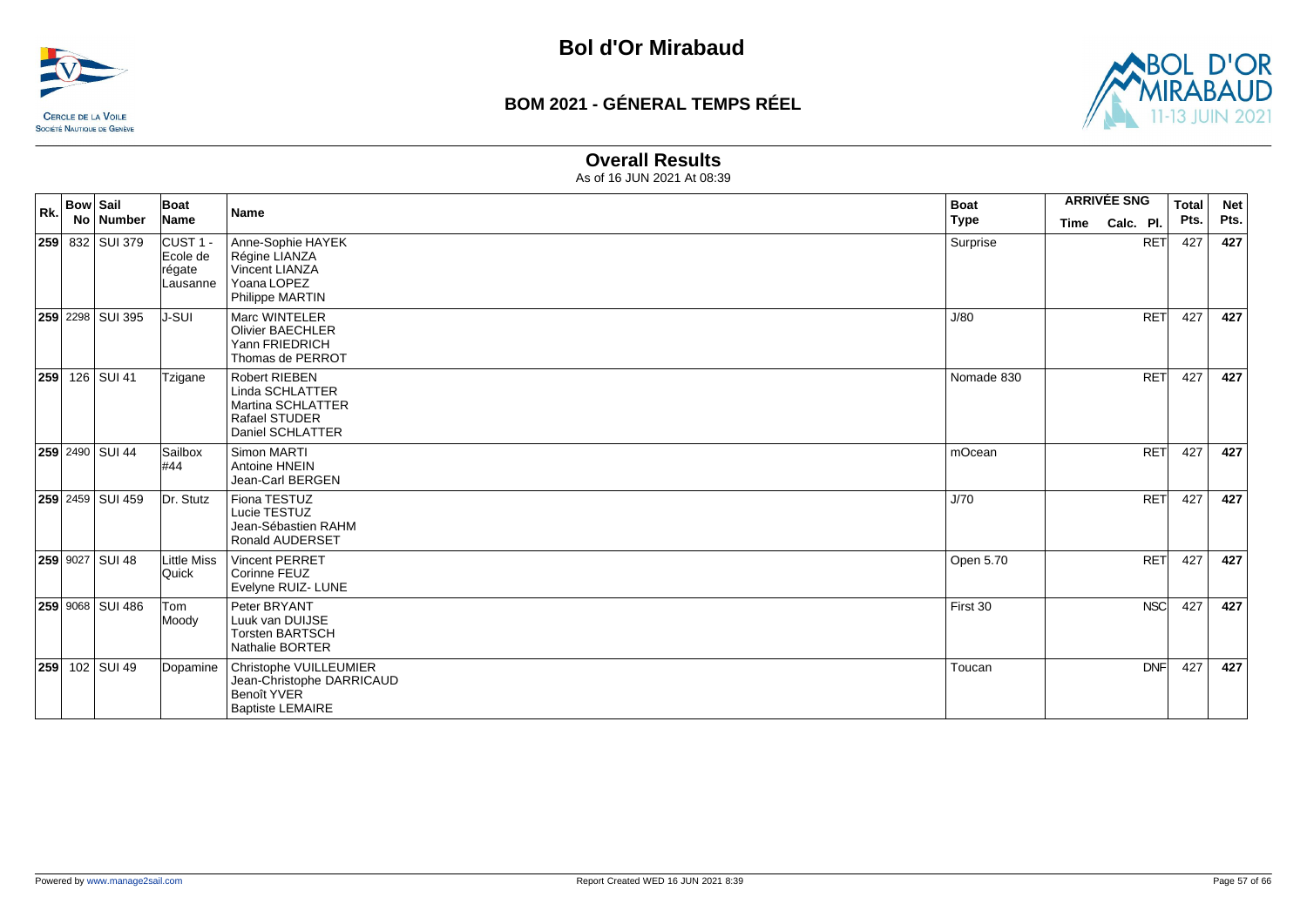



#### **Overall Results**

| Rk. | <b>Bow Sail</b><br>No Number | Boat<br>Name | <b>Name</b>                                                                                              | <b>Boat</b><br><b>Type</b> | <b>ARRIVÉE SNG</b><br>Time | Calc. Pl.  | <b>Total</b><br>Pts. | <b>Net</b><br>Pts. |
|-----|------------------------------|--------------|----------------------------------------------------------------------------------------------------------|----------------------------|----------------------------|------------|----------------------|--------------------|
|     | <b>259</b> 2412 SUI 49       | X & Co       | Adrian RAIBLE<br>Céline RENEVEY<br>Sébastien WILDI<br>Alain MICHAEL<br>Antoine ROBERT<br>David AEBISCHER | X99                        |                            | <b>RET</b> | 427                  | 427                |
|     | 259 818 SUI 5                | Timeless     | Manuel HURT<br>Ludovic JUNCA<br>Mihai BANICA                                                             | Jeanneau Sun<br>Odyssey 30 |                            | RET        | 427                  | 427                |
|     | 259 2504 SUI 502             | Alisée       | Meryl SAVARY<br><b>Florent SAVARY</b><br>Eveline BOZZINI<br>Louis-Philippe RUFFY                         | H-Boot                     |                            | <b>RET</b> | 427                  | 427                |
|     | <b>259 8206 SUI 508</b>      | Janick       | Lucas DEPPING<br><b>Just LEBLANC</b><br>Elsa PATAKI<br>Toma BONVIN                                       | Surprise                   |                            | <b>DNF</b> | 427                  | 427                |
|     | 259 2550 SUI 525             | Oolong       | <b>Renaud MASSENET</b><br><b>Roland MASSENET</b><br><b>Hugues MASSENET</b>                               | Surprise                   |                            | <b>DNF</b> | 427                  | 427                |
|     | 259 1783 SUI 53              | Azohia 2     | Victor PETZOLD<br>Berkay KOSE<br>David MIELKE<br>Thomas KNAACK                                           | beneteau first<br>29       |                            | <b>DNF</b> | 427                  | 427                |
|     | 259 555 SUI 53               | Zygomatik    | <b>Clarence PETER</b><br><b>Nathalie PETER</b><br>Quentin PETER<br>Marie-Hélène SPIESS                   | <b>Grand Surprise</b>      |                            | <b>RET</b> | 427                  | 427                |
|     | 259 9017 SUI 536             | Bonita       | Didier JUILLERAT<br>Daphné LÉCHENNE<br>Johannes BAUMANN<br>Sylvain NUSSBAUM                              | Fan 25                     |                            | <b>RET</b> | 427                  | 427                |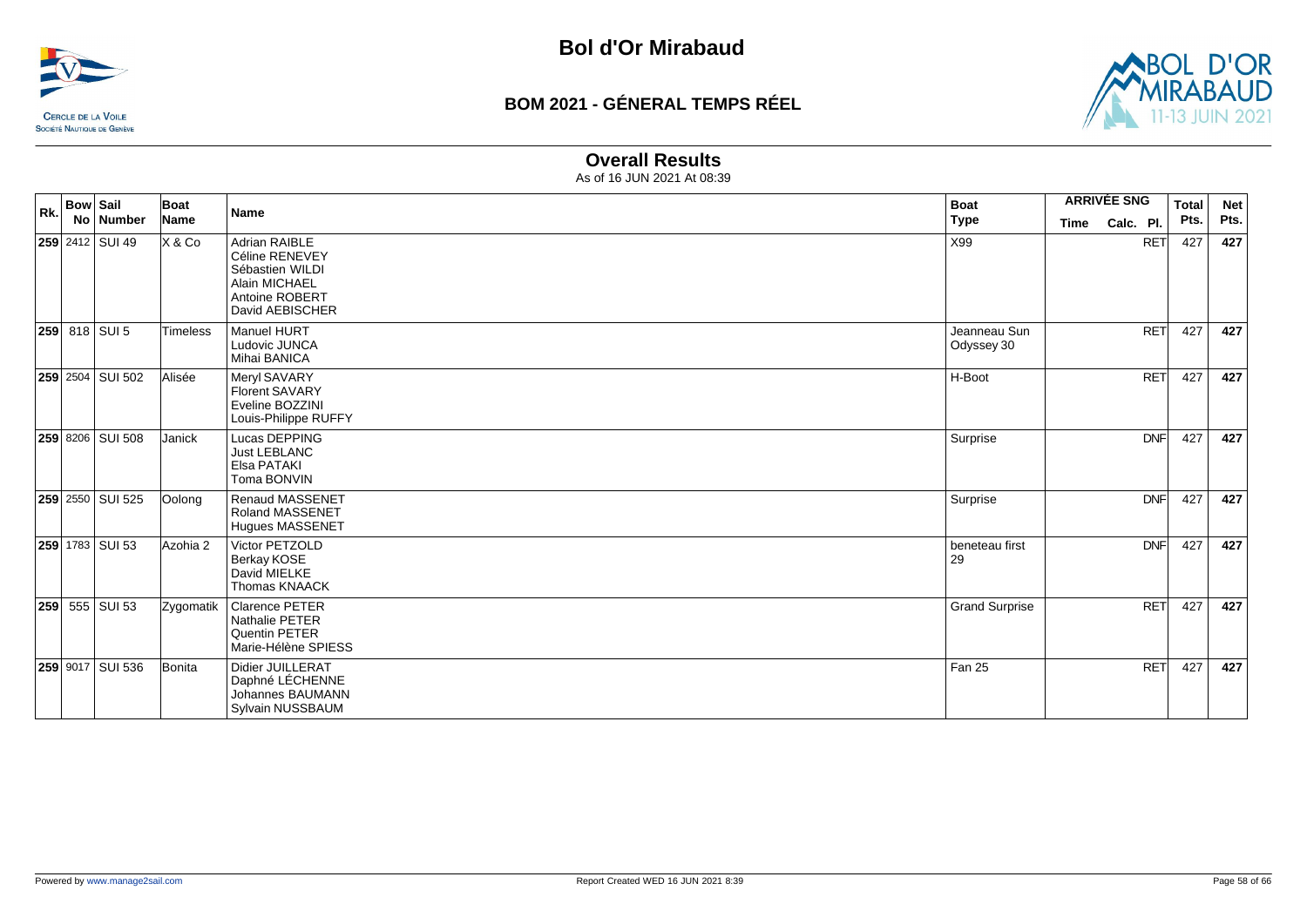



#### **Overall Results**

| Rk. | <b>Bow Sail</b> |                       | Boat                            | <b>Name</b>                                                                                                               | <b>Boat</b>           | <b>ARRIVÉE SNG</b> |            | <b>Total</b> | <b>Net</b> |
|-----|-----------------|-----------------------|---------------------------------|---------------------------------------------------------------------------------------------------------------------------|-----------------------|--------------------|------------|--------------|------------|
|     |                 | No Number             | Name                            |                                                                                                                           | <b>Type</b>           | <b>Time</b>        | Calc. Pl.  | Pts.         | Pts.       |
|     |                 | 259 9061 SUI 536      | Bleu Désir                      | de Rham OLIVIER<br><b>Beverly FARNHAM</b><br>Thibaud de MONCHY<br>Mike FARNHAM                                            | Surprise              |                    | <b>RET</b> | 427          | 427        |
|     |                 | 259 9059 SUI 543      | MissR                           | Jean-Louis RICHARD<br>Rollin PIERRE-YVES<br>Fiona TARDY-KEANE<br>Denise YGUEL-MORE                                        | Dynamic 35            |                    | <b>DNC</b> | 427          | 427        |
|     |                 | <b>259</b> 333 SUI 55 |                                 | Passetougra Bénédict DEVAUD<br>Xavier DENTI<br>Matt RADMORE<br><b>Charlotte FREI</b><br><b>John ARCHER</b><br>Remy TISSOT | <b>Grand Surprise</b> |                    | RET        | 427          | 427        |
| 259 |                 | 58 SUI 557            | <b>CNM</b><br>Voiles<br>Gautier | Clémence RANQUET<br>Stéphane EMLER<br>Nicolas DUPERREX<br>Nathalie LAUBER-CHOLLET                                         | Surprise              |                    | <b>RET</b> | 427          | 427        |
|     |                 | 259 1125 SUI 562      | Léman sur<br>$l$ mer 2          | Nicolas THUILLARD<br>Alicia FULLANA<br>François DONDEYNAZ<br>Julian MAREWSKI<br>Cédric DUPUIS                             | Surprise              |                    | <b>RET</b> | 427          | 427        |
|     |                 | 259 9030 SUI 581      | Kinder                          | Francois-Xavier FABRE<br>Marc-Olivier PIALOUX<br>Thomas D'ESTAIS                                                          | Surprise              |                    | <b>DNF</b> | 427          | 427        |
|     |                 | 259 2525 SUI 604      | Armaris                         | <b>Richard BOLWIJN</b><br><b>Jelle BARTLEMA</b><br>Jasper BARTLEMA                                                        | Surprise              |                    | <b>DNF</b> | 427          | 427        |
|     |                 | 259 1151 SUI 611      | ca n'existe<br>pas              | Dieter GRASER<br>Delia DEVECCHI<br>Morgane LEPEE<br><b>Alvaro DEVECCHI</b>                                                | Surprise              |                    | <b>RET</b> | 427          | 427        |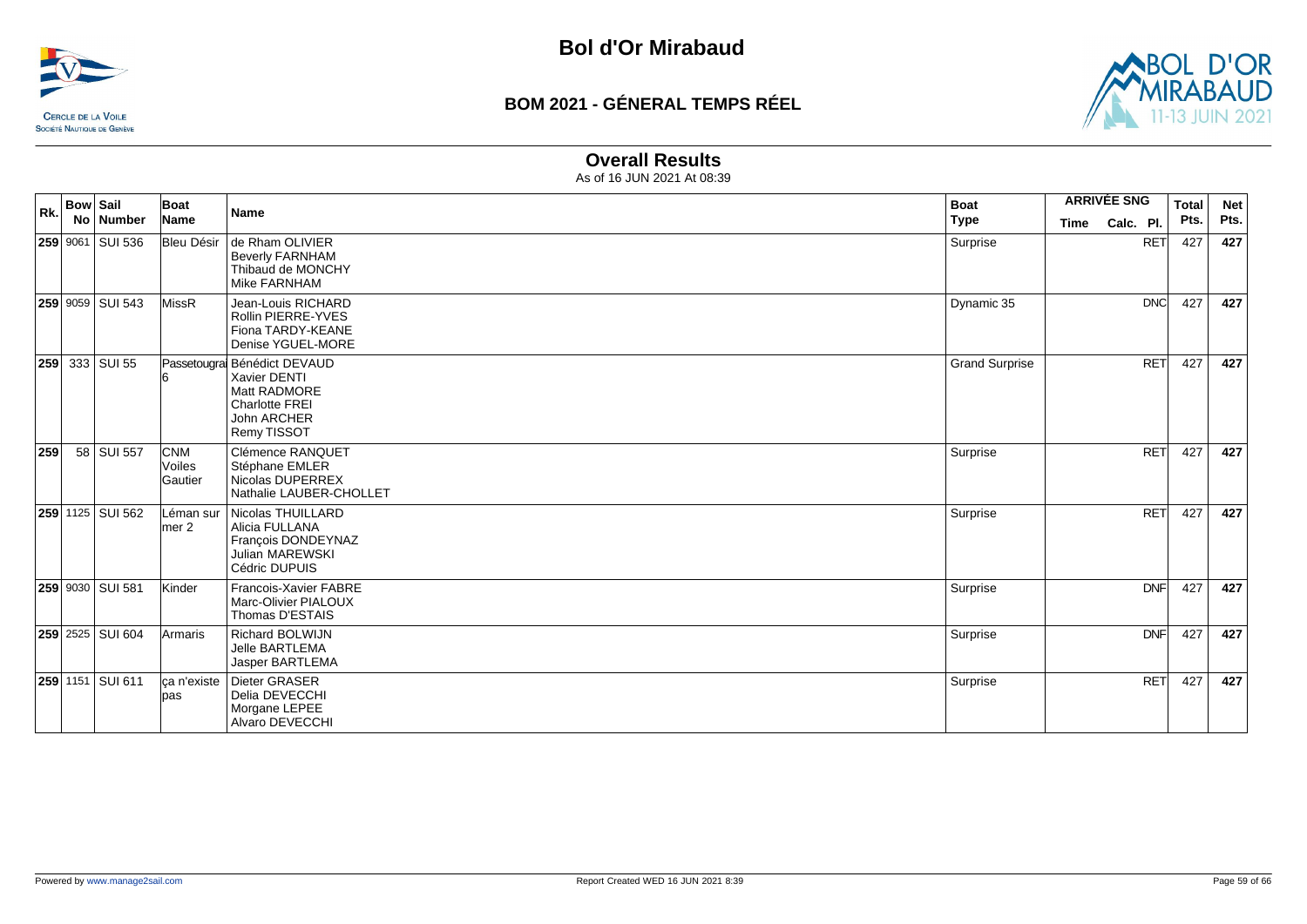



#### **Overall Results**

| Rk. | <b>Bow Sail</b> |                         | Boat                        | <b>Name</b>                                                                                                      | <b>Boat</b>         | <b>ARRIVÉE SNG</b>       | <b>Total</b> | <b>Net</b> |
|-----|-----------------|-------------------------|-----------------------------|------------------------------------------------------------------------------------------------------------------|---------------------|--------------------------|--------------|------------|
|     |                 | No Number               | Name                        |                                                                                                                  | <b>Type</b>         | Calc. Pl.<br><b>Time</b> | Pts.         | Pts.       |
|     |                 | 259 477 SUI 619         | Oldtimer                    | Maxime RODÉ<br>Julien von FELTEN<br>Thomas SCHUT<br>Guillaume SYFRIG                                             | Surprise            | <b>RET</b>               | 427          | 427        |
| 259 |                 | 485   SUI 638           | <b>FANDE</b><br><b>BISE</b> | <b>Christian WILLI</b><br>Christian PELLÉ<br>Daniel ROBERT<br>Robin CRAUSAZ                                      | Surprise            | <b>RET</b>               | 427          | 427        |
|     |                 | 259 1108 SUI 65         | Rose des<br>Vents           | Jean-Raymond WEHRLI<br>Stéphane DEVELEY<br>Sébastien DORDOR                                                      | Lacustre            | <b>RET</b>               | 427          | 427        |
|     |                 | 259 606 SUI 651         | Fleur de<br>Sel             | Olivier SCHAAD<br>Nicolas WINSSINGER<br><b>Charlotte AUMEIER</b><br>Andreas HAUSER<br>Sofia WINSSINGER BARLUENGA | Surprise            | <b>RET</b>               | 427          | 427        |
|     |                 | <b>259</b> 899 SUI 666  |                             | Vade Retro Daniel RINOLFI<br><b>Benoît LAGNEUX</b><br><b>Gregoire RINOLFI</b><br><b>Olivier EMERY</b>            | Surprise            | <b>RET</b>               | 427          | 427        |
|     |                 | <b>259</b> 2424 SUI 668 | Seal                        | Alex LOVIS<br>Etienne CHAUSSON<br>Jean-Loup MOREL                                                                | Surprise            | RET                      | 427          | 427        |
|     |                 | 259 768 SUI 67          | Céleste                     | Vincent MASSON<br>David MASSON<br>Henri BAUDET                                                                   | Challenger GT<br>26 | <b>RET</b>               | 427          | 427        |
|     |                 | 259 1853 SUI 672        | Peps                        | Sandrine WEBER<br>Ana STITELMANN<br>Yvan STITELMANN<br>Ada CAO                                                   | Surprise            | DNF                      | 427          | 427        |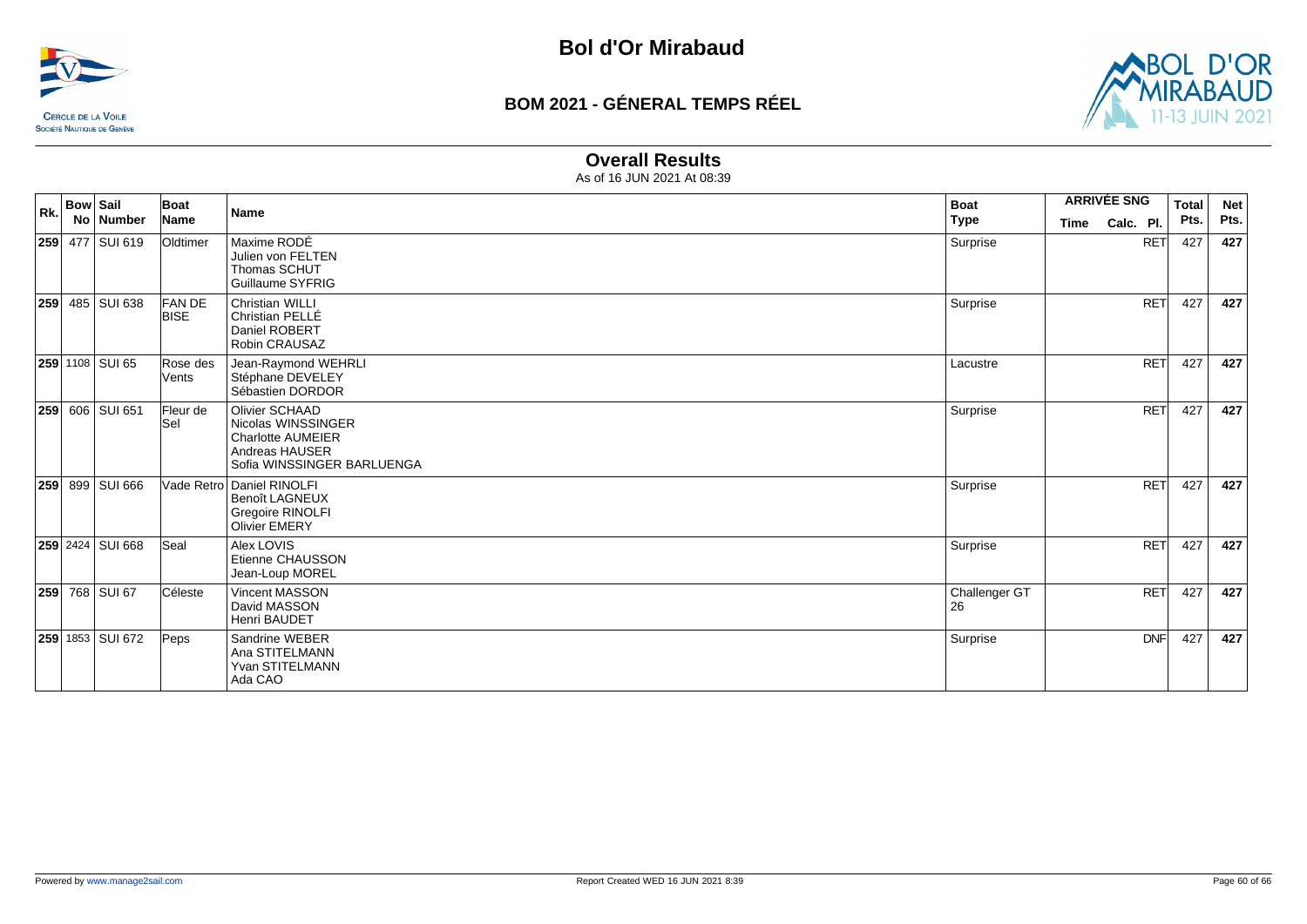



#### **Overall Results**

| Rk. | <b>Bow Sail</b> | No Number              | Boat<br>Name                | <b>Name</b>                                                                                      | <b>Boat</b><br><b>Type</b> | <b>ARRIVÉE SNG</b><br>Calc. Pl.<br><b>Time</b> |            | <b>Total</b><br>Pts. | <b>Net</b><br>Pts. |
|-----|-----------------|------------------------|-----------------------------|--------------------------------------------------------------------------------------------------|----------------------------|------------------------------------------------|------------|----------------------|--------------------|
|     |                 | 259 9041 SUI 68        | Bruscolo                    | <b>Jean LALLART</b><br>Jean-Philippe FLEURY<br>Julien DENTAN<br>Léo THETAZ<br>John HEINIGER      | 12-metre                   |                                                | <b>DNF</b> | 427                  | 427                |
| 259 |                 | 982 SUI 702            | lMamma<br>Mia               | Hermann POMMERENKE<br>Ana DORDA MARTIN<br>Julie DALL'AGNOLO<br>Giuseppe MAGRA                    | Surprise                   |                                                | <b>RET</b> | 427                  | 427                |
|     |                 | <b>259</b> 2236 SUI 72 | lSea<br>Dragon              | Sérgio COOPER TEIXEIRA<br>Svenja JUNGJOHANN<br>Thuy-Co HOANG<br>Virginie HOANG<br>Juliette PURET | Gib Sea 92                 |                                                | <b>RET</b> | 427                  | 427                |
|     |                 | 259 2445 SUI 722       | <b>TIFÒN</b>                | Antoine CHAUSSON<br>Yannick DUVAL<br>Nicolas COUTY<br>lan STEWART                                | J/70                       |                                                | <b>RET</b> | 427                  | 427                |
|     |                 | 259 2450 SUI 727       | Éclipse de<br>Lune          | Karin BACHMANN HUNZIKER<br>Pierre-Yves HUNZIKER<br><b>Colin SERVAIS</b><br>Jérôme PROBST         | Surprise                   |                                                | <b>RET</b> | 427                  | 427                |
|     |                 | 259 1455 SUI 729       | <b>Teenwork</b>             | Thierry BOILEAU<br>Arnaud LUISIER<br>Claude RIES                                                 | Surprise Proto             |                                                | <b>RET</b> | 427                  | 427                |
|     |                 | 259 2169 SUI 73        | Call of the<br><b>B</b> lue | Clément PERRETTE<br>Antoine COJAN<br>Philippe VANIN                                              | Diam 24 OD                 |                                                | <b>RET</b> | 427                  | 427                |
|     |                 | 259 2278 SUI 73        | Vire à<br>GoGo 2            | Thierry SELZ<br>Lisa GALLINELLI<br>Jonathan SELZ                                                 | Surprise                   |                                                | <b>RET</b> | 427                  | 427                |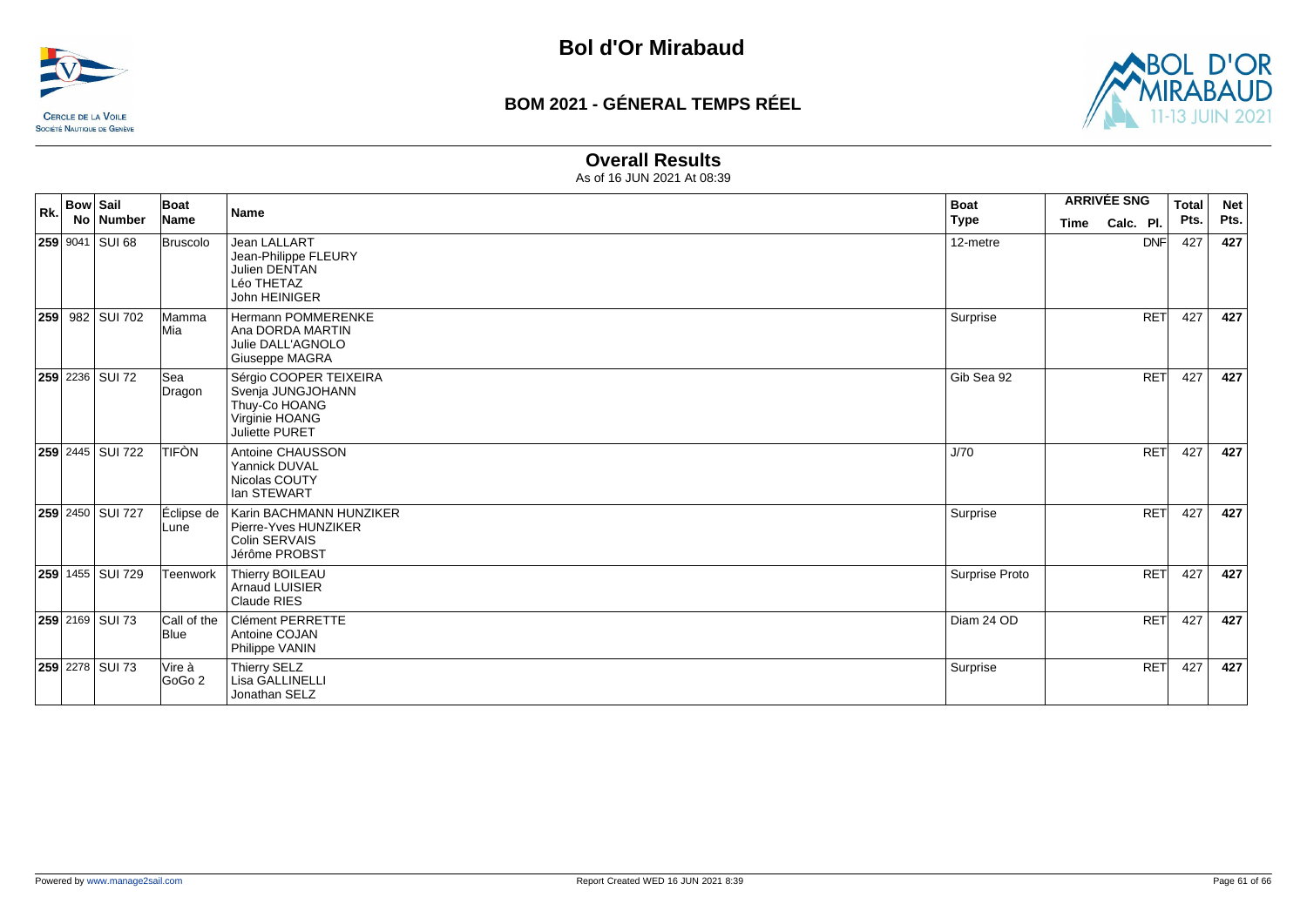



#### **Overall Results**

| Rk. | <b>Bow Sail</b><br><b>No</b> | Number                  | Boat<br>Name    | <b>Name</b>                                                                                                                                   | <b>Boat</b><br><b>Type</b> | <b>ARRIVÉE SNG</b><br>Calc. Pl.<br><b>Time</b> | <b>Total</b><br>Pts. | <b>Net</b><br>Pts. |
|-----|------------------------------|-------------------------|-----------------|-----------------------------------------------------------------------------------------------------------------------------------------------|----------------------------|------------------------------------------------|----------------------|--------------------|
|     |                              | 259 1597 SUI 740        |                 | Tcheûstékip Douglas HERMINJARD<br>Salvatore NOTO<br>Philippe SCHWENDI<br>Pascal HENRY                                                         | Surprise                   | <b>RET</b>                                     | 427                  | 427                |
|     |                              | <b>259</b> 2515 SUI 743 | Athena          | Italo ANDRIANI<br>Pietro CASTELLI<br>Enzo MERLUZZI<br>Marco PONTELLO                                                                          | Surprise                   | 1:06:43:24 1:06:43:24 RET                      | 427                  | 427                |
|     |                              | 259 1758 SUI 753        | Vaporacer       | Yann PEUVERGNE<br><b>Riccardo TARCHINI</b><br>Marc Antoine de MOREL<br>Claire de MOREL<br>Pere CORTS                                          | Surprise                   | <b>DNF</b>                                     | 427                  | 427                |
|     |                              | 259 1811 SUI 758        | Vagabond        | <b>Francois FASSIER</b><br>Loredana CALIFANO<br><b>Vincent MALACARI</b><br>Jean Francois BONFILS                                              | Surprise                   | <b>DNF</b>                                     | 427                  | 427                |
|     |                              | 259 335 SUI 76          | Muscadet        | <b>Thierry BRICHET</b><br>Philippe COINTAULT<br>Olivier BLANCHON<br><b>Romain FEUILLET</b><br><b>Baptiste GULLY</b><br><b>Gauthier BARRET</b> | <b>Grand Surprise</b>      | 1:01:04:38 1:01:04:38 RET                      | 427                  | 427                |
|     |                              | 259 9016 SUI 76         | FREKI           | Sergey PECHERKIN<br>Inna STEPANOVA<br>Igor KOSITSYN<br>Maya PECHERKINA<br>Svetlana KABANOVA                                                   | Dehler 34                  | <b>RET</b>                                     | 427                  | 427                |
|     |                              | 259 1857 SUI 764        | Take IT<br>Easy | Patrice FAYE<br><b>James WEATLEY</b><br>Frédéric MAILLARD<br>Hervé CONTE                                                                      | Surprise                   | <b>RET</b>                                     | 427                  | 427                |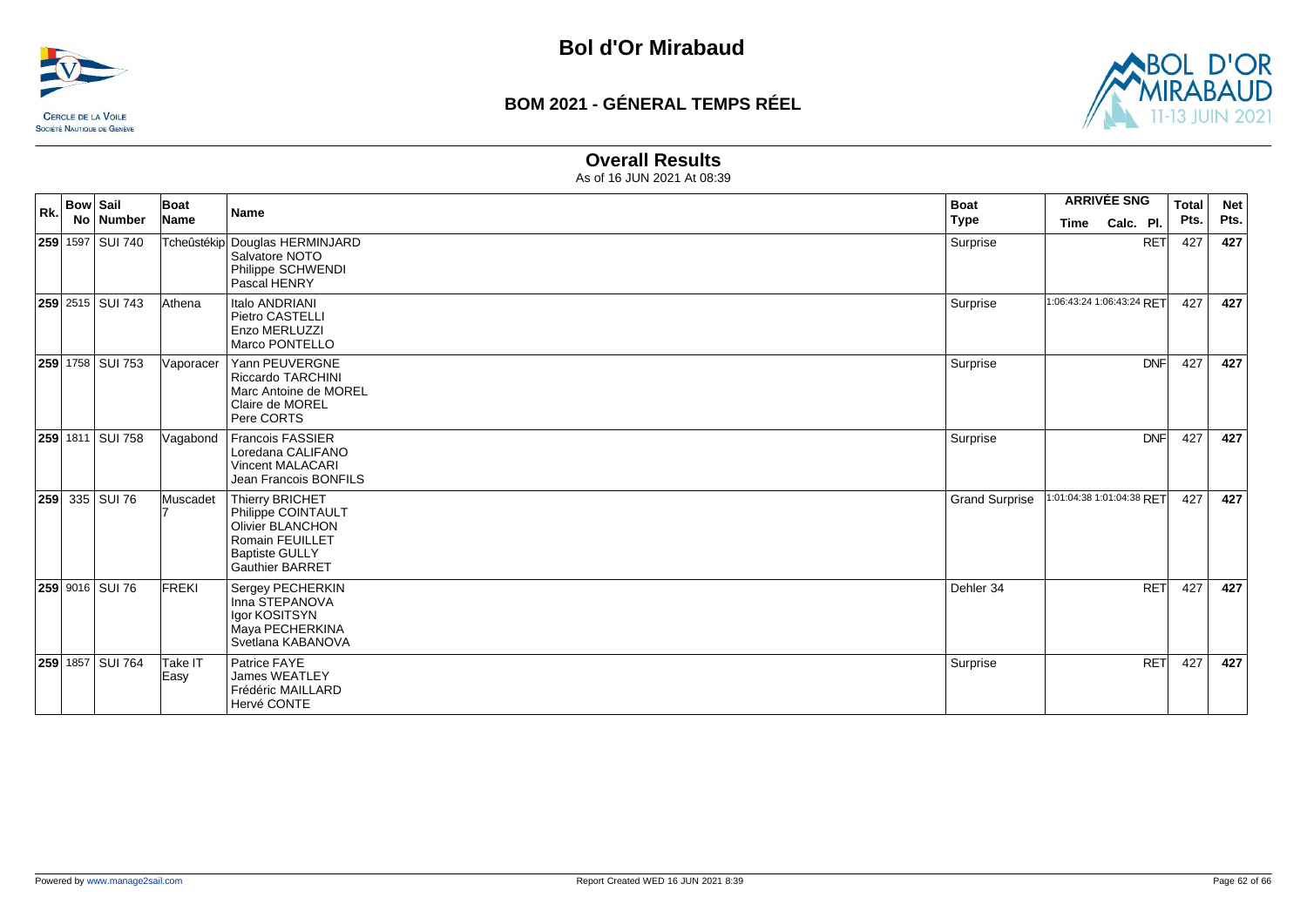



#### **Overall Results**

| Rk. | <b>Bow Sail</b> | No Number               | Boat<br>Name                                  | <b>Name</b>                                                                                                            | <b>Boat</b><br><b>Type</b> | <b>ARRIVÉE SNG</b><br>Calc. Pl.<br>Time |            | <b>Total</b><br>Pts. | <b>Net</b><br>Pts. |
|-----|-----------------|-------------------------|-----------------------------------------------|------------------------------------------------------------------------------------------------------------------------|----------------------------|-----------------------------------------|------------|----------------------|--------------------|
|     |                 | 259 2432 SUI 767        | <b>LAST BUT</b><br><b>NOT</b><br><b>LEAST</b> | Romain BONNOTTE<br>Carole PUTALLAZ<br><b>Steve LARSEN</b>                                                              | Surprise                   |                                         | <b>RET</b> | 427                  | 427                |
|     |                 | 259 9019 SUI 77         | Corps Mort                                    | Frédéric JORDAN<br>Pauline JORDAN<br><b>Armand RION</b><br>Thibaud JORDAN<br>Philippe HELLER<br>Emmanuelle JORDAN      | Shipman 30                 |                                         | <b>DNF</b> | 427                  | 427                |
|     |                 | <b>259</b> 2323 SUI 777 | <b>OLGA</b>                                   | Rudolf HIRSCH<br>Marina HIRSCH<br><b>Edward HIRSCH</b><br>Andrei LEVITIN<br>Evgenii KLIMOV                             | Seascape 24                |                                         | <b>RET</b> | 427                  | 427                |
|     |                 | 259 9044 SUI 800        | Gulliver                                      | Cédric FAURE<br>Jean-Alex CLERC<br>Nicolas FAVROD<br>Alizee BUJARD<br>Jérome MURY                                      | <b>Farr 727</b>            |                                         | <b>DNF</b> | 427                  | 427                |
|     |                 | 259 2200 SUI 81         | Cassiopée                                     | Alain CORDEY<br>Juan GUARINO<br>Didier CHAVAILLAZ                                                                      | First 30                   |                                         | <b>DNF</b> | 427                  | 427                |
| 259 |                 | 639 SUI 831             | Jacaranda                                     | Jean-Pierre BANZET<br><b>Erik FRUYTIER</b><br>Thibaut DELAPORTE<br><b>Charlotte BANZET</b><br><b>Jean Yves SUARDET</b> | J/70                       |                                         | <b>RET</b> | 427                  | 427                |
| 259 |                 | 161 SUI 848             | Osteo7/7                                      | Alain GERBER<br>Julien DESCOMBES<br>Pierre-François SAUTHIER<br>Christophe DUNAND                                      | Longtze Proto              |                                         | <b>RET</b> | 427                  | 427                |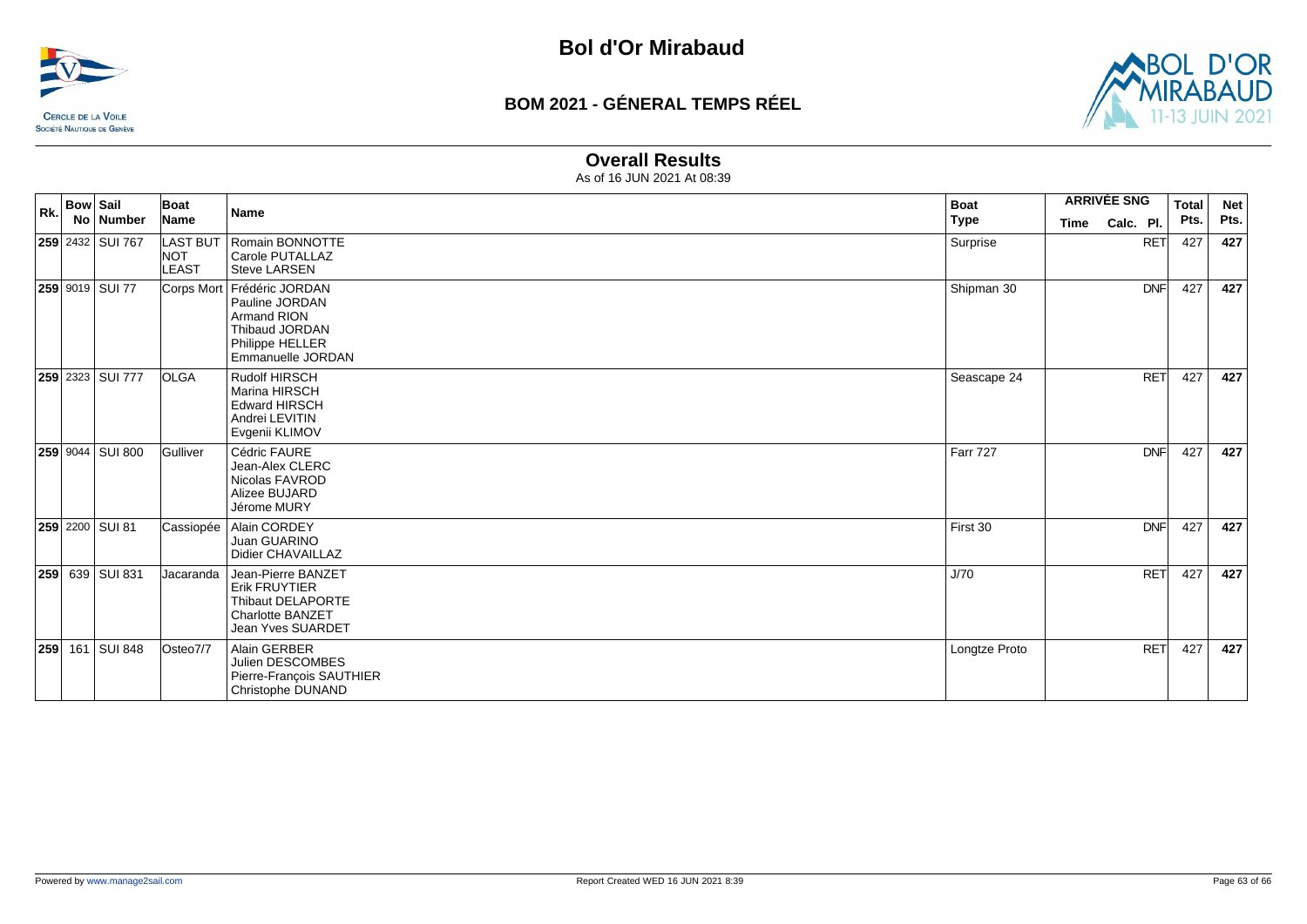



#### **Overall Results**

| $\vert$ Rk. $\vert$ Bow $\vert$ Sail | Boat        | <b>Name</b>                                                                                                                                                                                  | <b>Boat</b>      | <b>ARRIVÉE SNG</b> |            | Total | <b>Net</b> |
|--------------------------------------|-------------|----------------------------------------------------------------------------------------------------------------------------------------------------------------------------------------------|------------------|--------------------|------------|-------|------------|
| No Number                            | <b>Name</b> |                                                                                                                                                                                              | Type             | <b>Time</b>        | Calc. Pl.  | Pts.  | Pts.       |
| 259 8197 SUI 86                      | Ismé        | Julien SAGUES<br>Jacques VIGNE<br>Dominique THOUVENIN<br>Frederic CAMUZET<br>Pierre SAGUES<br>Christophe HERMANT<br><b>Frederico CROVA</b>                                                   | X-yachts X99     |                    | <b>RET</b> | 427   | 427        |
| 259 9029 SUI 88                      | Lady Jane   | <b>Bernard DURUEL</b><br>François LÉCUYER<br>Florence LÉCUYER-le BRAS                                                                                                                        | Tofinou          |                    | RET        | 427   | 427        |
| 259 1934 SUI 888                     | dupin1820   | Jean-Marc DERYNG<br>TWISTER José ASENSIO<br><b>Catherine GILBERT</b><br><b>Christopher HUGHES</b><br>David CHAMPENDAL<br>Serge GUERINEAU<br>Lucas EUDIER<br>Thierry VEDOVATI<br>Pascal LUTHI | Melges 32        |                    | <b>RET</b> | 427   | 427        |
| 259 1395 SUI 962                     | PatrisT     | <b>Franck PETITPIERRE</b><br>Loïc FUMEAUX<br><b>Guy NICOLLIER</b><br>Eric FREI<br>Simon MONNIER                                                                                              | Surprise         |                    | <b>RET</b> | 427   | 427        |
| 259 330 SUI 9699                     | Ventcoulis  | Tony LERCH<br>Xavier DUPARC<br>Marc MARTINEZ<br><b>Bruno MONNI</b><br><b>Alexis PARIAT</b><br>Daniel GUIGNARD                                                                                | Luthi 33 Cruiser |                    | <b>RET</b> | 427   | 427        |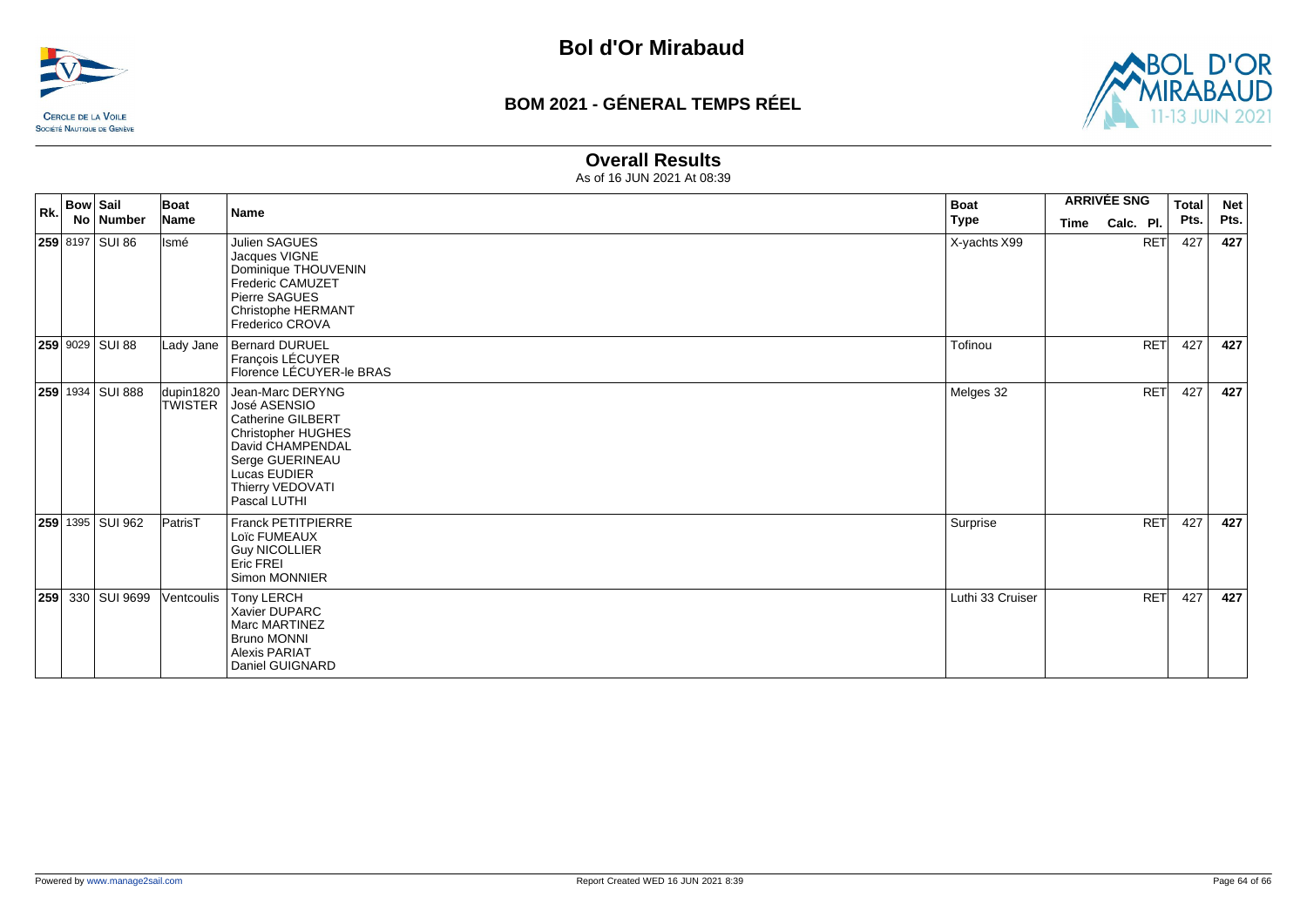



#### **Overall Results**

| Rk. | <b>Bow Sail</b> | No   Number                    | Boat<br>Name       | <b>Name</b>                                                                                                         | <b>Boat</b><br><b>Type</b>         | <b>ARRIVÉE SNG</b><br>Calc. Pl.<br>Time | <b>Total</b><br>Pts. | <b>Net</b><br>Pts. |
|-----|-----------------|--------------------------------|--------------------|---------------------------------------------------------------------------------------------------------------------|------------------------------------|-----------------------------------------|----------------------|--------------------|
|     |                 | <b>259 9055 SUIGE</b><br>12046 | Stefanos           | Stefanos KONANDREAS<br>Konandreas Antonio Mario FRANCESE<br><b>Mattiew NOBLE</b><br><b>Hakan GIRGIN</b>             | Plastivela Gura                    | 1:01:27:32 1:01:27:32 NSC               | 427                  | 427                |
|     |                 | <b>259 9036 SUI-XXX</b>        | Rhumarin           | <b>Olivier ESSINGER</b><br><b>Frederic SIGVART</b><br>Andrea MONTANT<br>Mélanie BLASER                              | B/one                              | <b>RET</b>                              | 427                  | 427                |
|     |                 | 259 9069 SWI 000               |                    | Beersheeba Bruce MEADOWS<br>Alex ALEXANDROV<br><b>Andrew HARPER</b><br><b>Costas DOMBASSINAS</b><br>Rob WATSON      | FIRST 30<br>(BENETEAU -<br>MAURIC) | <b>RET</b>                              | 427                  | 427                |
|     |                 | 259 9071 VD 29596 Maxus 26     |                    | Wissam MANSOUR<br>Shady DARWISH<br>Sliman MAALEM                                                                    | Maxus 26                           | <b>DNF</b>                              | 427                  | 427                |
|     | $259$ 9053 Z1   |                                | Honor<br>Fidelitas | Cyril MARINI<br><b>Eric BESSON</b><br>Alexandre WAVRE<br>Hervé THEUS<br>Regis CANAVESE                              | Sunshine de<br>Jeanneau            | <b>NSC</b>                              | 427                  | 427                |
|     |                 | 259 1694 Z1198                 | As de<br>coeur     | Frédéric HILTBRAND<br>Jean-Christophe ABEL<br><b>Yvan THORIMBERT</b><br>Benoit von der WEID<br><b>Thomas DURAND</b> | Macareux                           | <b>RET</b>                              | 427                  | 427                |
|     | 259 2385 Z13    |                                |                    | Monoceros   Diego LLORENS ECHEGARAY<br>Paulo LOPES PEREIRA<br>Juan FRANCO BAYO                                      | Lacustre                           | <b>DNF</b>                              | 427                  | 427                |
|     |                 | 259 9038 Z595                  | <b>Jadran</b>      | Dario VUJICA<br>Nicolas GIRARDET<br>Frédéric DUBEDAT<br>Léonard DEFAGO                                              | Ecume de mer                       | <b>DNF</b>                              | 427                  | 427                |